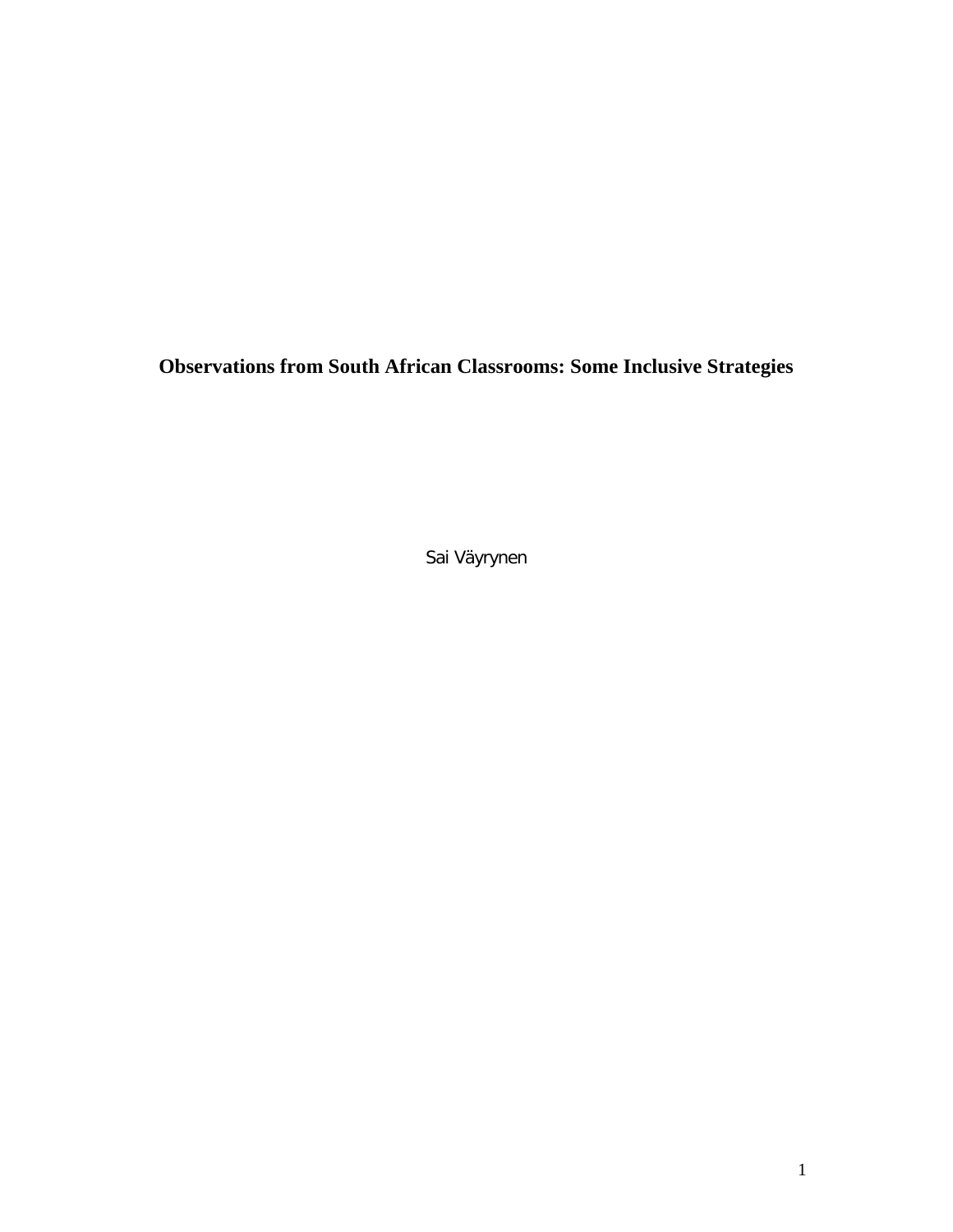South African – Finnish Co-operation Programme in the Education Sector (SCOPE) is a bilateral agreement between the Governments of South Africa and Finland, and implemented with the financial contribution of Finland within the framework of the Finnish development co-operation. The overall objective of the Programme is to contribute to the capacity and to enhance the quality of the educators in the education system of South Africa through a fouryear implementation span, from February 2000 to December 2003.

## Acknowledgements

This document is a result of various training activities carried out in 21 sites of learning (10 in Mpumalanga and 11 in Northern Cape) where inclusive education has been piloted. The enthusiastic participation of schools and educators, and their willingness to share their experiences and openness to allow observers in their classrooms has made it possible to gather examples of successful inclusive classroom strategies as well as brainstorm ideas for using different strategies. SCOPE wishes to acknowledge the hard work done in all the SCOPE inclusive education pilot schools in Mpumalanga and Northern Cape.

SCOPE also wishes to thank the possibility to use UNESCO draft training materials on curriculum differentiation, authored by Darlene Perner and Nancy Edwards (2002) for training and development of inclusivity through curriculum. SCOPE wishes to further contribute to the development of the UNESCO material through this document.

Several colleagues have used part of this document in various purposes during its draft versions and have commented on it. Their comments have been important for the finalisation of the document.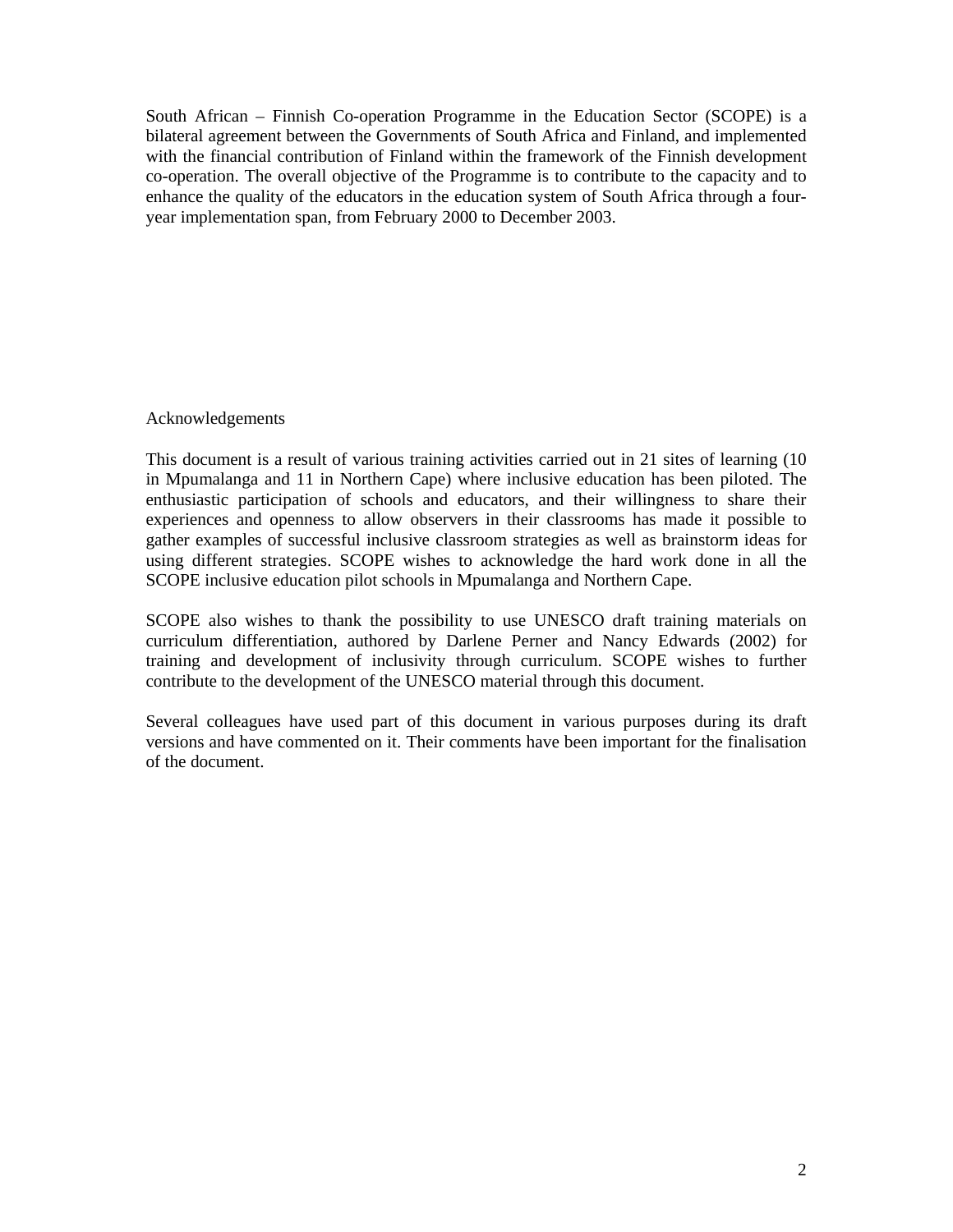### **Introduction**

This document introduces some classroom and teaching strategies that can be easily used in South African classrooms in order to better cater for diversity. This is not a guidebook for learning programme design nor does it provide direct guidance for lessons plans. This material assumes that educators are already aware of the basic principles of Curriculum 2005 and Revised National Curriculum Statement (2003), as well as outcomes-based education. It draws on various draft guidelines on inclusive education, developed by the national Department of Education, as well as on international literature and grassroots experiences. It adds on some practical aspects to the curriculum delivery through examples, also depicting on how large classrooms can be managed more effectively by using various environmental and instructional teaching practices. It should not be considered as an exhaustive list of possibilities nor the 'one right way' of doing things. It further assumes that teaching is about learning; it is learning about our learners, it is learning about 'what works', it is learning by trial-and-error. It acknowledges that teaching is a part of an interactive process where learners and their educator explore the world around in order to make sense out of it.

The document contains 'real-life' practices and examples from a number of classrooms in South Africa, mainly from SCOPE Inclusive Education pilot schools in Mpumalanga and Northern Cape. There are also educators' ideas of how to use the strategies presented in this document, developed in a series of workshops in the SCOPE pilot schools.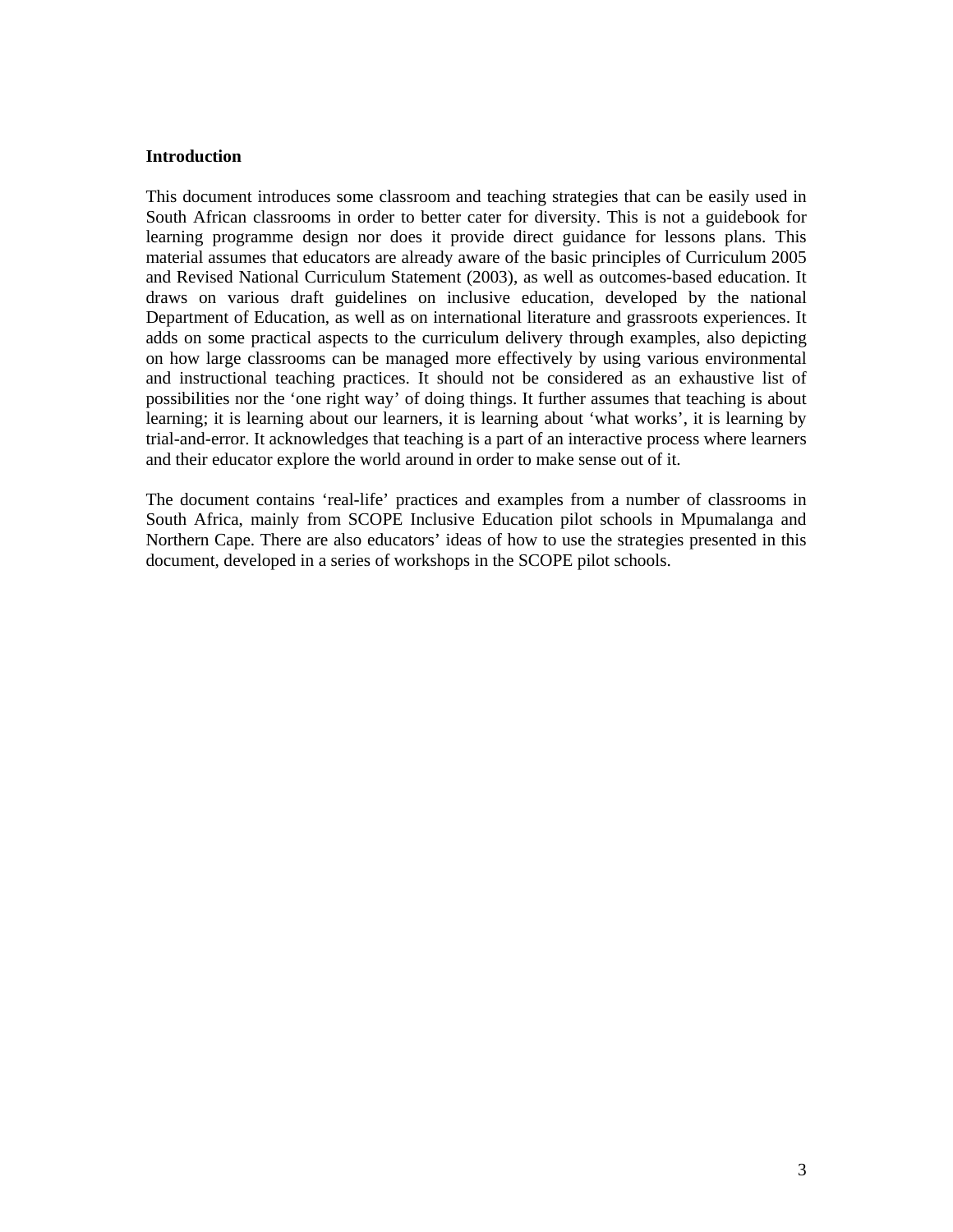### **Curriculum and Inclusive Education**

The success of inclusion is clearly related to curriculum since curricula often create significant barriers to learning. These barriers are related to a number of interconnected parts of the curriculum such as content, language of teaching, classroom management, learning styles and paces, timeframes, materials and equipment available for teaching and learning, and assessment methods and techniques.

'Curriculum' can be seen from a broader or a narrow perspective. A broad understanding of 'curriculum' would embrace all learning experiences that are available for learners in their schools and communities. A narrow definition usually refers to planned teaching and learning opportunities which are available in classroom and in the school.

The figure below illustrates the various 'layers' of curriculum. The core of the curriculum is the 'formal curriculum', the Revised National Curriculum Statement which gives the direction to educators. Educators use this framework to plan their work in terms of content, outcomes, methods and assessment. Behind the 'formal' curriculum is 'informal curriculum' which is about 'unplanned' learning – learning that happens in our daily interaction with our environment. In the heart of the picture is the learner – all planning should start from our knowledge of our learners.



### *Formal curriculum*

Traditionally, South Africans were exposed to conservative theories and practices of teaching and learning. Learning was perceived as a set of prescribed contents which were to be learned in a certain order and time. Rote-learning was widely spread, and there was a little space for critical thinking and questioning. Most educators were trained to fit in this framework. Many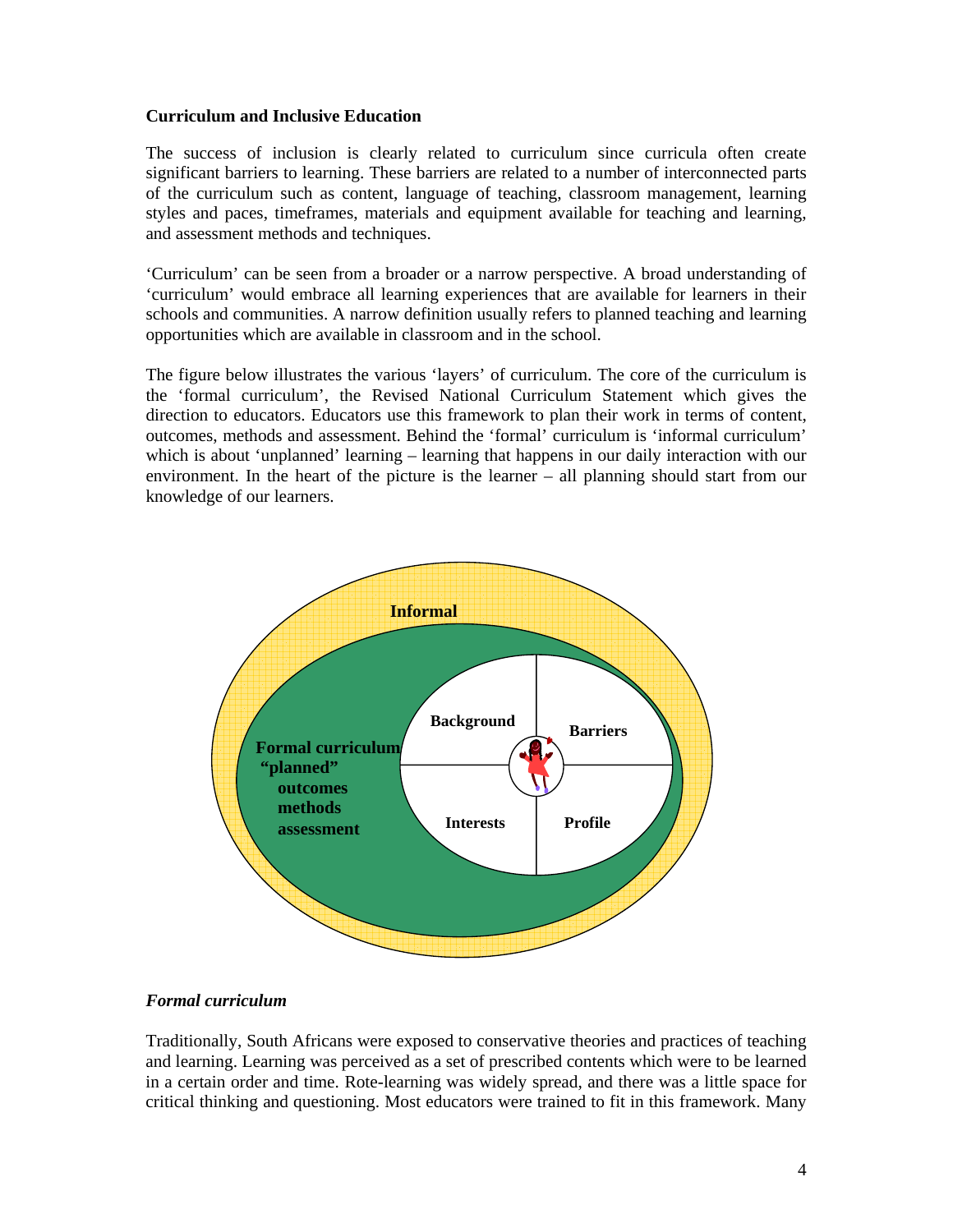children were excluded as a result of systemic factors such as poverty and second language issues or other barriers if they did not fit into the prescribed scheme.

Contemporary theories do not assume that 'knowledge' is a package that can be delivered to all learners in same ways. It is understood that knowledge:

- $\checkmark$  Develops and is constructed by learners individually and collectively
- $\checkmark$  Is not fixed with facts and inflexible principles
- $\times$  Knowledge construction is encouraged by educators instead of knowledge reproduction.

(Dept. of Education, Draft Guidelines for the Implementation of Inclusive Education, 2002)

Within the context of democratic South Africa, a new pedagogy was required to develop citizens who are independent, critical and reflective thinkers. This was based on our new understanding of the nature of knowledge and learning, and the various barriers that may hamper learning. Curriculum 2005, the Revised National Curriculum Statement guidelines and the Education White Paper 6 (2001) outlined, therefore, the principles that any practice should be consistent with:

- All learners can learn given the necessary support.
- Outcomes-Based Education is learner-paced and learner-based.
- Schools create conditions for learners to succeed.
- Support for learners should be based on the levels of support needed for overcoming individual barriers to learning and development rather than on the categorisation of learners according to their abilities or disabilities.

(Dept. of Education, Draft Guidelines for the Implementation of Inclusive Education, 2002)

In developing inclusive practices, one crucial issue to consider is that of the relative degrees of ease or difficulty with which different learners succeed at school. A number of learners experience difficulties with learning, while others learn more quickly and easily than their peers. On both counts it is the responsibility of the education system to create the conditions for success.

Traditionally, educational difficulties were attached to the characteristics of learners. However, a great number of other factors have an impact on learning. Some of these factors identified in the Education White Paper 6 may include:

- Negative attitude towards difference
- Inflexible curriculum
- Inappropriate language of learning and teaching
- Inappropriate communication
- Inaccessible and unsafe built environment
- Inadequate support
- Irresponsive teaching/learning practices.

In addition to these 'external' factors, learners may experience barriers to learning due to impairments, particular life experiences or various psycho-social factors. Therefore, we need to ask: What kind of pedagogy can ensure that all learners have the same opportunities to learn, and still address individuality and individual needs in the best interest of the learners?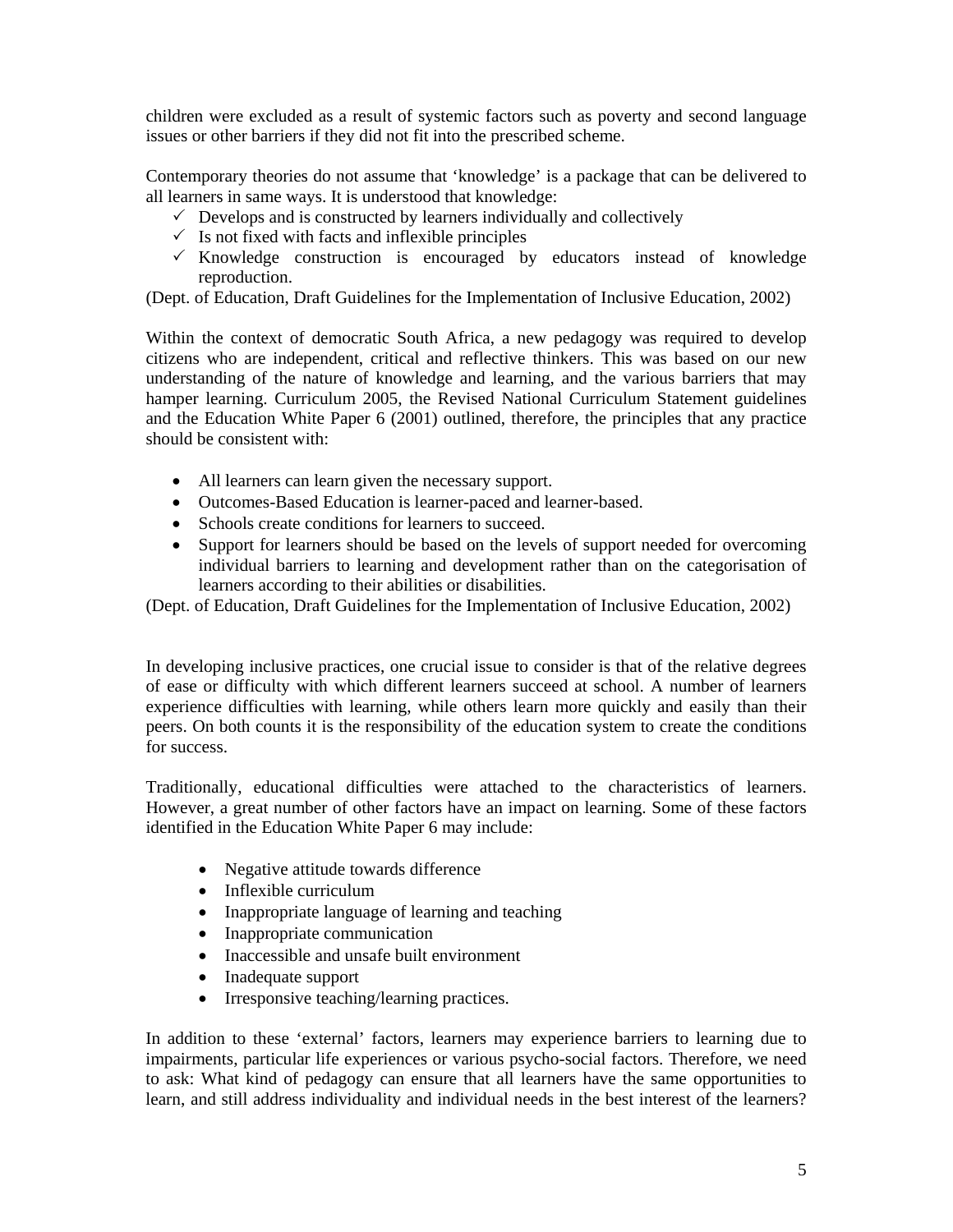How do we enable our learners to be creative and imaginative? How do we prepare all our learners for a mainstream social, economic and political life? How do we enable our classrooms to become thinking spaces that create possibilities for all our learners and teachers to develop their potential?

The new pedagogical thinking emphasises that

- Learning has to be active.
- There is a focus on critical thinking, reasoning, reflection and action.
- Knowledge is integrated in the sense that it is relevant and connected to real-life situation.
- The educator is a facilitator for learning and that learning goes beyond memorising.
- Learning programmes are viewed as guidelines that educators can use in designing creative and responsive activities so that every learner can achieve to his/her potential.
- Outcomes count what the learner becomes and understands.
- Flexible time frames allow learners to work at their own pace.
- Comments and inputs from the community are sought and encouraged.

(Dept. of Education, Draft Guidelines for the Implementation of Inclusive Education, 2002)

Through this document SCOPE pilot schools demonstrate how these ideas can be put into practice – with the resources and in the conditions that determine what is feasible.

## *Informal curriculum*

Learning experience is not only about 'planned' activities. There are many learning experiences which are difficult to plan but which can be influenced by educators, schools and the education system in a wider sense. These are experiences such as interactions between learners and their educators both in and out of school or opportunities in the community – through hobbies, social gatherings and other events. This can be described as 'informal curriculum'.

All learners come to school with a wealth of experience from their day-to-day life. The Curriculum refers to this as 'prior knowledge'. In order to truly cater for diversity in the classroom, educators should make conscious efforts to bring these experiences on board in the learning process. This is particularly important in terms of building the knowledge – learners need to connect new information to what they already know, otherwise knowledge becomes a collection of fractions of information. This will be discussed more on p…?

# *Hidden curriculum*

The third dimension of the curriculum is the one which is often called 'the hidden curriculum'. In the picture of the curriculum layers, 'hidden curriculum' does not show: It is a dimension which is rather difficult to grasp because it is about values, principles and practices that learners are supposed to follow or learn intuitively. It is about attitudes and beliefs that we as educators attach to learning and teaching, roles and responsibilities of the various stakeholders in the learning process.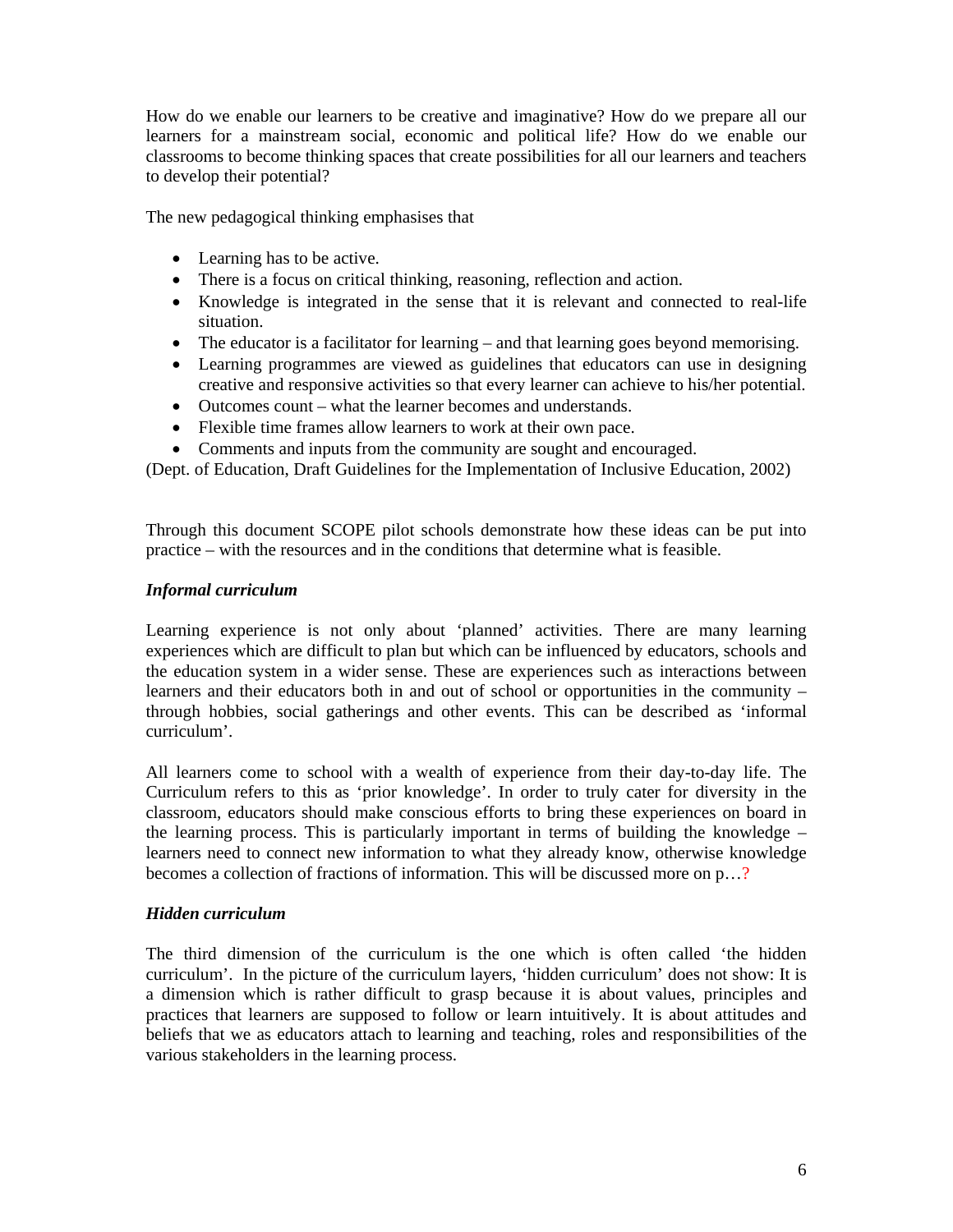Examples of the 'hidden' curriculum:

#### **Example 1**

In a Grade 6 class, learners are doing some revision on 'family':

Educator: "Who is the head of the family?" Learners: "Father". Educator: "Correct."

There are also example sentences to be copied from the chalkboard: "My brother must wash the car." "My sister cleans the house and washes the dishes."

In Grade 5 learners are writing an assignment of 'girls' jobs and boys' jobs'. Towards the end of the period the learners report back on what they have written. The following interaction happens between the educator and the learners:

Educator: "Why don't we ask boys to make tea for the class educator?" Learners: "Boys are careless." Educator: "Correct. Boys are careless."

#### **Example 2**

In a Grade 2 classroom, educator has divided her class in groups according to their perceived level of achievement. She allocates different tasks to the groups to engage in. The 'slow learners' group is supposed to draw pictures of what they eat in the morning. Learners start to work. After some time, the educator goes around and looks at learners' work. She asks them to explain what they have drawn. One boy says: "I eat pap, bread and banana." The educator shouts at him: "Banana!! You DON'T eat banana in the morning! Pap and bread yes but NOT banana!"

#### **Example 3**

The school is committed in providing access and quality education to all learners in its neighbourhood. The school has been so successful in their efforts to do this so there are a number of learners with disabilities who come to the school from the neighbouring communities as well. As the principal tells the story of the school, she refers to a boy with Down Syndrome. She tells that the boy had been kept at home for a long time, and through the advocacy carried out in the community, the boy has finally started school. At the beginning, he was very disruptive and eccentric. He did not have an idea about how to behave in a socially accepted way and he caused a lot of inconvenience among learners and educators. Little by little he gained new social skills and he is now well adapted in the school environment. The principal ends her story by indicating that he is 'uneducable', though.

#### *For reflection:*

*Example 1:* 

- *What do educators' questions and the example sentence assume of 'families' and about women's and men's jobs?*
- *Do the questions and examples of 'family' reflect the reality of learners?*
- *How could these assumptions about 'family' impact learners and their attitudes?*
- *What might the educator's statement 'boys are careless' tell about her attitude?*

*Example 2:*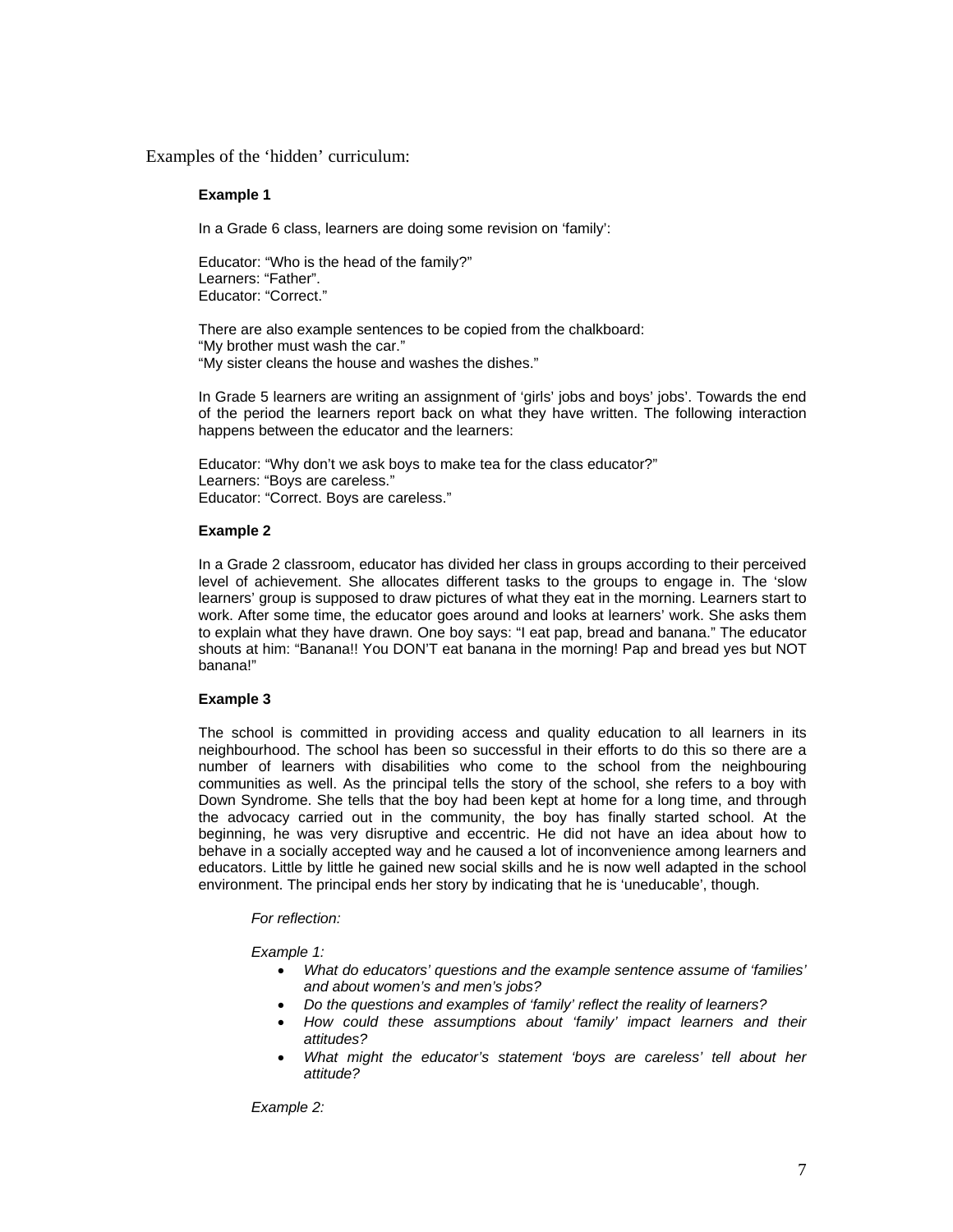- *What does the educator seem to assume about the learner's life and/or culture?*
- *How could the educator's attitude affect her work?*

#### *Example 3:*

- *What might the principal's story tell about her attitude towards education?*
- *What is the impact of her attitude to the education of the boy?*

#### **Reflecting: What do we think about teaching, learning and the curriculum?**

These stated principles discussed above should permeate to the ethos of the school and in the ways in which we manage and organise classrooms, and arrange learning. A good starting point for reflecting our practices is to pose questions, such as the following, about our perceptions of teaching and learning:

- $\checkmark$  Are curricular materials culturally relevant?
- $\checkmark$  Is particular attention paid to the accessibility of spoken and written language for both learners and their families?
- $\checkmark$  Are alternative ways of giving access to experience or understanding provided to learners who cannot engage in particular activities?
- $\checkmark$  Do all staff avoid "classist", sexist, racist, "disablist" or other forms of discriminatory or categorising remarks?
- $\checkmark$  Are all languages treated as equally valuable?
- $\checkmark$  Do educators show that they respect and value alternative views during class discussions?
- $\checkmark$  Do educators work collaboratively, e.g. planning jointly, co-teaching, sharing learning/teaching materials, plans?
- $\checkmark$  Are learners encouraged to take responsibility of their own learning?
- $\checkmark$  Are learners taught how to study, such as taking notes, doing research, making presentations, making summaries, making revisions for tests and exams, making joint reports from the different contributions of a group?
- $\checkmark$  Are curriculum plans shared with learners so that they can work at a faster pace if they wish?
- $\checkmark$  Are learners involved in assessing and commenting on their own and each other's learning?
- $\checkmark$  Are a range of assessments used that allow all learners to display their skills?

 $\checkmark$  Are their opportunities for assessment of work done in collaboration with others? (Booth & Ainscow, 2003)

Uncovering the thinking, attitudes and beliefs behind our practice, we can identify areas where we as educators need to develop ourselves in order to better accommodate learners who experience barriers to learning and how we can improve our practices so as to cater for the full learner diversity in ordinary schools.

*"I need to reflect my teaching styles because there are strategies that I personally have been implementing in my classroom but I didn't have a clue what it was all about."* 

An educator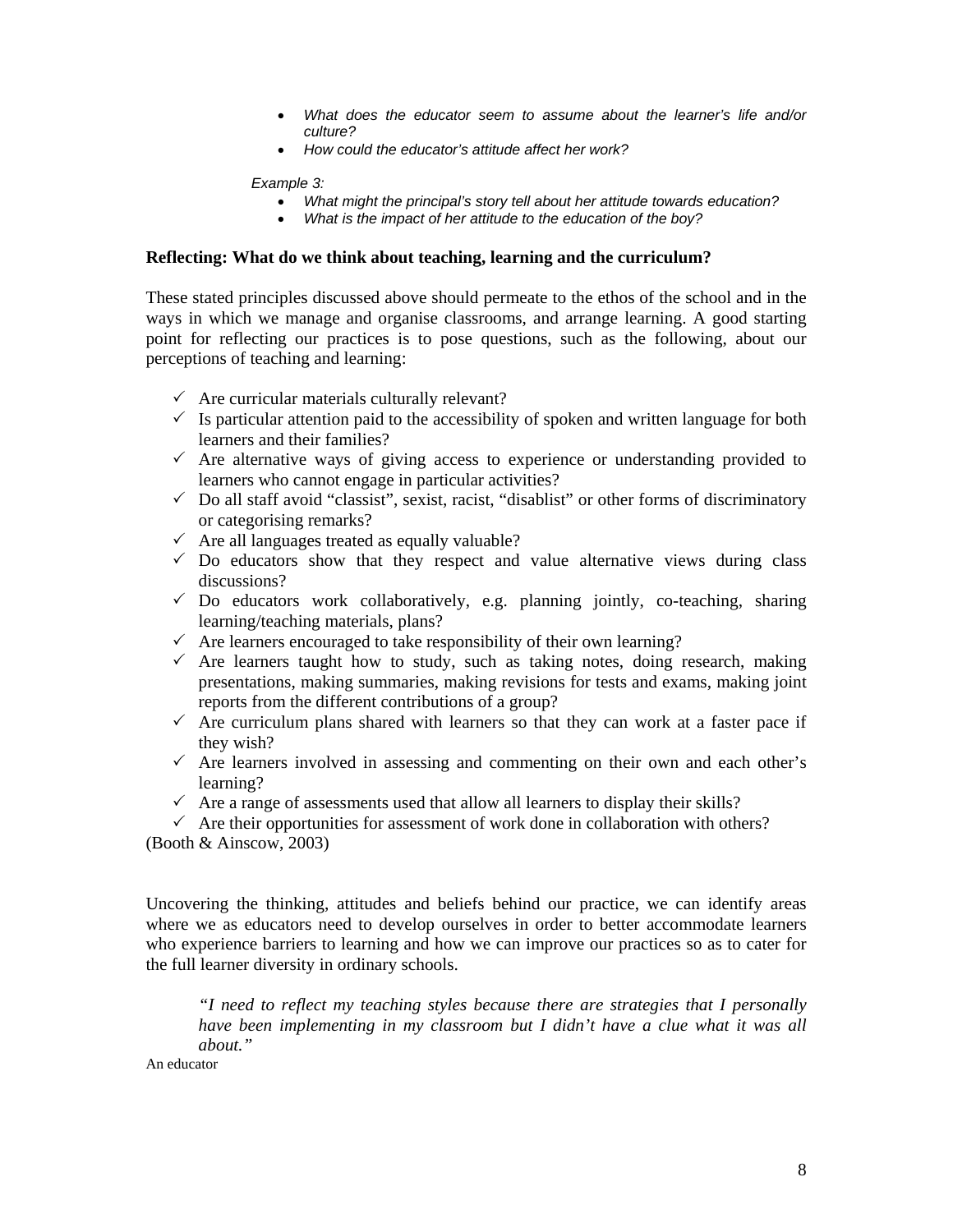## **Getting Practical: What Can I Do in my Classroom?**

*When ever education experts discuss the causes of the rising school drop-out rate, they often cite poverty, forgetting other causes which may not be as pronounced… Yet… poverty can only partly explain the phenomenon.* 

*The main problem could lie with school curricula and teaching methods. Our learning system… has no patience with children with learning disabilities… They are branded slow-learners, lazy and stupid. They are made to repeat classes several times, are punished heavily for not catching up with the rest… It is the feeling of rejection that compels them to drop out, if they do not persevere long enough to be weeded out by national examinations… Children are dropping out of school for reasons that are not difficult to correct…* 

Daily Nation, Kenya, 23 July 2001, Editorial

If we understand learning as building of knowledge, we realise that learning is a dynamic, interactive process between the learner and his/her environment. Environment here means human, social and physical environment. In an outcomes-based approach, the process of learning is equally important as the content of education. Educator's role in this process is to facilitate. How can this be done?

### **Who are my learners?**

The starting point for inclusive practices in classroom is the realisation that there are no two learners who are alike. Therefore, teaching and learning is differentiated by default. Learners should be in the centre of our planning for teaching and learning, as illustrated in the picture on p…?

*Think about your classroom. Who are the learners that you know? Aren't they those who somehow cause concern to you? The one who cannot stay in one place for two minutes and you have to attend him all the time? The one who has difficulties in spelling? The one who is misbehaving? But do you really know who they are and what they like? Do you know what your learner who cannot spell is good at? Do you know what your learners like and what they dislike? Is there a hidden talent in your classroom? In what ways your learners like to learn? By listening, by observing, by doing, by exploring, by discussing?* 

In the context of inclusive education, there has been, and still is quite rightly, a lot of emphasis on identifying barriers to learning that learners face. It is important to identify whether learner's barriers relate to something which is 'with' the learner (such as an impairment) or to factors in the learner's environment, such as inappropriate teaching methods, lack of assistive devices, language difficulties, impact of poverty, etc. Identifying barriers and addressing them in the teaching and learning process are essential in order to provide appropriate support for learners to reduce or remove the barriers, but this support is most effectively provided if we build it on the basis of learner's strengths and different abilities, following the principle that "all children are gifted, show their talents differently and learn at different paces".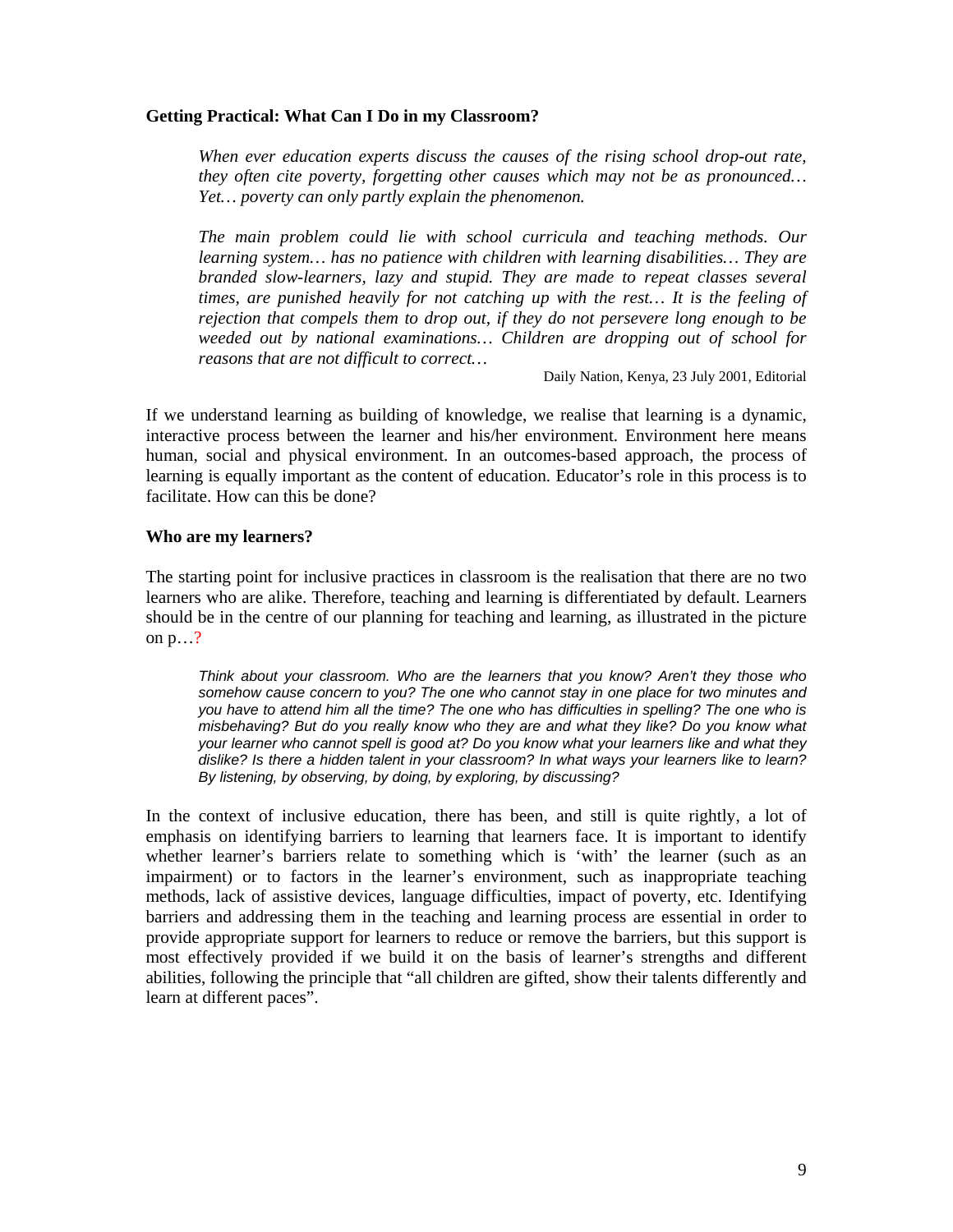

## **Background of experience**

Learner's experience with new information is based on related concepts or skills that the learner already knows. This does not refer only to learning that takes place in school setting. A learner might have a wider range of knowledge e.g. of agriculture because he lives on a farm and participates in various farming activities. Knowing learner's background of experience helps us to decide where the learner should begin in the planned learning process. In the framework of Curriculum 2005, this is referred to as 'prior knowledge'. The Education White Paper 6 on Inclusive Education describes these experiences by emphasising the importance of acknowledging and respecting differences in learners whether due to age, gender, ethnicity, language, class, disability or HIV status and that learning also occurs in the home and community, and within informal modes and structures. These are all factors that influence learning.

Background of experience does not refer only to knowledge but to learner's various experiences – some learners could be traumatised by a family tragedy, some might have a multicultural identity because they have grown up in such an environment, or another learner might appear very mature because he/she has been responsible for taking care of his/her siblings as the head of the household.

### **Interest and learning profile**

If we think ourselves as learners or students, what is it that we like to be engaged in? Usually, it is something that we are interested in for whatever reason. It might be further studies, engaging in sport or community activities, socialising, etc. We are usually interested in activities that we are good at because it is satisfying to succeed. The same applies to learners.

Learners learn more effectively when they are interested in their learning, therefore, they should be engaged in the lesson for learning to take place rather than just being present. **Interest** refers to how receptive and engaged the learner is in learning more about the topic, concept or skill. Usually learners are interested in areas where they have strengths or expertise.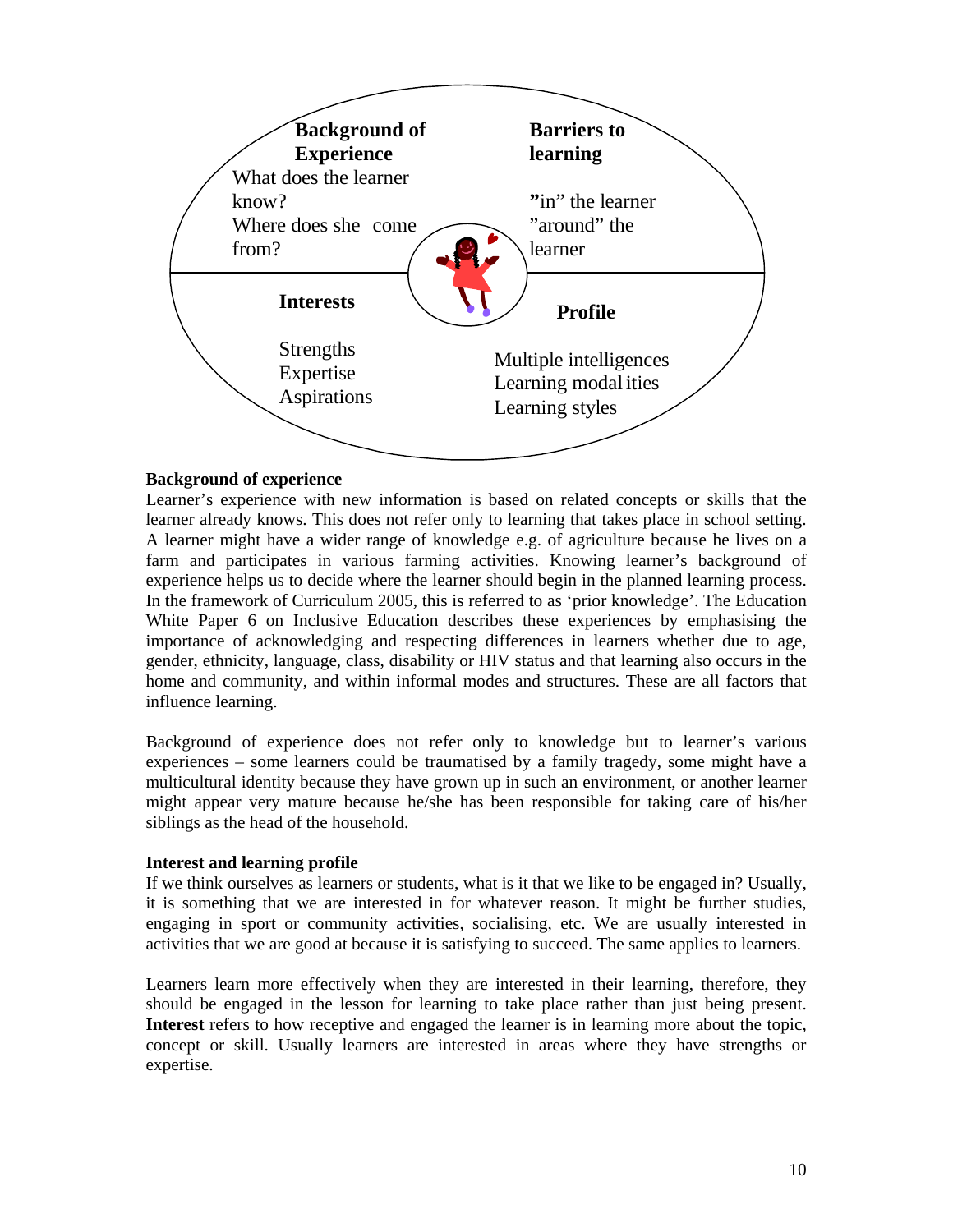It might sound overwhelming to try to get to know all learners in large classrooms. However, in order to provide quality education for ALL learners, regardless of their differences, it is essential to do. There are a number of strategies that can be used to assess learners' interests and strengths, and use this information to help learners engage in the activity.

A Grade 6 educator wanted to get to know her learners in order to better design learning activities that would help them to fulfil their potential. She decided to design a learning activity for life skills that aimed at making learners to think about themselves and being more sensitive towards one another. She asked learners to work in pairs and interview one another about what they like and don't like, what they are interested in or good at, and what they would like to do as adults. Some pairs produced 'articles' about their findings (like in magazines), some pairs made posters, and some tape recorded their interviews. Through this activity, the educator managed to tease information which was useful for her planning. In the same way, this could be used with smaller learners, but the interview questions and the presentation of the findings could be made suitable for their level.

Another idea is to use so called **'Venn Diagram'**. It consists of two or more overlapping circles. It is a way to describe and then compare and contrast elements, characteristics or attributes of items (e.g. people, events, concepts, stories). It helps learners to organise similarities and differences of items visually. In the middle of the circle the 'similarities' are shown, and in each circle those elements that are 'different'.

This approach was used in a school-based in-service training workshop by a group of educators but could be well used by learners. The educators were asked to work in pairs and identify what they like in teaching. The purpose of the activity was to identify the strengths of the individual educators following the idea that people are usually good at things that they like. This information was then used to make a better use of the resources within educators in the school. Following is an example of this exercise:



*What I like in teaching*?

The third aspect to getting to know our learners is their 'learning profile'. If we accept that all learners are different, then we need to recognise that their styles of learning are also different. Their intellectual capabilities may be different, but in addition, their intellectual capabilities and interests most probably also relate to different areas, such as linguistic, logicalmathematical, kinaesthetic, musical, spatial, intrapersonal, interpersonal or environmental intelligence ('multiple intelligences'). Furthermore, some learners prefer concrete learning style while others feel more comfortable with abstractions. Many learners learn best through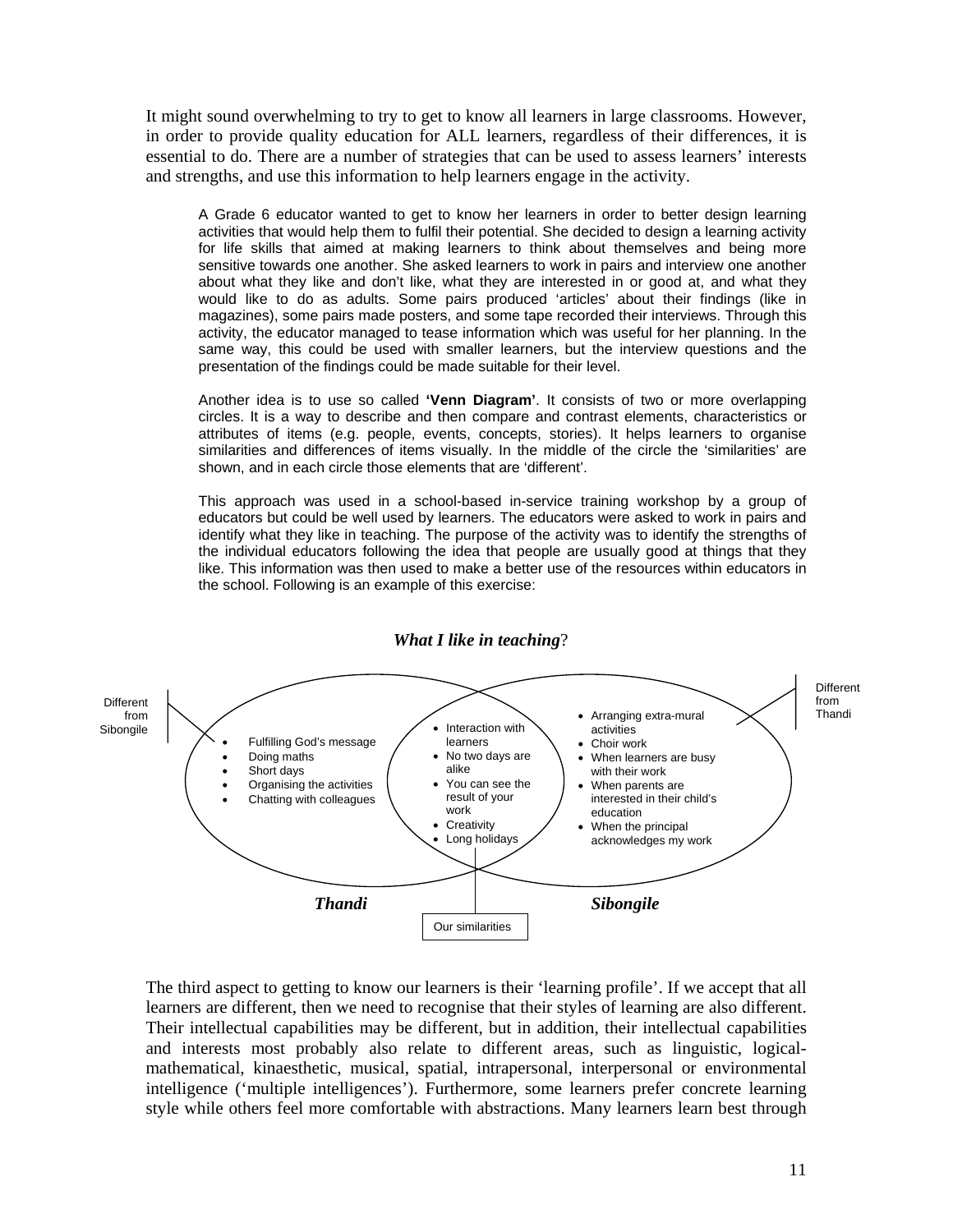reading and writing, whereas others need more listening, speaking or visualising. 'Learning by doing' or manipulating could be beneficial for many learners. Again, a number of strategies can be used to make an inventory of learner's styles of learning.

## *Some learning styles*

The following characterisation of some different learning styles gives you an idea about what are the kinds of things you could take into account when planning your teaching.

| <b>Visual style</b>                                                               | <b>Auditory style</b>                                      | Tactile style ('Doer')                                                                                       |
|-----------------------------------------------------------------------------------|------------------------------------------------------------|--------------------------------------------------------------------------------------------------------------|
| Likes to see text, pictures,<br>illustrations, charts, maps                       | Likes to listen, hear and discuss                          | Likes hands-on experiences,<br>working with peers and going<br>outside<br>the classroom<br>to<br>investigate |
| Likes to read notes and write<br>summaries                                        | Learns well when the presenter<br>is interesting and clear | Enjoys<br>physical exercise,<br>handcrafts, gardening, etc.                                                  |
| Enjoys reading                                                                    | Reviews notes by reading aloud<br>and talking with peers   | Likes to 'do' things, scribble and<br>draw                                                                   |
| Could be meditative                                                               | Enjoys telling stories and jokes                           | Eager to participate in various<br>activities                                                                |
| Learns and remembers things<br>by writing them down                               | Plans the work by talking it<br>through with somebody      | Likes to study in a group and<br>use models and charts                                                       |
| Benefits from writing formulas<br>and instructions on cards and<br>reviewing them | Memorises<br>formulas<br>and<br>instructions or talk aloud | Likes to draw plans for projects<br>and activities on large sheets of<br>paper                               |
| Makes lists and keeps detailed<br>calendar                                        | Recognises faces and places<br>but not names               | Enjoys using blocks, marbles,<br>other three-dimensional<br>and<br>models                                    |
| Has a good visual memory for<br>faces, places, instructions                       | Repeats instructions                                       | Has a good memory of events,<br>but not for faces or names                                                   |
| Has a good sense of directions                                                    | Enjoys rhyming, likes to talk                              | Likes to try out things, doesn't<br>bother about errors                                                      |
|                                                                                   |                                                            | Enjoys exploring                                                                                             |

A word of caution is required, though. Characterisations should not be used to categorise learners, for example, to 'visual' or 'tactile' learners but to enhance the range of possibilities for stimulus and activities in the learning process. Most people use various styles and no one style is better than the other. The wider range of learning activities and stimuli are available in any given lesson, the better is the chance of increasing access to curriculum and success for all learners. Therefore, the more you can offer in variety of activities available (reading and writing / looking at pictures / discussing pictures / physical activity / 'doing with hands', etc.) in your teaching sessions the more likely you are to provide beneficial opportunities for learning for your learners.

# *Multiple intelligences*

According to the theory of multiple intelligences, there are at least seven, but probably even eight or nine different types of 'intelligence'. The term 'intelligence' does not refer to IQ but an inclination towards a certain area of intelligence. Howard Gardner who came up with the theory in 1986 defined 'intelligence' as *the capacity to solve problems or to fashion products that are valued in one or more cultural setting.* It recognises that all people, regardless of their traditional academic capability, show intelligence in some area at least and that most people have the ability to develop skills in these areas. What is important about this theory is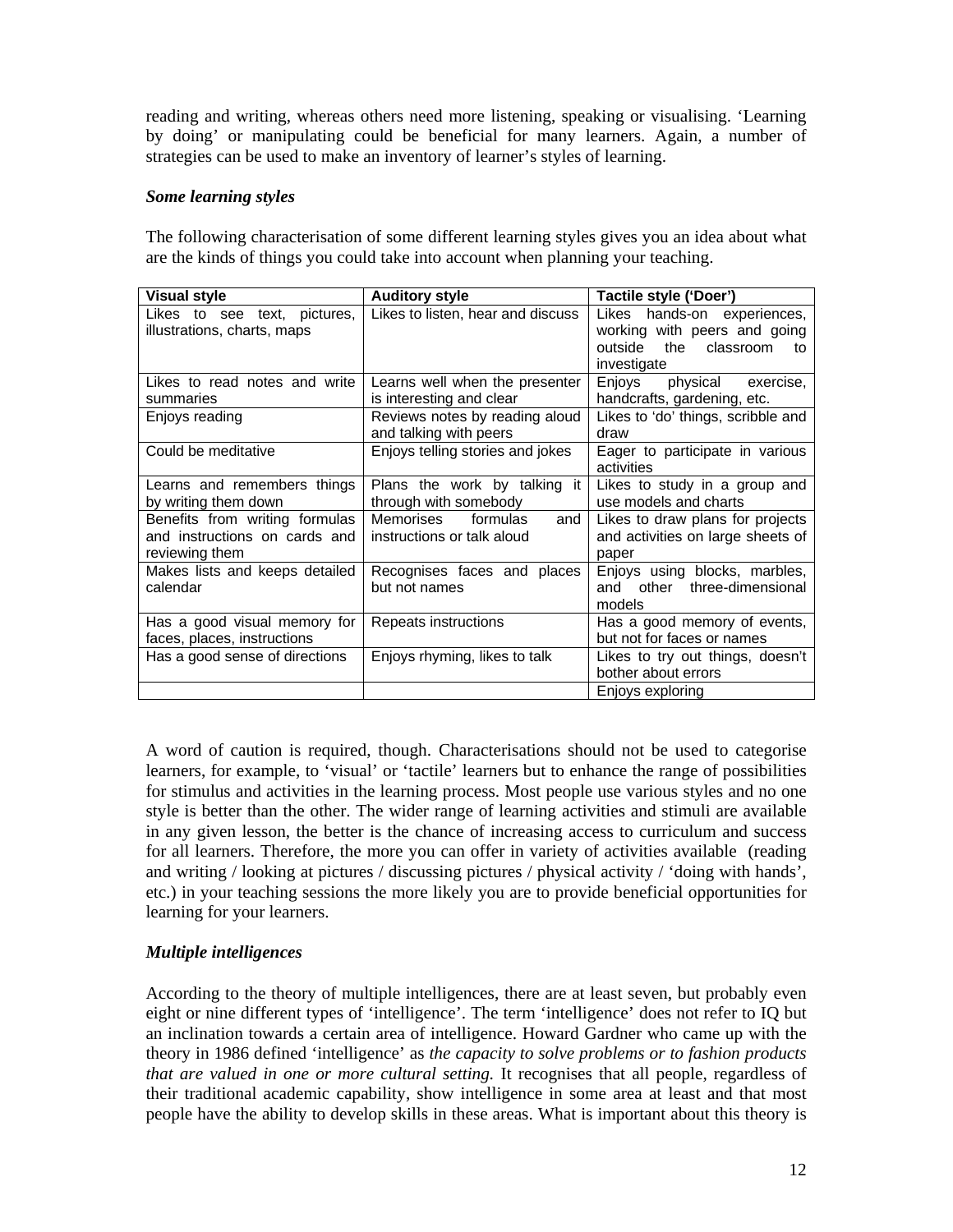that it acknowledges that human talent manifests in different ways and all these ways are equally valuable – we are all 'wired' differently. It also suggests that we learn in many different ways.

In the following the different dimensions of intelligence have been noted with some ideas of kinds of activities that stimulate and use these areas:



*In education we tend to emphasise only two of the intelligences, namely logical/mathematical and verbal/linguistic. Think about your own teaching:*  How often do you design learning activities that develop skills in other areas of *intelligence?* 

*Think about your learners:* 

*Do you have learners who are very good at solving disputes and listening to other learners? How do you encourage that kind of intelligence?* 

*Do you have learners who enjoy physical activities or who like to do things with their*  hands? How often you design activities where their particular intelligence in can be *stimulated?* 

An example of using 'multiple intelligences' in classroom will be given in connection with learning centres (p…)?

It is obvious: the better we know our learners the better we can plan the teaching / learning experience. Although it might be difficult to gather all this information from each and every learner we are dealing with, most educators do have 'an idea' what are the interests, strengths and learning styles of their learners, as well as what is the kind of support needed to overcome the barriers they might face.

In the following example, the educator uses effectively children's natural curiosity by designing a problem-solving activity and supporting them to verbalise their solution after the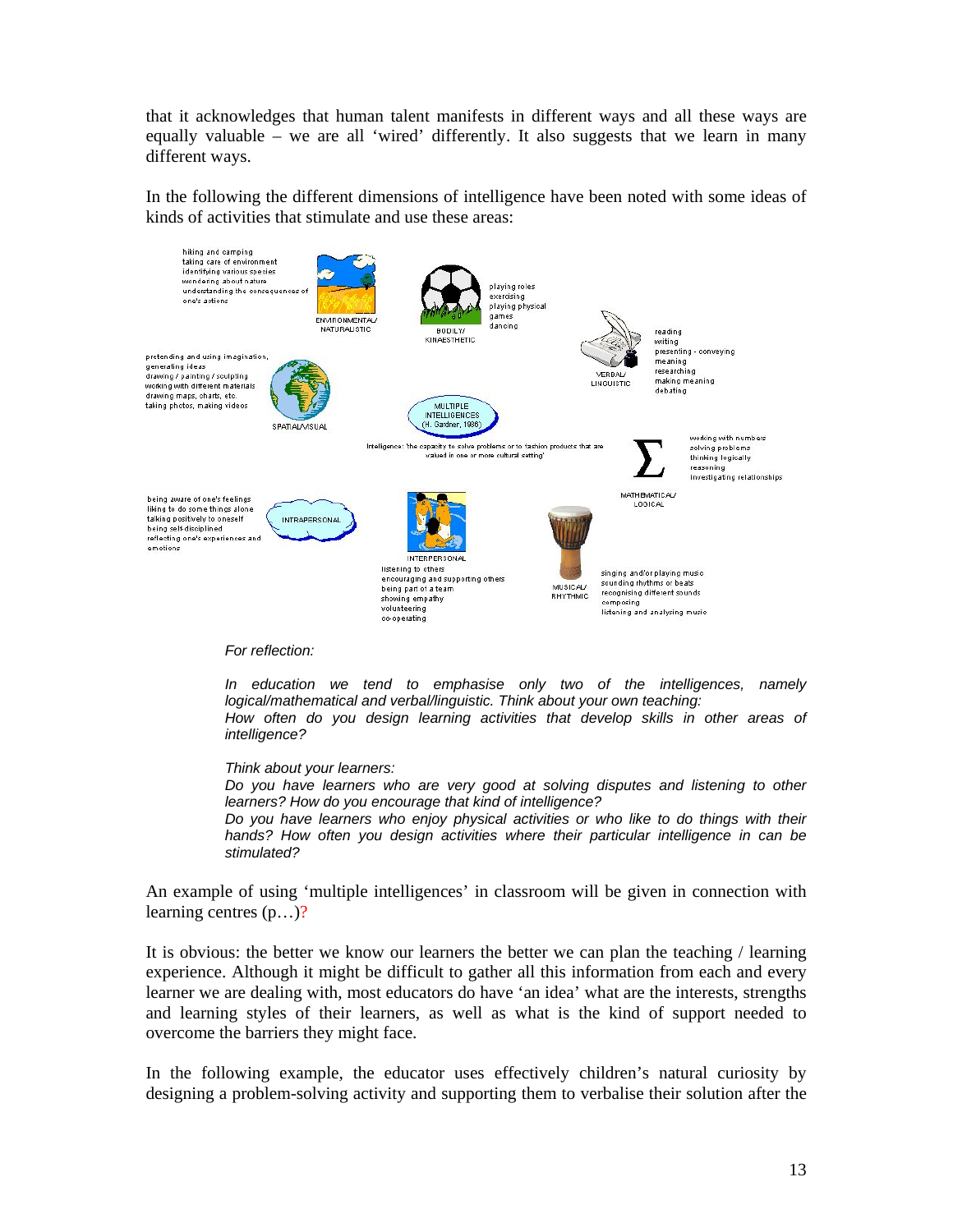activity. She also considered a practical way of including a blind learner in a meaningful learning activity.

In a Grade 1 class, the educator brought a big bowl of bottle tops for a small group of learners. One of the learners was blind. When the other learners saw the bowl they said: "Oh, I wonder how many bottle tops are there?" One of the learners placed the bowl in the middle of the group and said to the blind learner: "Hey, touch, feel how many bottle tops!" The educator responded to the group: "Yes… I also wonder how many bottle tops are there… What do you think?" Learners started to guess: 43, 79, 135. Then the educator moved on: "How could you find out the number of the bottle tops?" One of the learners knew that they would need to count. The educator left the group, and learners started to count. The learners first started to line up the bottle tops in long rows and then count. All learners were very much engaged in the activity but they realised that they got messed up with the figures and they never reached an agreement about the number of the bottle tops. Then one of them suggested that if they would group the bottle tops in tens, it would be easier to count. This they did and when the educator came back to the group, they had their answer ready. The educator asked them to explain how they had come into their conclusion, and the learners took turns in describing their steps.

#### **What are the learners supposed to achieve?**

Before we can decide how we are going to facilitate learning, we first need to identify the purpose of the learning activity – think of the learning outcome. This is not important only for the educator but also for learners so that they have clarity of what they are expected to know, understand or be able to do. This could be knowledge, such as facts or concepts, skills, attitudes or values. Learning is the process whereby the curricular content is processed into a body of information, ideas, practices and skills which may change and develop over time. Learning, therefore, is about constructing knowledge, skills, attitudes and values through interaction, i.e. learning is a social process.

In order to facilitate the process, the educator needs to have a clear idea first WHAT learners are supposed to learn (the outcome). Secondly, she needs to know her learners; about their background experiences and knowledge, their strengths and barriers, their culture and language, their interests and ways in which they learn the best. And thirdly, she needs to design learning programmes that allow learners to use their different abilities and develop their full potential.

The key questions might be:

- $\checkmark$  What are the outcomes learners should reach? Is it understanding, skills, attitudes or values?
- $\checkmark$  How can learners achieve those outcomes? What are the methods and activities (learning activities) learners use in order to understand the content on their own terms?

The third aspect of the curriculum is evaluating the learning. This does not mean evaluating only the outcomes of learning but also the process that leads towards the expected outcomes. An educator who aims to develop inclusion in her classroom or in her school needs to widen her assessment strategies on:

 $\checkmark$  How learners show understanding of what they are learning or have learned?

These questions will be addressed through practical examples throughout this material.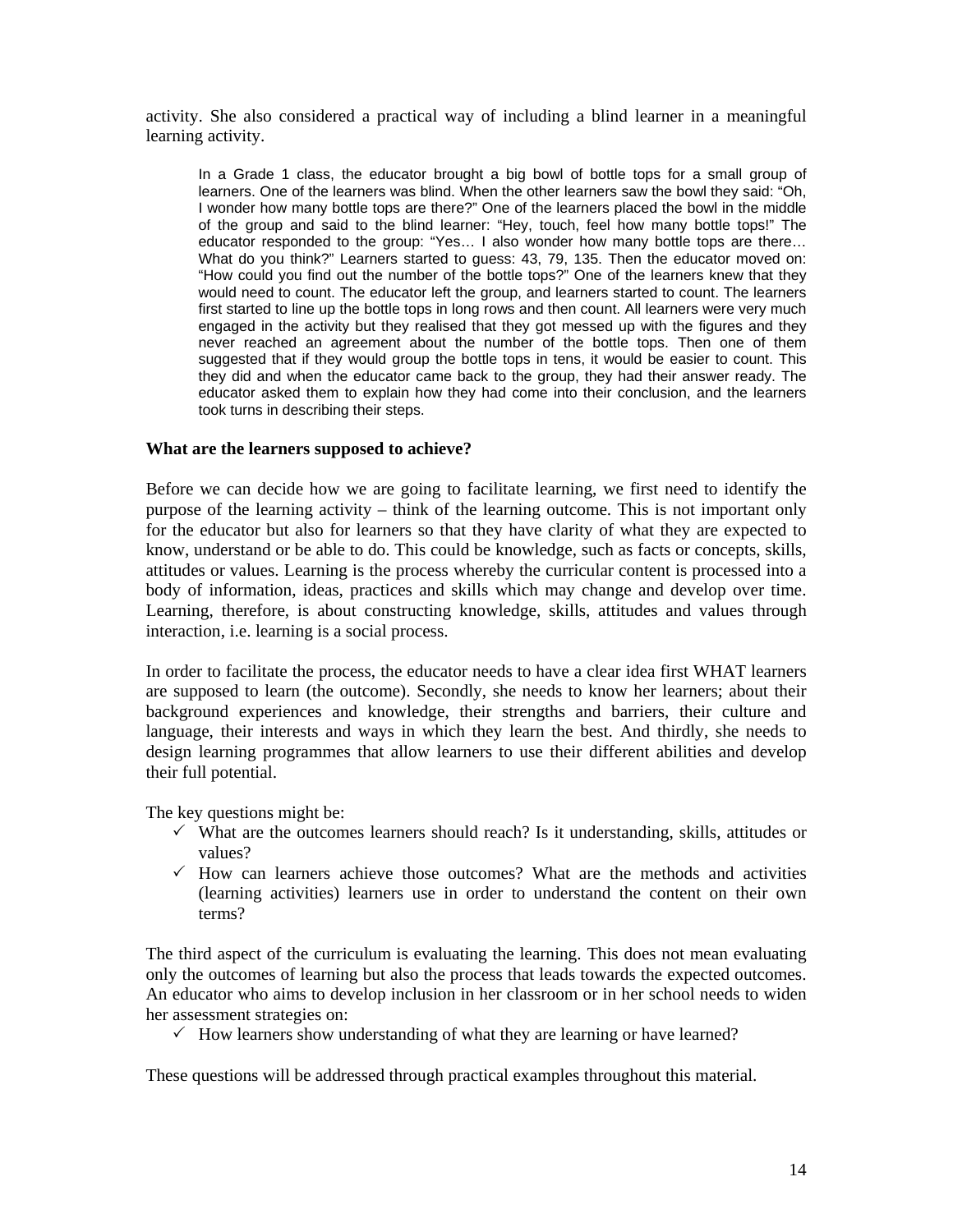## **How knowledge, skills, attitudes and values to be achieved are presented to learners so as to facilitate their knowledge construction?**

In order to deal with the information that the educator wants learners to reconstruct, the learners need to connect the information to their previous knowledge or experiences. Therefore, activities that are carried out **before** the new information is presented are as important as the activities to be carried out afterwards. Continuous assessment provides an idea of learners' progress but there are also simple ways of getting to know where learners are in terms of their knowledge and experience. This is particularly useful when we are planning for introducing new skills of concepts. Learners make more sense of what they hear when they have the connection to what they already know.

A useful way of assessing the prior knowledge and experiences of learners is to use 'KWL'. KWL stands for three questions learners ask themselves when they are learning new concepts or knowledge.

- K: "What do I know?"
- W: "What do I want to know?" ('I wonder')
- L: "What did I learn?"

The first two questions are asked before the activity. The third is asked after carrying out the learning activity.

| K: What do I know                        | W: What do I want to know          | L: What did I learn |
|------------------------------------------|------------------------------------|---------------------|
| traffic<br>factories and<br>$\checkmark$ | what<br>the<br>✓<br>is             |                     |
| contribute<br>to<br>air                  | contribution<br>οf                 |                     |
| pollution                                | different air polluters            |                     |
| when it is cold air                      | (in %)?                            |                     |
| pollution is worse                       | Why cold whether                   |                     |
| air pollution worsens                    | makes air<br>pollution             |                     |
| asthma<br>and<br>other                   | worse?                             |                     |
| allergic diseases                        | How many people in<br>$\checkmark$ |                     |
| USA is one of the<br>$\checkmark$        | Pretoria suffer from               |                     |
| major<br>air<br>polluters                | symptoms caused by                 |                     |
| globally                                 | air pollution?                     |                     |
| air pollution increases<br>$\checkmark$  | What are the biggest               |                     |
| the 'greenhouse effect                   | air polluters globally?            |                     |
|                                          | Why<br>does<br>air<br>✓            |                     |
|                                          | pollution increase the             |                     |
|                                          | greenhouse effect?                 |                     |
|                                          | What can be done to                |                     |
|                                          | reduce air pollution?              |                     |
|                                          | What is Tshwane<br>$\checkmark$    |                     |
|                                          | municipality's<br>policy           |                     |
|                                          | reducing<br>air<br>in.             |                     |
|                                          | pollution?                         |                     |

An example of KWL: Theme – Air pollution (Grade 7)

By asking learners to reflect on their prior knowledge and what they would like to know, the educator can also use their interests (What would I like to learn?) to design activities that can address their questions. After the learning activities, learners reflect again about their own learning by filling in the third column.

Educator can facilitate the information gathering by providing background materials in different formats – written, oral, visual, etc. such as textbook chapter, article in a newspaper,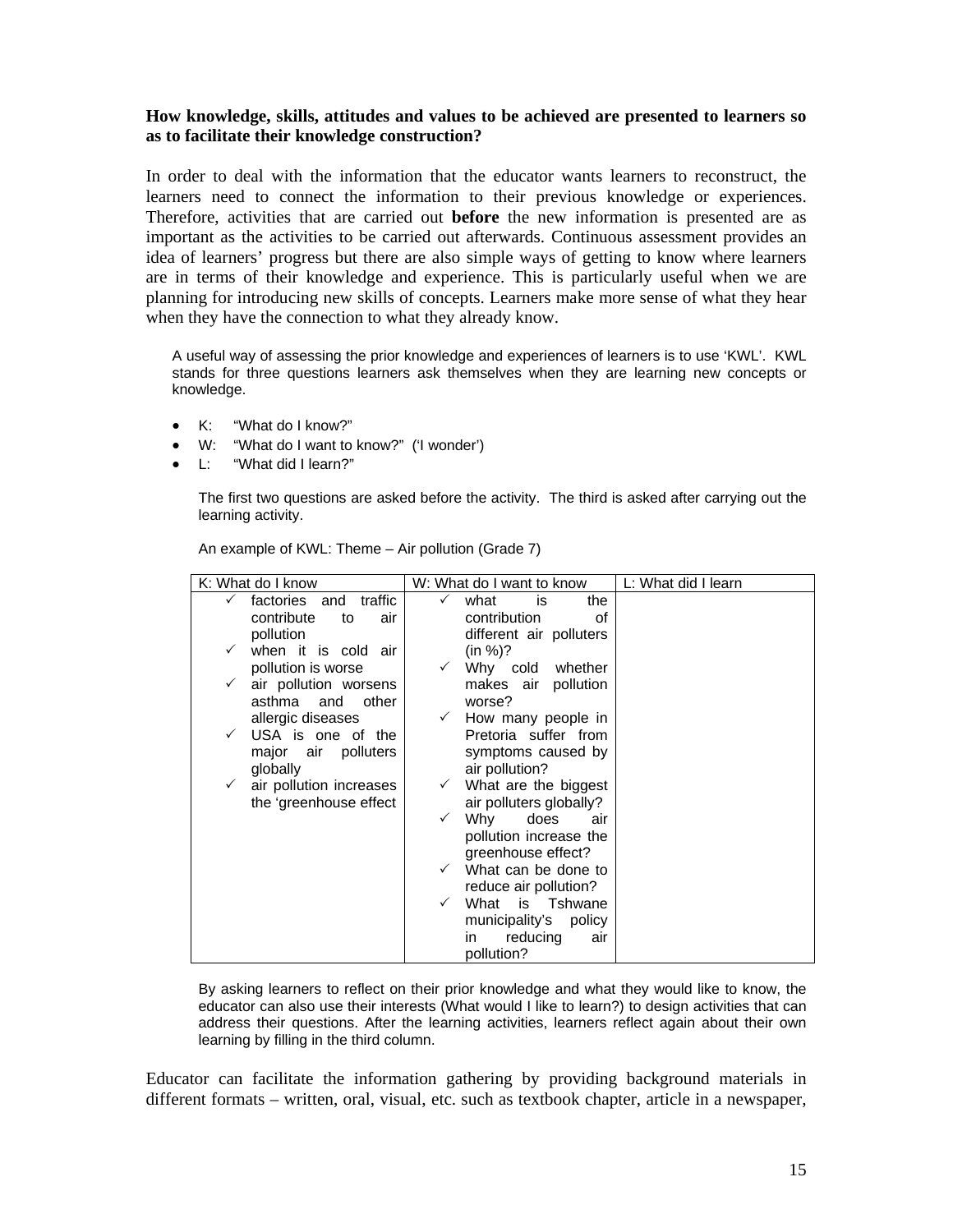written instructions, electronic files, posters, video footage, pictures, traditional stories, etc. There are plenty of examples of other resources in the Revised National Curriculum Statement documents. Information could also be gathered from sources outside the school (e.g. community leaders, other schools, local business, home) and educator's role would be here to facilitate linking up with the different sources. Learners then gather the information for themselves using a variety of ways such as observing, reading, listening or doing.

## *Observing*

Observing is a good means for gathering information. Traditionally 'observing' has meant that learners watch what the educator is doing and then copy or model the same. A learnercentred approach to observation would require that learners are expected to analyse their observations:

As a part of the National Arbor Week, learners were shown how a tree is planted in the school grounds. The educator wanted his learners to observe carefully and then back in the classroom produce the information about 'planting a tree'. Before going outside to the school grounds to observe the tree planting, he guided learners' observations with the following questions: 1) Where was the tree planted? 2) Why was this place selected? 3) How did the plant look like (size, protection)? 4) What was done first? 5) What steps followed? 6) How do we need to care for the tree after the planting?

When the educator uses observation as a means of gathering information she would ensure that blind learners or learners with visual impairment are paired or grouped with learners who could describe what is happening, or that the learner with visual impairment have an access to the information in other ways. In the example of tree planning, the learner with visual impairment would work together with the person who is doing the planting, for example.

# *Reading*

In a similar way, the educator can provide reading materials for learners and guide the information gathering with questions. The same material may cater for different aspects of the topic and learners can gather information through responding to different questions. For example, a group of learners could find out about identifying appropriate places for trees, another group could gather information about nursing and a third group could identify how and when tree planting should take place. When the reading is split into different sections of information, the educator needs to ensure that the information is eventually shared with the whole group. Collaborative learning methods (see p...?) are particularly useful in this.

When the background materials are written documents, the educator needs to ensure that the level of language is suitable. For example, she might need to simplify the language for some learners so that they could interact with the information. Some learners could be supported with pictograms or other visual cues that illustrate various aspects of the text. Furthermore, text might need to be enlarged or Brailled. Modern technology can be used where available and appropriate.

|--|

| Original text                                                                         | Modification 1 | Modification 2 |
|---------------------------------------------------------------------------------------|----------------|----------------|
| Kholiswa and Sipho have Kholiswa and Sipho are in Kholiswa and Sipho are in           |                |                |
| been in love since they were   love.                                                  |                | love.          |
| in the same class in Matric.                                                          |                |                |
| Kholiswa now has a good job   Kholiswa has a good job. She   Kholiswa is an educator. |                |                |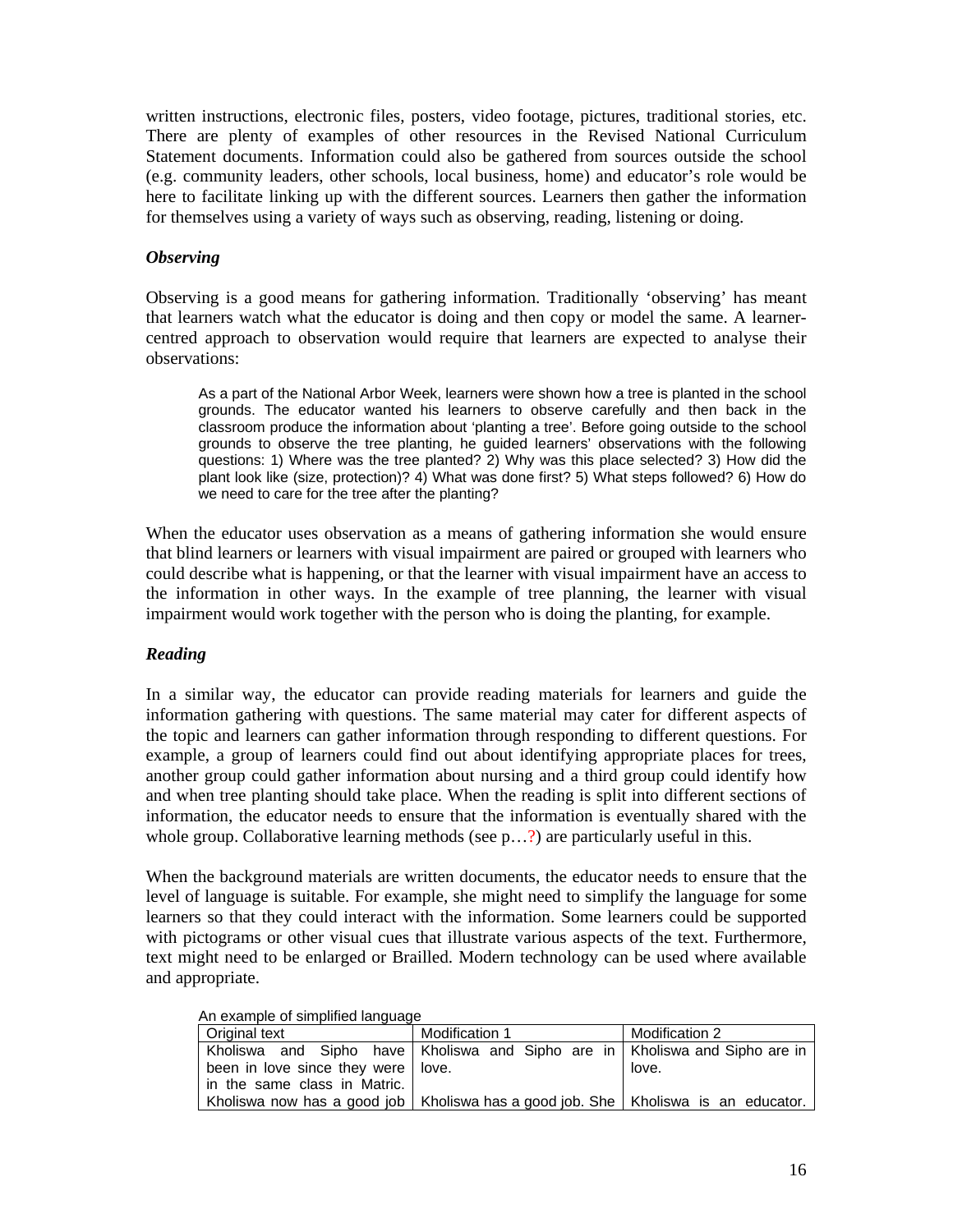| as an educator and earns<br>enough money for them to get<br>Sipho, however,<br>married.<br>cannot find a job. He is trying<br>to arrange the lobola for them                                                                                                                                                         | is an educator. She earns<br>money. Sipho cannot find a<br>job. He tries to arrange the<br>lobola.                                                                                                         | Sipho cannot find a job.                                                                                                                                                                         |
|----------------------------------------------------------------------------------------------------------------------------------------------------------------------------------------------------------------------------------------------------------------------------------------------------------------------|------------------------------------------------------------------------------------------------------------------------------------------------------------------------------------------------------------|--------------------------------------------------------------------------------------------------------------------------------------------------------------------------------------------------|
| to get married. They have<br>both agreed that when they<br>have children they will bring<br>them up with a strong sense<br>of pride in their African culture<br>and their roots in a long<br>tradition.                                                                                                              | Sipho and Kholiswa want to<br>get married. When they will<br>have children they want them<br>to be proud of their African<br>culture and roots.                                                            | Sipho and Kholiswa want<br>to get married.                                                                                                                                                       |
| Kholiswa says that she has no<br>problems with supporting the<br>family while Sipho has no job.<br>But Sipho would then have to<br>clean the house and look after<br>the baby. For the first time<br>they have started fighting.<br>Extract from 'Issues on gender in<br>schools. '<br>An introduction for educators | Kholiswa is happy to support<br>the family when Sipho has no<br>job. She wants Sipho to clean<br>the house and look after the<br>baby. Sipho does not agree.<br>They start to fight for the first<br>time. | Kholiswa can bring money<br>home when Sipho has no<br>job.<br>She wants Sipho to clean<br>the house and look after<br>the baby when they are<br>married.<br>Sipho does not agree.<br>They fight. |

Most educators help learners to understand the text by posing questions while reading. However, questions should not only focus on the content or facts of the text but to encourage critical thinking and analysis, among other skills. Some examples of these kinds of questions you can find under the next topic.

### *Listening*

Much of information in classrooms is passed orally. It is often called 'talk-and-chalk', meaning that educator tells about the topic and writes the key points on the chalkboard. Another version of this type of information gathering is 'question-answer session' where the educator typically poses the questions and learners respond. Often learners are passive recipients of information, rather than actively gathering information. This does not mean that oral information should be discarded. Rather, we need to find ways of making this more active and effective.

Using the previous example of Kholiswa and Sipho, the educator could read the text to learners and help with questions that stimulate thinking rather than memorising. Questions such as How? Why? How else? Where else? Would there be another way of doing that?, etc lead learners to process the information that they are gathering.

Why is it easier for Kholiswa to support the family? How could Sipho try to arrange the lobola? How can Sipho support the family? Why does Sipho get upset when Kholiswa asks him to take care of the house and the baby? Why does Kholiswa ask Sipho to take care of the house and the baby? How could Kholiswa and Sipho solve their argument?

Learners can also listen to one another and make similar questions.

Listening does not always mean information in textbooks. Radio, TV, public speeches, principal's remarks, other learners' presentations, etc. should be used as equally important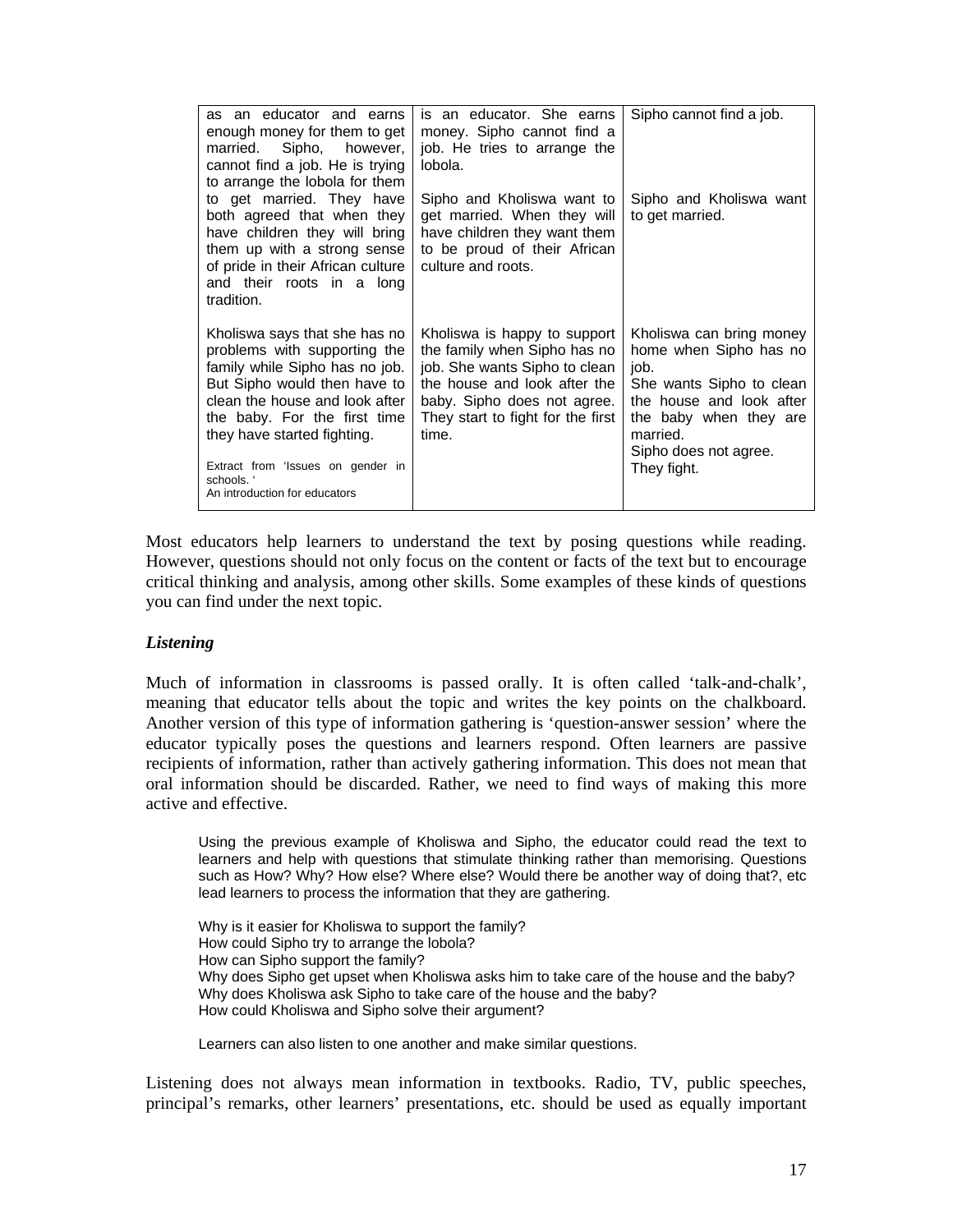sources of information which then would be processed into information that is required in the assignment to be undertaken. In many classes, learners prepare presentations of various themes and topics. When they make their presentations, these have a tendency to become forever forgotten instead of being used as a background for new learning activities. Learners' oral presentations could be used to boost discussion, writing of summaries, etc.

Listening certainly poses barriers to deaf learners and learners who have hard-of-hearing. In classes were there are deaf learners or learners who have hard-of-hearing, there is always a need to design alternative or additional ways of accessing oral information.

## *Doing*

Like the example of the maths lesson or planting showed, doing is a powerful way of learning: If the blind learner planted the tree, he would have found out the steps of planting a tree by doing. He could have then produced this information in Braille or by typing. The Grade 1 learners started to count the bottle tops by lining them up but they realised that it did not work so they had to come up with another solution.

'Doing' is often characterised by 'trial and error'. Many learners would, however, need support that they will not become frustrated when they make an error. A curriculum approach that promotes exploring should acknowledge that making errors is a part of learning. If too much emphasis is put in 'passing', learners might become fearful of making errors. 'Failure' should not be regarded as a bad thing but a part of the learning process.

## **What learning activities learners engage in to understand the knowledge, skills and values on their own terms?**

Teaching and learning methods can be roughly divided into two main groups: environmental and instructional. In most classrooms educators tend to use instructional strategies. This is probably due to the fact that teacher education traditionally emphasises these strategies. However, environmental strategies are equally important in developing inclusive education, and more so because they can eventually change our attitudes about teaching and learning.

Environmental strategies are usually related to interpersonal relationships, classroom management, use of space, design of activities and time.

Instructional strategies are plenty but here are some strategies that are very useful and work well also in large classrooms. *Multi-level instruction* allows learners to work at their own level of experience, and *varying questions* are based on learner diversity. *Multi-level learning centres* (stations) are areas within or outside a classroom that provide a variety of tasks based on different levels of experience, interests, backgrounds of experience or learning profiles. '*Learning contracts*' can be used in order to provide a learner with some choices about the tasks she completes. The tasks can be varied from simple to more complex and can be differentiated according to the learner's characteristics.

In the following, some examples are given how these strategies can be used.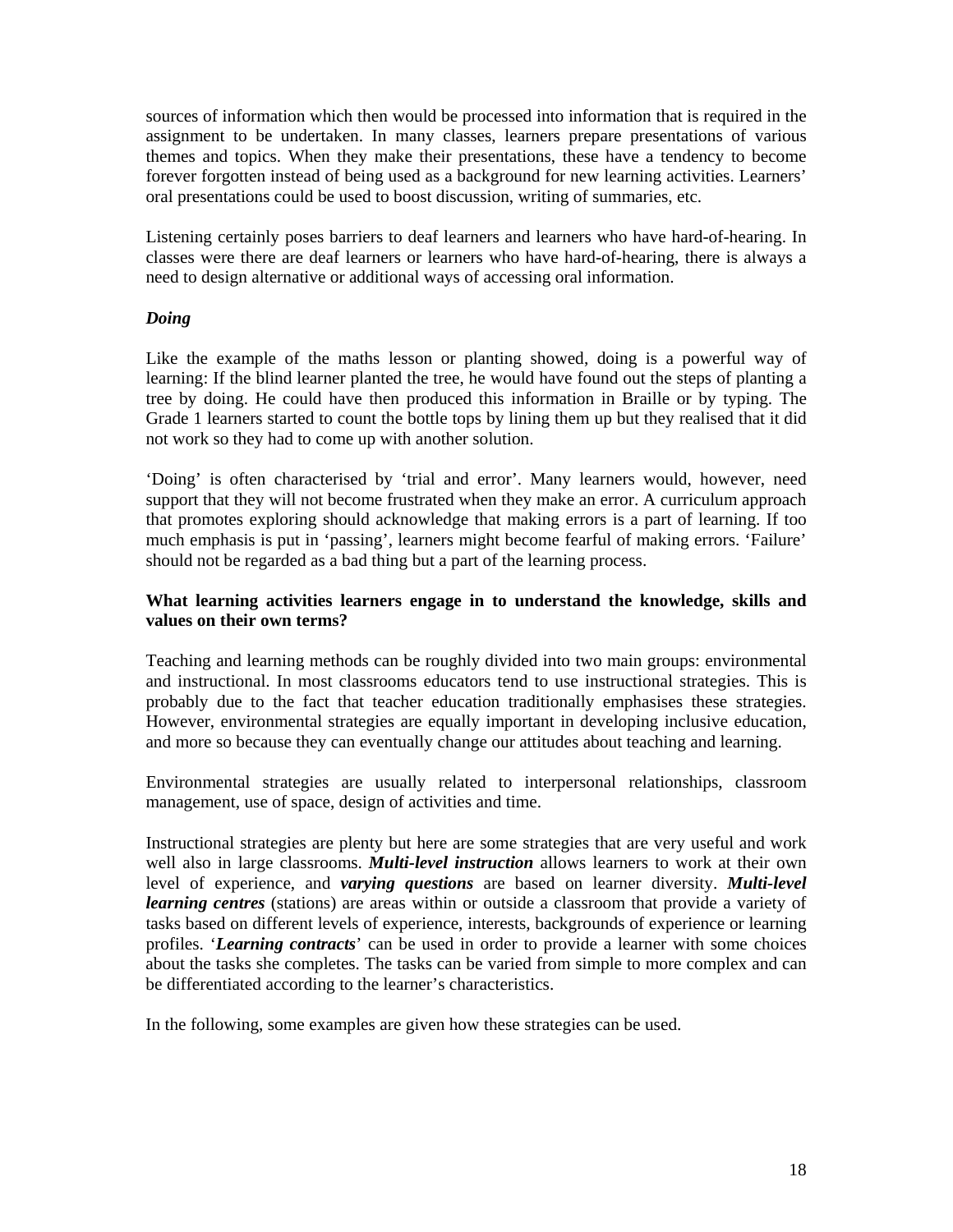## **Environmental strategies**

## **Developing inclusive cultures**

A prerequisite for inclusive education is that all learners and educators are accepted in the school community, and in their classroom. They need to be included as equal members. This is not something that just 'happens' but it requires continuous efforts from the educator to value each individual and help others to do the same. This process is often called as 'developing inclusive cultures'.

In order to start exploring diversity, educators and learners need to examine their own background, experiences and cultural patterns. We learn about others by knowing ourselves and we define ourselves in comparison to others. Learners can share knowledge about their differences and similarities, and through this sharing they will acquire an understanding of diversity and its role in their lives. With this exposure and knowledge learners also become more comfortable with difference. As every classroom is diverse – because people are different – there must be different and acceptable points of entry for different people so that they can offer equitable opportunities for learners and their families. In the example of hidden curriculum where the educator told the learner that he could not have had bananas for breakfast, the educator seemed to assume that in the learner's culture it is not customary to eat bananas for breakfast. Rather than using the learner's contribution as a resource for discussion about different customs, she effectively denied the learner's participation in the learning situation.

It is important for the educators to interrogate their own understanding of diversity, their assumptions and beliefs. Sometimes our assumptions are not correct because we have never made the effort to find out the facts. In perceived homogeneous groups, we tend to think that 'all learners' share a similar culture. However, culture is not like a stone. It is more like a stream, and although most people in the same community share the main stream of thinking and seeing their reality, there are side-streams that bring new dimensions to the culture. Factors such as family's socio-economic status, educational background, life experiences, and exposure to other cultures, individual characteristics, work and religion influence the way in which a learner might perceive cultural considerations such as time, space, dress or food, work, communication and gender roles despite the fact that they might come from the 'same' community. An educator who aims to develop inclusive practice has to be sensitive to cultural diversity.

### **Collaboration and co-operation**

Collaboration and co-operation characterise inclusive practices. Collaboration is about working together in creating something novel through the work, whereas co-operation is about sharing the tasks, information, etc. It does not necessarily produce anything new but it is about 'rationalising' the work.

Collaboration and co-operation are more than using collaborative learning activities or group work. It is an attitude of tolerance, acceptance and integrated effort. It is about developing a school culture that encourages learners and educators to work together to achieve the common goals. It is based on learning collaboratively, not competitively. This ethos has clear implications to the ways in which we deliver the curriculum and the ways in which we learn. For example, it means that educators should learn to work together: to plan, problem-solve,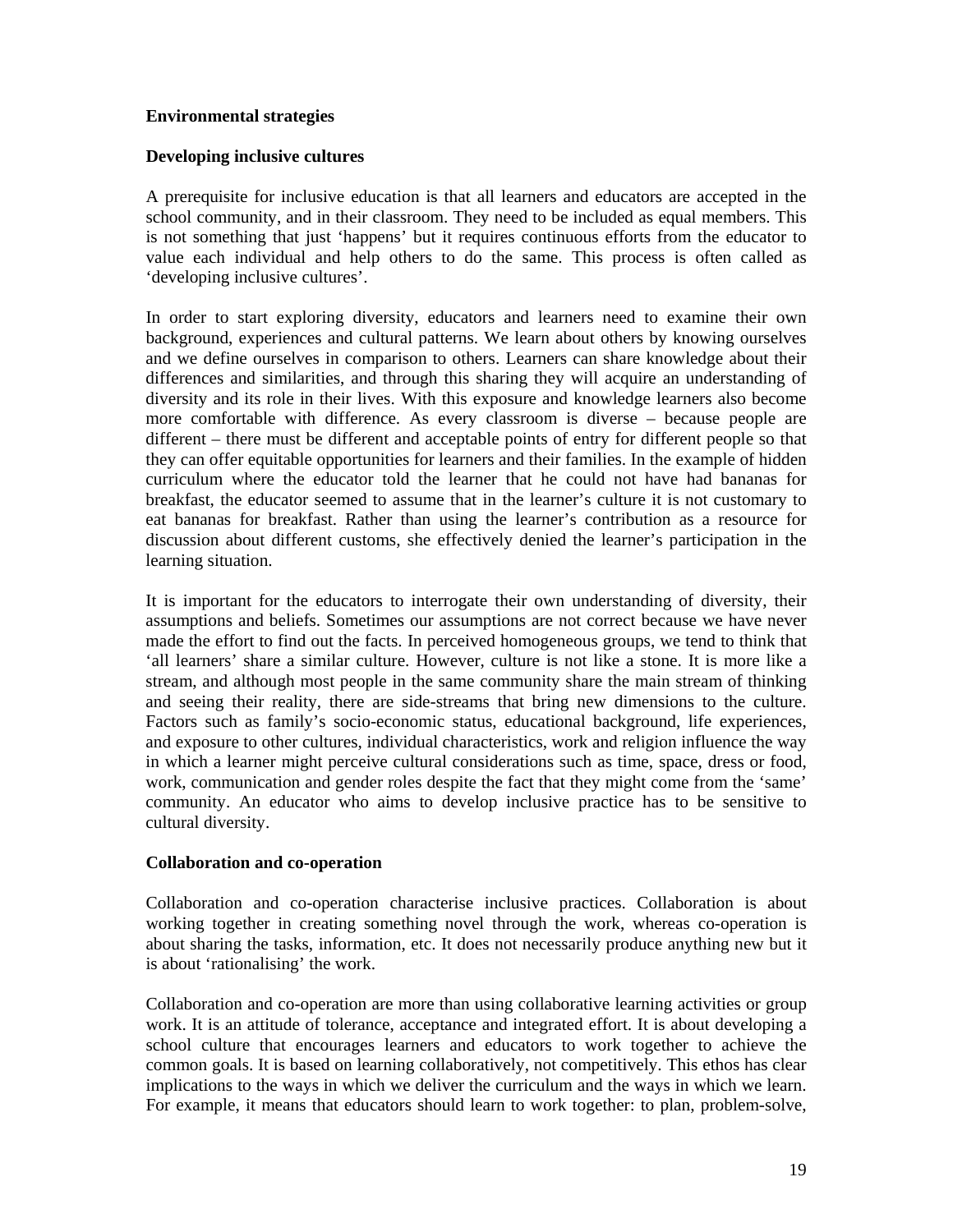prepare and share learning materials and evaluate together. As the saying goes: "You have to live according to what you preach."

To encourage learners to work collaboratively, they should also participate in planning and implementing collaborative strategies. Learners' participation in the planning can help the educator to come up with interesting and meaningful learning activities. This is also highly motivational for learners as they can see that their contribution has been used as the basis of their learning.

The following mind-map was put together by a Grade 2 educator and his learners:



The mind-mapping exercise:

- 1. The educator asked the learners to name different types of food. Learners named milk, meat, bread, tea, soup, chicken and ice cream.
- 2. Learners named where the food came from or what it was made of.
- 3. The educator asked the learners to look at the mind-map and think what is it that they want to know. The learners wanted to know more about the following:
	- What happens between the milk comes from the cow and gets in the milk box?
	- What parts of the pig are being used for food?
	- How is ice cream made of cream and strawberries?
	- How can we make soup?
	- What do you need to do for the chicken before you can eat it?
	- How do you make bread?
	- Where does tea come from?

Based on the mind-map and learners' questions, the educator came up with a project that involved a number of community members. As outcomes of the project, learners would be able to find information through observations, record their observations through writing and/or drawing and explain various routes of food. Various learning activities were designed: a local dairy farmer came to the class to tell about the route the milk took from the cow to the milk box, and how ice cream is made. Then the class visited the family of one of the learners where the mother showed how she made the bread. The soup was made at school in a huge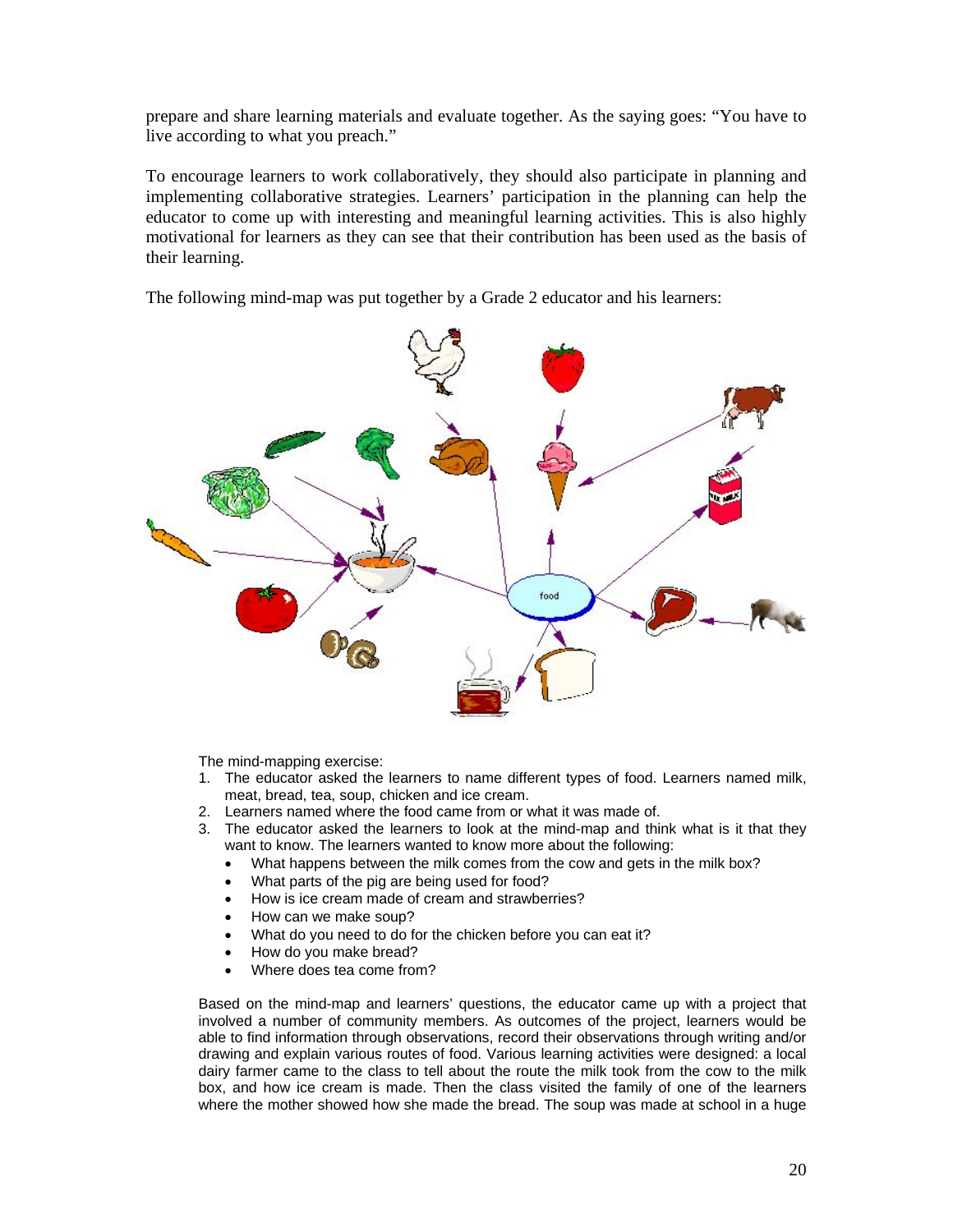pot, and all learners were involved in chopping the vegetables which they had brought from home (each learner contributed something). One of the learners had chickens at home, so the whole class observed how the chicken was killed, and what followed then before the chicken was ready to be eaten. For learning about tea, the educator borrowed books from the library and the class learnt together where tea is being grown – these places and countries were then placed on the map.

Learners recorded all the information in an 'extended mindmap' in drawings and/or writing, i.e. they continued the mind map which was placed on the classroom wall. After the 'project' was completed, the class reviewed their questions and verified if they had all been answered and whether there were still questions that had not been answered.

### **High expectations**

Another important factor in developing more inclusive practices is to have high expectations for all learners, regardless of their abilities or other differences. Our expectations are often based on perceived ability level or other differences. When learners are grouped according to ability or other such criterion, we have already developed expectations based on those groupings. If learners in a class are grouped together or perceived as having 'less' ability, we easily lower our expectations. As a result we water down the curriculum or give learners less to do.

Having high expectations does not mean that we have the same expectations for all learners. It means that we set appropriate learning goals for each learner. Learners should be involved in setting these goals so that they nurture high expectations for themselves as well.

A Grade 7 educator said that she has a girl, Thembi, in her class who cannot do maths and, therefore, she should do some skills development activities such as sewing. Her colleague asked her to elaborate what is it exactly that the girl cannot do. The educator said that Thembi cannot perform at the level of Grade 7 maths. The colleague insisted that then it is NOT about the girl being incapable of 'doing maths', rather it was about adapting the maths activities in such a way that the girl can learn what is important to her and participate in the learning activities in her own way. The educators worked out together the following plan:

Outcome: Consolidated understanding of the difference between volume and weight

| Whole class activity                                                                                                                                                | Thembi's activity                                                                                                                                                                                                                               |
|---------------------------------------------------------------------------------------------------------------------------------------------------------------------|-------------------------------------------------------------------------------------------------------------------------------------------------------------------------------------------------------------------------------------------------|
| Compare volume and weight by investigating<br>the following items: milk, jam, cotton wool,<br>magnet, shoes, water, paper, etc. Write a<br>report of your findings. | Identify which daily items are heavier and<br>which are lighter: milk, jam, cotton wool,<br>magnet, shoes, water, paper, etc. (Thembi<br>would be using the same items as the other<br>learners)                                                |
| Worksheets on convertions; kgs into mgs,<br>mgs into kgs, etc.                                                                                                      | Identify different volumes and weights of daily<br>packages: coffee jar, milk bottle, cream,<br>biscuits, bread, etc.<br>How heavy would be your shopping bag if<br>you buy: 2 litres of milk, 3 loafs of bread and<br>a jar of strawberry jam? |

Our role as educators is to help learners identify goals and help them to reach those goals. As one principal said: "I'd rather my learners shoot for the stars and miss once in awhile than not shoot for them at all." (Perner & Edwards, 2002).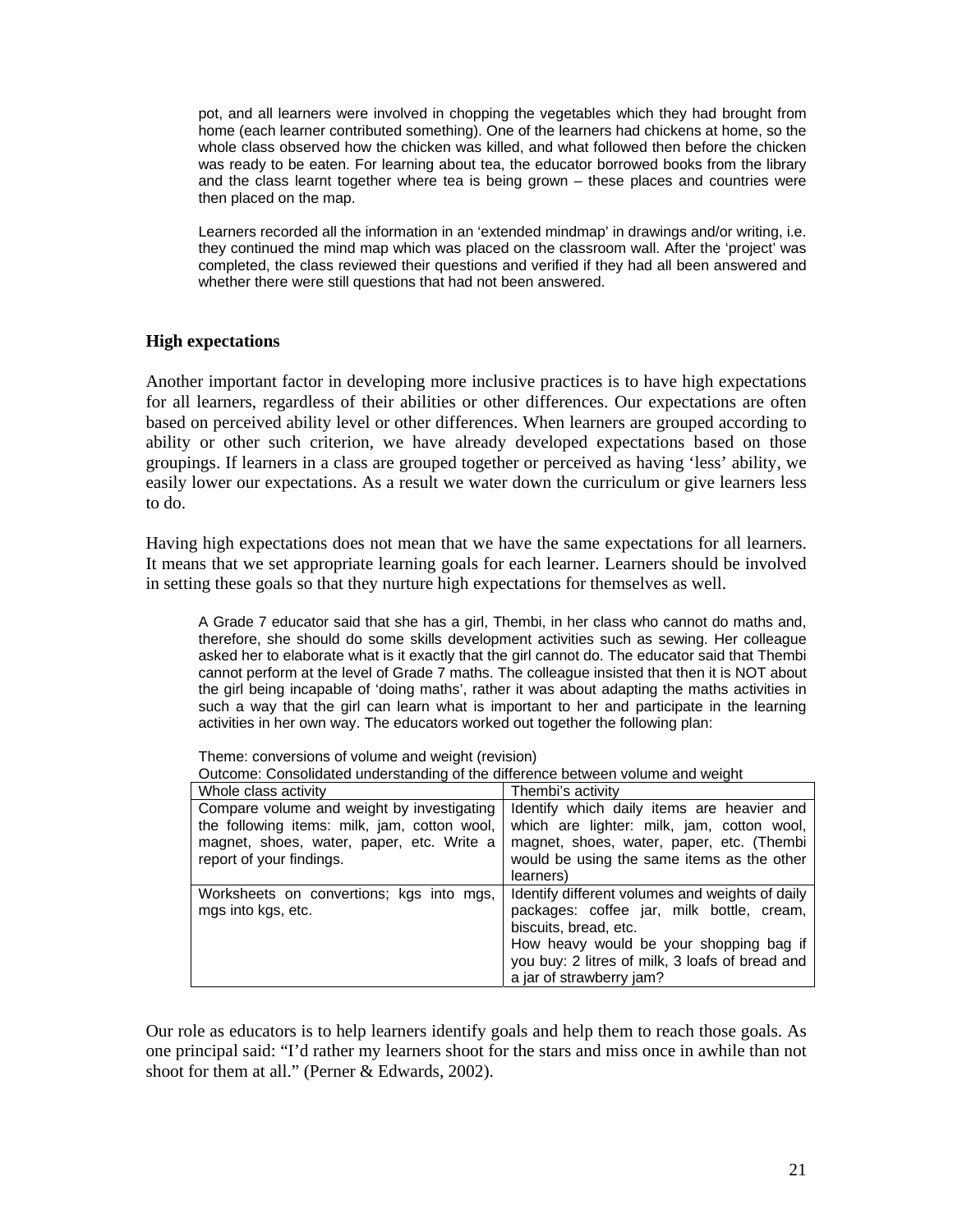#### **Learning environment strategies**

Learning environment should provide for inclusiveness, e.g. ensuring that physical barriers are minimised, or not isolating individuals or group of learners.

In a Grade 4 classroom, learners were seated in pairs facing the chalkboard. One learner was seated next to the educators desk, facing the whole class. The educator explained that the girl has visual impairment and uses some special equipment. Therefore, she needs to sit there. The educator continued: "It's good for my routine. I first give instructions for the whole class and then I work with her."

#### *For reflection:*

*All other learners were seated in pairs. Reflect the educator's justification for placing the girl alone at the front, facing other learners? How might the seating arrangement influence the girl's classmates' perception about her? How does this seating arrangement impact teaching and learning in the classroom? From educator's point of view / from learners' point of view? What can you say about the educator's attitude towards the girl?* 

The physical set up of the classroom should be comfortable and look into matters such as seating, noise level and space, and have a sense of order (storing materials, learners' work, etc.). This is particularly challenging in many classrooms in South Africa which are crowded due to large numbers of learners, and lack of appropriate furniture. However, we could also consider whether all the activities need to be carried out at the desks – would it be possible to have half of the class to work on reading assignment without the desks while others are busy on desk work?

Example of effective use of classroom space: Grade 1

There are about 48 learners seated on the floor. They are learning the pre-reading skills in English. There are sounds/letters written on the chalkboard, as well as words with these sounds. The educator models the sounds and learners repeat. They move on writing the letters in the air and on the floor with their fingers. Then the educator divides the learners into groups according to colours.

The educator hands out a worksheet and explains what learners are supposed to do in their groups. While some groups are working with the worksheets, the educator invites one group on the floor, where they build words and sentences from little cards they keep in cigar boxes each learner seems to have his/her own box with the word cards. After completing their task they go back to the colour group, continue the worksheet and other group comes on the floor. Every now and then the educator goes around the groups and sees how they are progressing.

Classroom arrangements that are flexible can be easily modified when necessary. Often educators or schools do not have much to say about the kind of furniture in the classes, or about space available, but we should try to arrange the classrooms in such a way that they allow for flexibility. Learning environment is also about the 'sense of belonging'. Inclusive classrooms make all learners feel comfortable, respect and valued in terms of the physical, social and human space.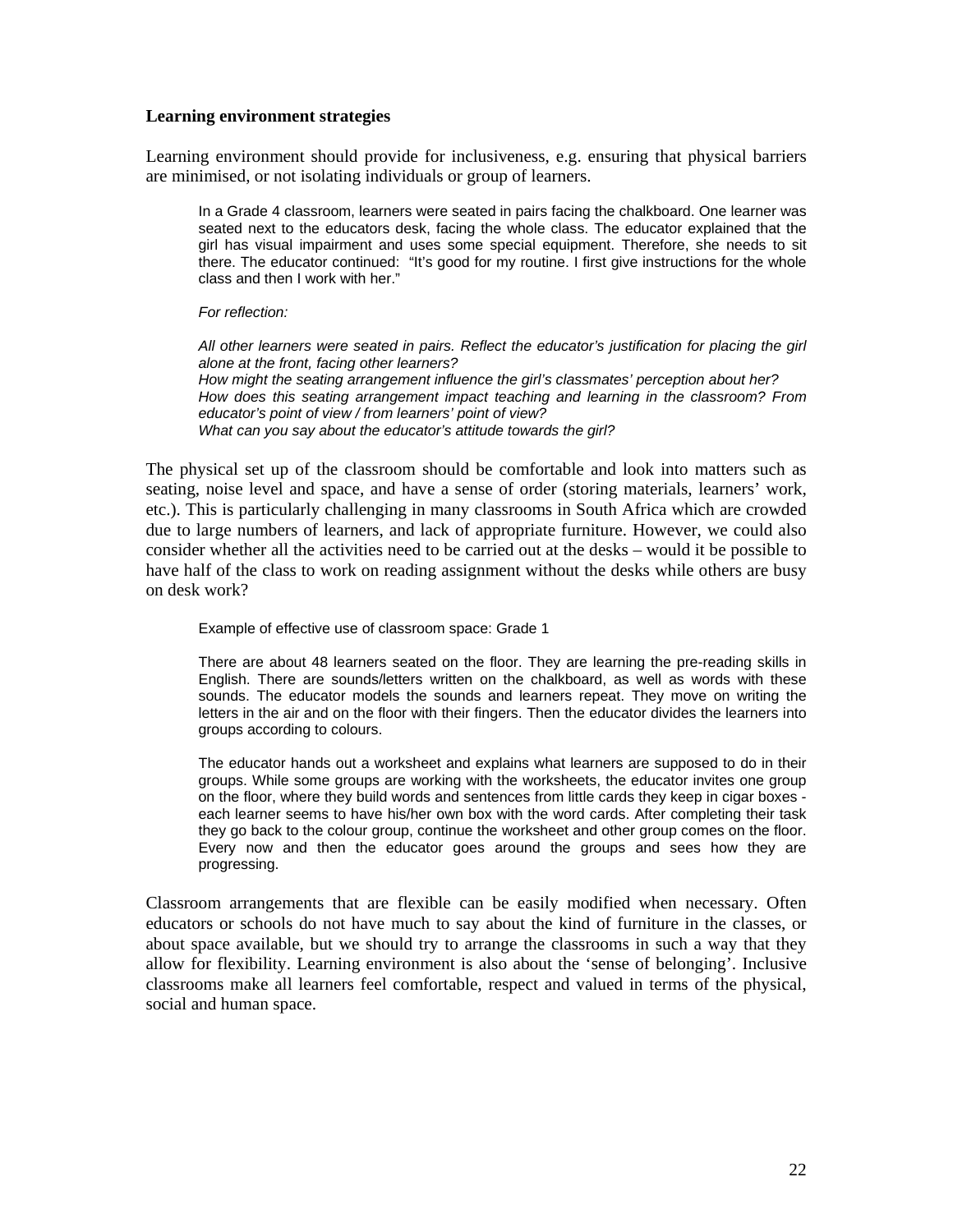## *Collaborative learning*

'Collaborative learning' refers to a range of teaching / learning approaches and strategies to match the needs of particular situations or learners. All educators use 'group work' but very often it is individual work rather than collaborative learning; learners are seated in groups but they work on their individual tasks. Sometimes they are not even allowed to talk to one another while working – how could learners work collaboratively if they cannot talk to one another? We can also observe a lot of 'group work' where one or two learners do the work and others are messing about or just remain idle.

These challenges in collaborative learning are usually due to that fact that we seem to assume that it 'just happens'. However, use of collaborative learning requires a lot of planning and support from the educator and efforts from the learners, and it might take quite a time to learn.

While you are reading the following characteristics of collaborative learning approaches and strategies (Putnam, 2001) think about your own practice and to what extend you follow these ideas when planning for group work:

## *Positive interdependence*

The accomplishment of the group goal should depend on ALL group members  $-$  it is important that learners are concerned about the performance of each one of the group members. They should not feel successful until each member has reached the group goals as well as their individual goals.

Positive interdependence can be supported by several ways:

- Goal interdependence (mutual goal or goals for the whole team, e.g. completion of a task / coming up with a solution to a problem / demonstrating a certain behaviour)
- Task interdependence (division of the work, e.g. each learner has to learn his/her part of the text and contribute to the group / sub-groups work on a certain part of the common task)
- Resource interdependence (division and / or sharing of materials, resources, and information)
- Role interdependence (assigning various roles to learners, e.g. reader, recorder, etc.)
- Reward interdependence (giving a group reward for achieving the goal)

### *Individual accountability*

All learners are responsible for learning the material and contributing to the group. Insisting on individual accountability discourages those learners who have a tendency to let their peers to work for them or avoid working at all.

In order to make each learner responsible for the work, the educator needs to plan carefully the task that is to be studied collaboratively. The task needs to be a complex enough to allow all group members make their contribution. At the beginning, the educator might have to think about the different steps or tasks of the assignment, as well as how they would be distributed among the group members and carried out. Later, when learners become skilled in collaborative learning, they may define the needed steps required by the task and share the individual responsibilities among themselves.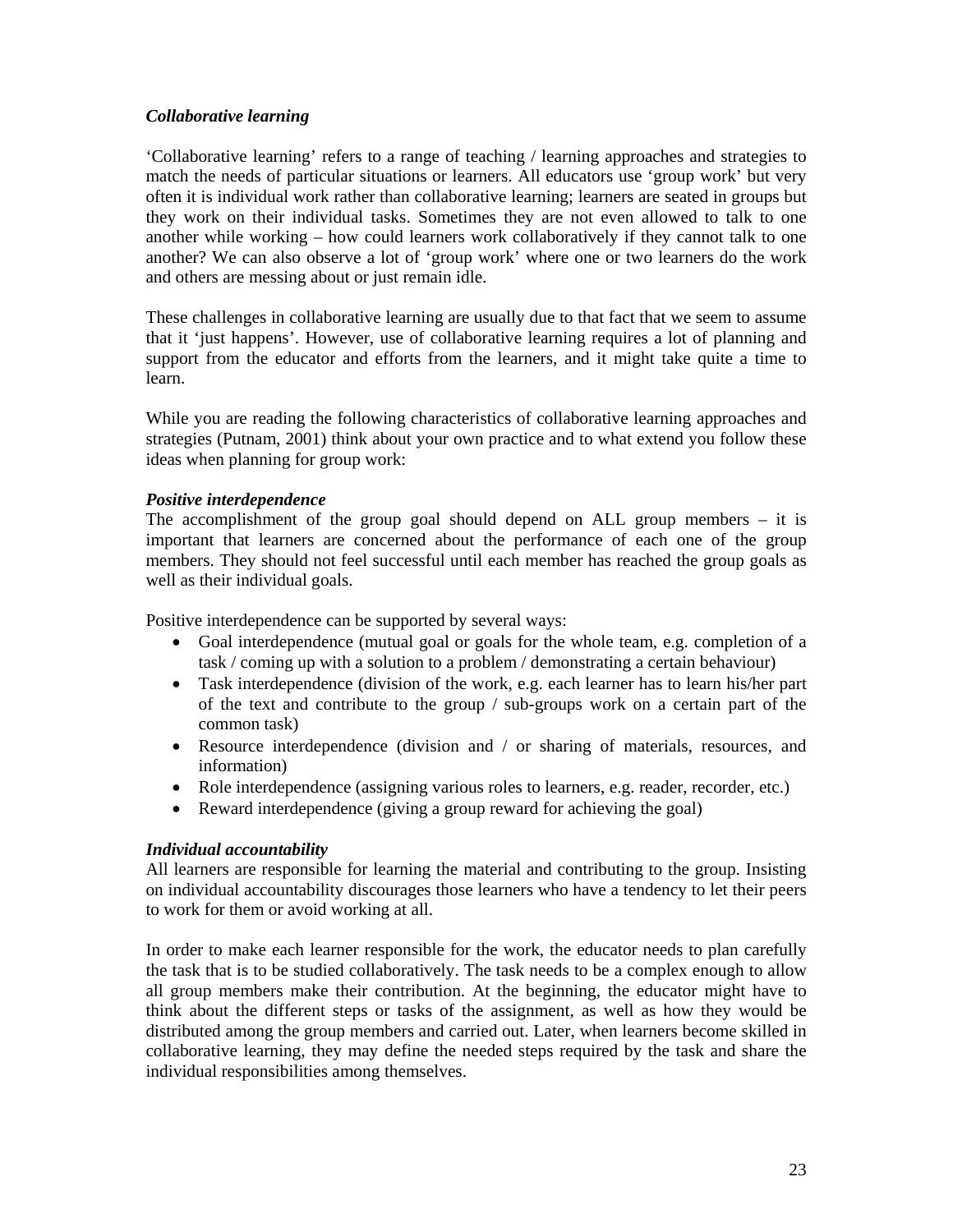## *Co-operative skills*

Co-operative skills need to be learnt and practiced. Firstly, the skills need to be determined at the age-level of the learners. Then, the educator needs to explain why these skills are important and demonstrate the skills (e.g. listening to peers' contributions, explaining, time management, sharing materials, paraphrasing others' contributions, considering various options). The skills need to be practiced in 'real' situations where the educator gives feedback to learners on how they are using the skills.

## *Face-to-face interaction*

Learners should interact directly with one another when carrying out collaborative activities. They may communicate verbally or non-verbally (e.g. smiling, gesturing, using body language). Interaction needs to take place among learners, not between learners and learning materials or learners and machines (e.g. computers).

When learners are asked to work independently on a set of problems and then meet in groups to discuss the answers, they are not engaged in collaborative learning but in individualistic learning.

## *Learner reflection and goal setting*

When collaborative learning activity is about to be terminated, learners evaluate how well their group functioned and whether their goals were achieved. Learners can do the evaluation in their small group or it can be done with the whole class, led by the educator. Learners can also fill in evaluation forms – these forms can be found in many OBE learning materials.

A learner can also serve as an observer for the group, and record designated behaviours. Learners can benefit a lot from engaging in reflective discussions and individual goal setting to improve their personal academic and social behaviours and those of the group. It is also important for learners to celebrate those things that they achieved in their group.

# *Grouping*

Although heterogeneous groups are recommended for collaborative work, there are times when it is appropriate to group learners in homogeneous groups. All educators use different groupings, and they all have their pros and cons. Flexibility and variety in groupings should be encouraged. Learners should also have a choice from time to time to choose and change their groups. Different possibilities for groupings are summarised in the following table: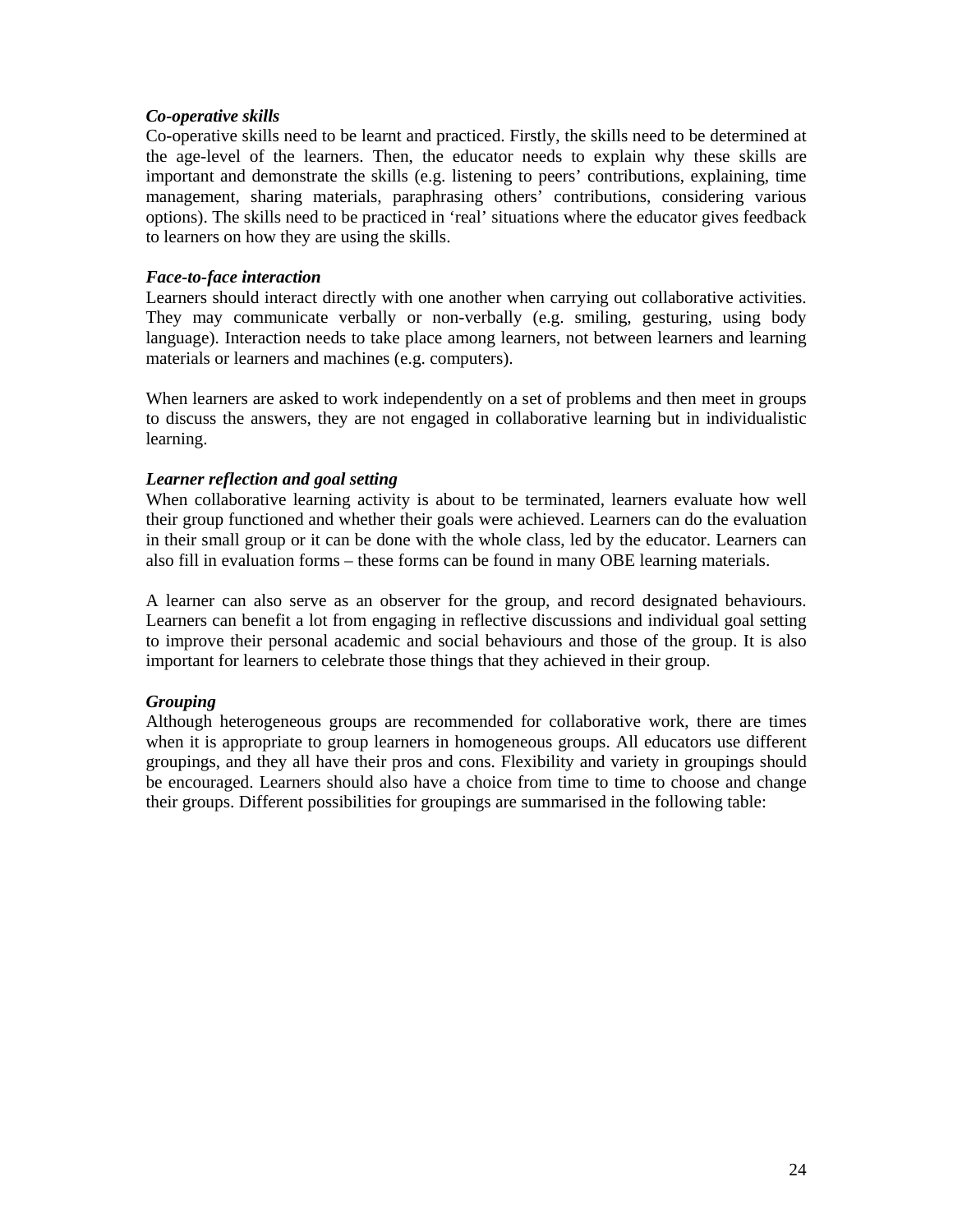|                                | Possible uses                                                                                                                                                                                                                                                                                                                                                                                                                                                                                                                                                                                                                                                                                                                                                                                                            | <b>Points to consider</b>                                                                                                                                                                                                              |  |  |  |
|--------------------------------|--------------------------------------------------------------------------------------------------------------------------------------------------------------------------------------------------------------------------------------------------------------------------------------------------------------------------------------------------------------------------------------------------------------------------------------------------------------------------------------------------------------------------------------------------------------------------------------------------------------------------------------------------------------------------------------------------------------------------------------------------------------------------------------------------------------------------|----------------------------------------------------------------------------------------------------------------------------------------------------------------------------------------------------------------------------------------|--|--|--|
| Whole class - large group      | Promotes belonging, reduces<br>isolation<br>$\checkmark$ Discussions<br>and<br>sharing<br>information and experiences<br>$\checkmark$ Introducing<br>topics,<br>new<br>themes, units<br>$\checkmark$ Developing new concepts,<br>skills and understandings<br>Developing<br>$\checkmark$<br>and<br>refining<br>classroom<br>expectations,<br>rules and procedures                                                                                                                                                                                                                                                                                                                                                                                                                                                        | Physical inclusion does<br>not<br>instructional<br>guarantee<br>inclusion!                                                                                                                                                             |  |  |  |
| <b>Small group instruction</b> | be facilitated by the<br>Can<br>educator, a learner or the group<br>itself<br>$\checkmark$<br>Same ability/skill group can<br>help the educator to focus<br>on developing a particular<br>skill; learners with specific<br>disability could also work<br>around certain skills in a<br>'same disability' group (e.g.<br>Braille,<br>sign<br>language,<br>mobility,<br>life<br>skills<br>instruction)<br>ability/skill group<br>$\checkmark$<br>Mixed<br>useful<br>for<br>project<br>work,<br>skill<br>learning a<br>new<br><b>or</b><br>practicing<br>recently<br>one<br>learned,<br>discussing<br>an<br>assignment, problem solving<br>- different objectives and sub-<br>tasks can be assigned to<br>different learners; it promotes<br>co-operation,<br>peer-support<br>and<br>valuing<br>individual<br>contributions | Same ability/skill groups should<br>not become permanent and<br>they should not be composed of<br>same learners all the time in<br>order to avoid labelling and<br>isolation. They should only be<br>used to learn a particular skill. |  |  |  |
| <b>Paired groups</b>           | Two learners work together:<br>offers opportunities to enhance<br>social and communication skills<br>and friendships; can provide<br>direct instruction and build self-<br>esteem<br>$\checkmark$<br>Can be formed on the basis<br>of same/mixed skill/ability,<br>interest, etc. Could also pair<br>a disabled and non-disabled<br>learner<br>$\checkmark$<br>Can be same Grade mates<br>or cross-Grade mates<br>$\checkmark$<br>One learner is assigned as<br>a 'tutor' based on the skill,<br>ability or experience.                                                                                                                                                                                                                                                                                                  | This way of working needs<br>some practice so that 'tutors'<br>will not just pass on 'correct<br>answers'. Pairing needs to be<br>grounded on learning for both,<br>and the tutor should not always<br>be non-disabled learner.        |  |  |  |
| Interest group                 | Paired or small group<br>where<br>share<br>the<br>learners<br>same<br>interest.                                                                                                                                                                                                                                                                                                                                                                                                                                                                                                                                                                                                                                                                                                                                          | Usually highly motivational<br>$\checkmark$<br>Learning outcome should<br>$\checkmark$<br>shared<br>with<br>other<br>be                                                                                                                |  |  |  |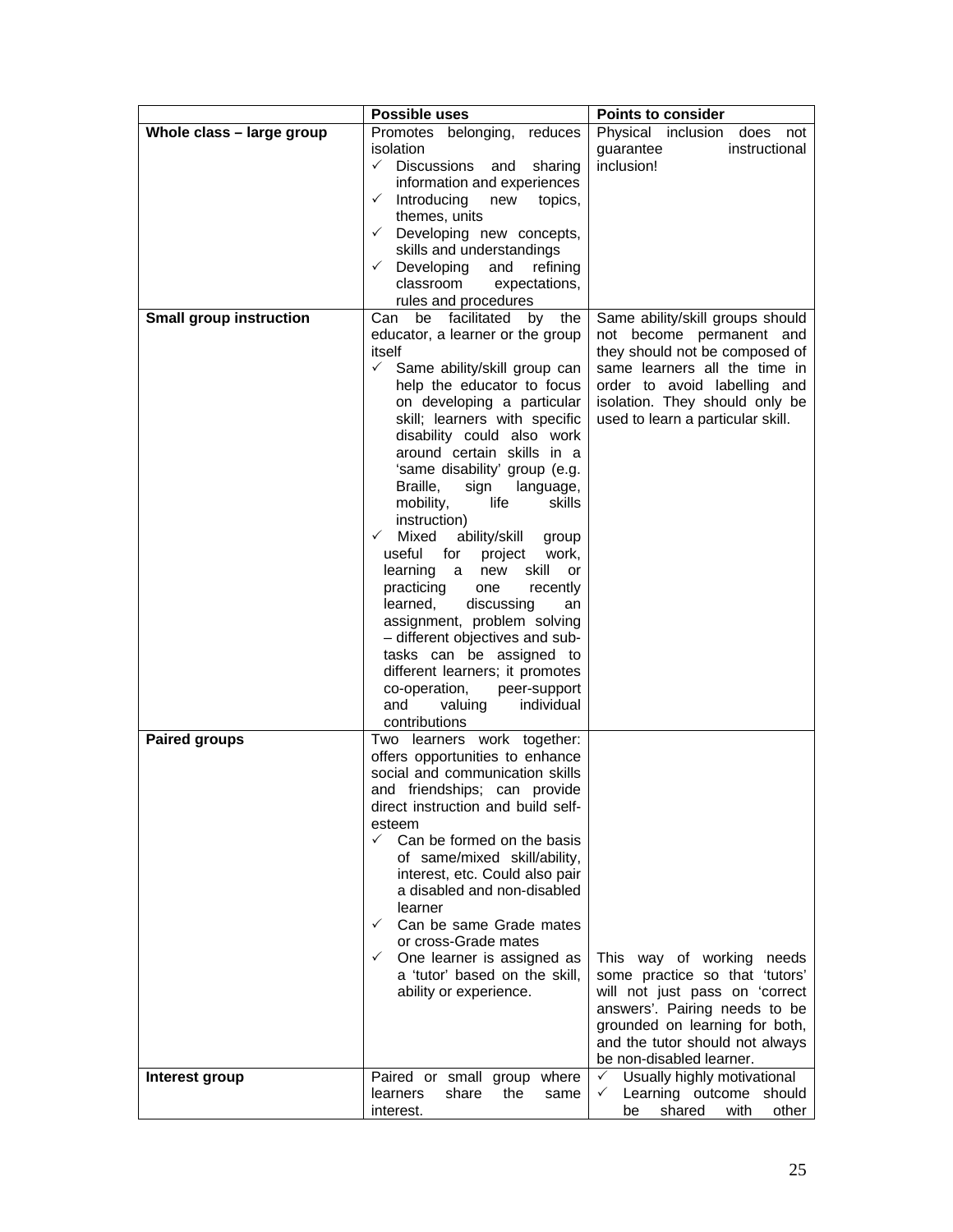|                                        | ✓<br>$\checkmark$                                            | Interest can be a topic, a<br>learning area, a specific<br>skill.<br>Encourage learners to learn<br>more about their specific<br>interest - at their own level                                                                                                                                                                                                                                                                                                                                                                                                                                                                                                                                                                                                                                                                                                                                 |                                              | learners<br>to<br>increase<br>learning of all learners                                                                                                                                                                                                |
|----------------------------------------|--------------------------------------------------------------|------------------------------------------------------------------------------------------------------------------------------------------------------------------------------------------------------------------------------------------------------------------------------------------------------------------------------------------------------------------------------------------------------------------------------------------------------------------------------------------------------------------------------------------------------------------------------------------------------------------------------------------------------------------------------------------------------------------------------------------------------------------------------------------------------------------------------------------------------------------------------------------------|----------------------------------------------|-------------------------------------------------------------------------------------------------------------------------------------------------------------------------------------------------------------------------------------------------------|
| Co-operative expert groups<br>(jigsaw) | $\checkmark$<br>$\checkmark$<br>$\checkmark$<br>$\checkmark$ | All groups are given the<br>same topic but each learner<br>in the group is given one<br>part of the topic to learn<br>(according to his level,<br>interest, etc.)<br>It is the responsibility of<br>each member to learn his/<br>her part, thus becoming<br>'expert'<br>After<br>studying<br>individual<br>parts, the group comes<br>together and each learner<br>presents<br>his<br>part<br>to<br>complement to the whole.<br>Another possibility: A topic<br>its<br>sub-topics<br>and<br>are<br>identified. In each group,<br>each member is assigned<br>with<br><b>New</b><br>a -<br>sub-topic.<br>together<br>groups<br>get<br>sub-topics.<br>according to<br>These groups<br>are now<br>'experts'. In the expert<br>groups learners study about<br>the sub-topic. Then they get<br>back to their original group<br>and share what they have<br>learned<br>'expert'<br>in<br>the<br>group. | $\checkmark$<br>$\checkmark$<br>$\checkmark$ | It is important to ensure that<br>each member gets to his/<br>her work done - support<br>might be needed here<br>Allows for individual and<br>group activity<br>Feedback - sharing in the<br>groups is essential. This<br>might require support.      |
| <b>Cluster groups</b>                  | ✓<br>$\checkmark$                                            | Cluster groups are grouping<br>of all learners within a class<br>instructional<br>for<br>small<br>groups, based on one or<br>learner<br>more<br>characteristics.<br>Usually learners stay in the<br>cluster group for a longer<br>for<br>period<br>specific<br>a<br>instructional<br>reason (e.g.<br>maths,<br>accelerated<br>community project, second/<br>third language tuition)                                                                                                                                                                                                                                                                                                                                                                                                                                                                                                            | $\checkmark$<br>$\checkmark$<br>✓            | Cluster group should not be<br>used for anything else than<br>for an instructional purpose.<br>Grouping<br>should<br>not<br>negative<br>encourage<br>labelling.<br>Learners<br>belong<br>can<br>to<br>several clusters in different<br>learning areas |

# *Equal opportunity for success*

All learners should have a chance to contribute to the success of the group. For learners who experience barriers to learning the educator should personalise the criteria for success and adapt the expectations or task requirements according to the learner's needs.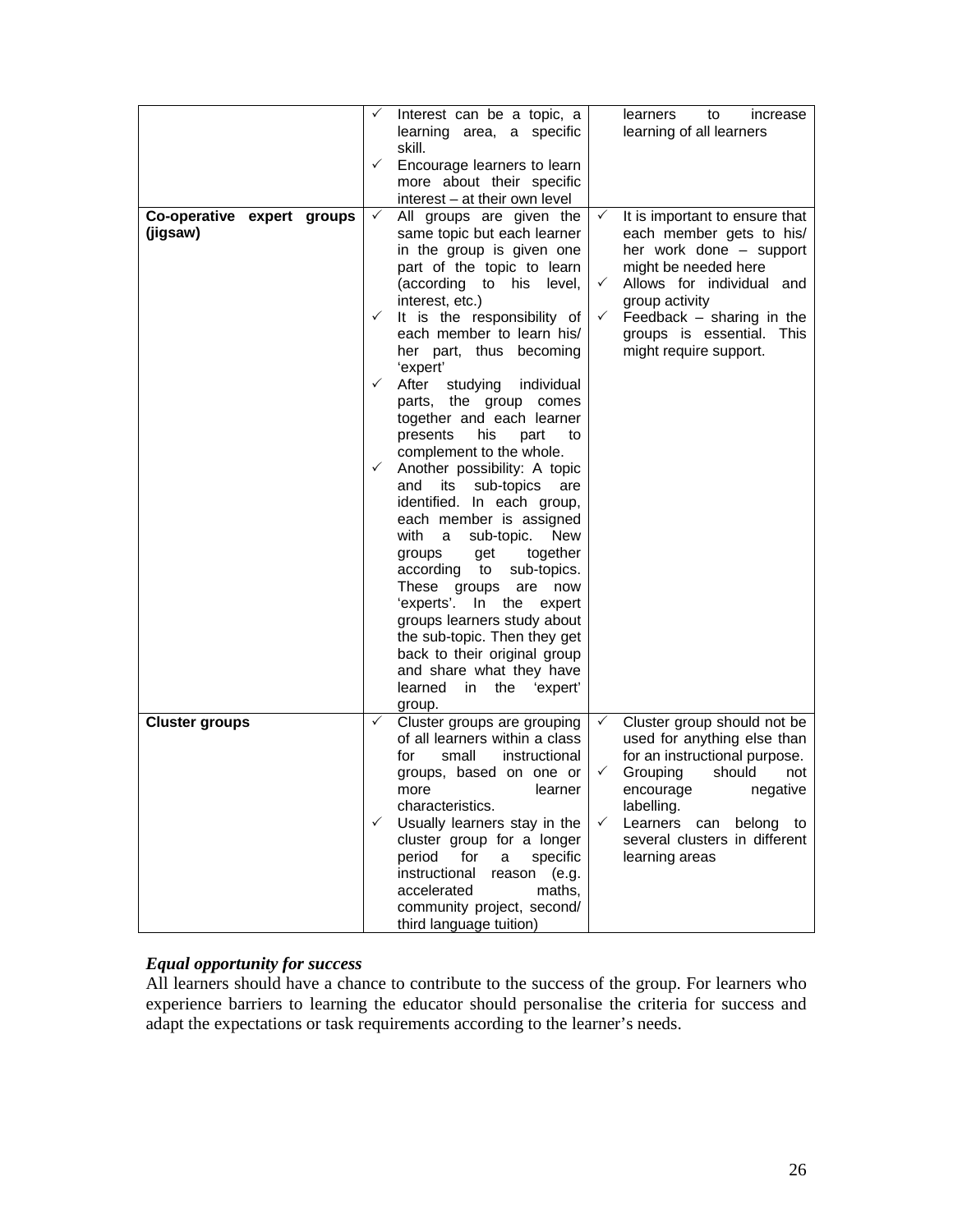## *Time/Content Arrangements*

Time and content arrangements are essential in inclusive classrooms. In order to use instructional time efficiently, the educator needs to select and/or limit content, provide engaging learning activities and pace instruction. Not all learners need to complete the same amount of work and exactly the same content: Some learners might need less learning activities to carry out, some might need more time to complete assignments. Some learners like to proceed faster while others prefer to reflect their work for a longer period. Another learner might require more depth in the topic in question white the other might study just the basic concepts.

The educator needs to plan also how much time is used for educator-led activities and how much learners are engaged in learner-centred or learner-led activities.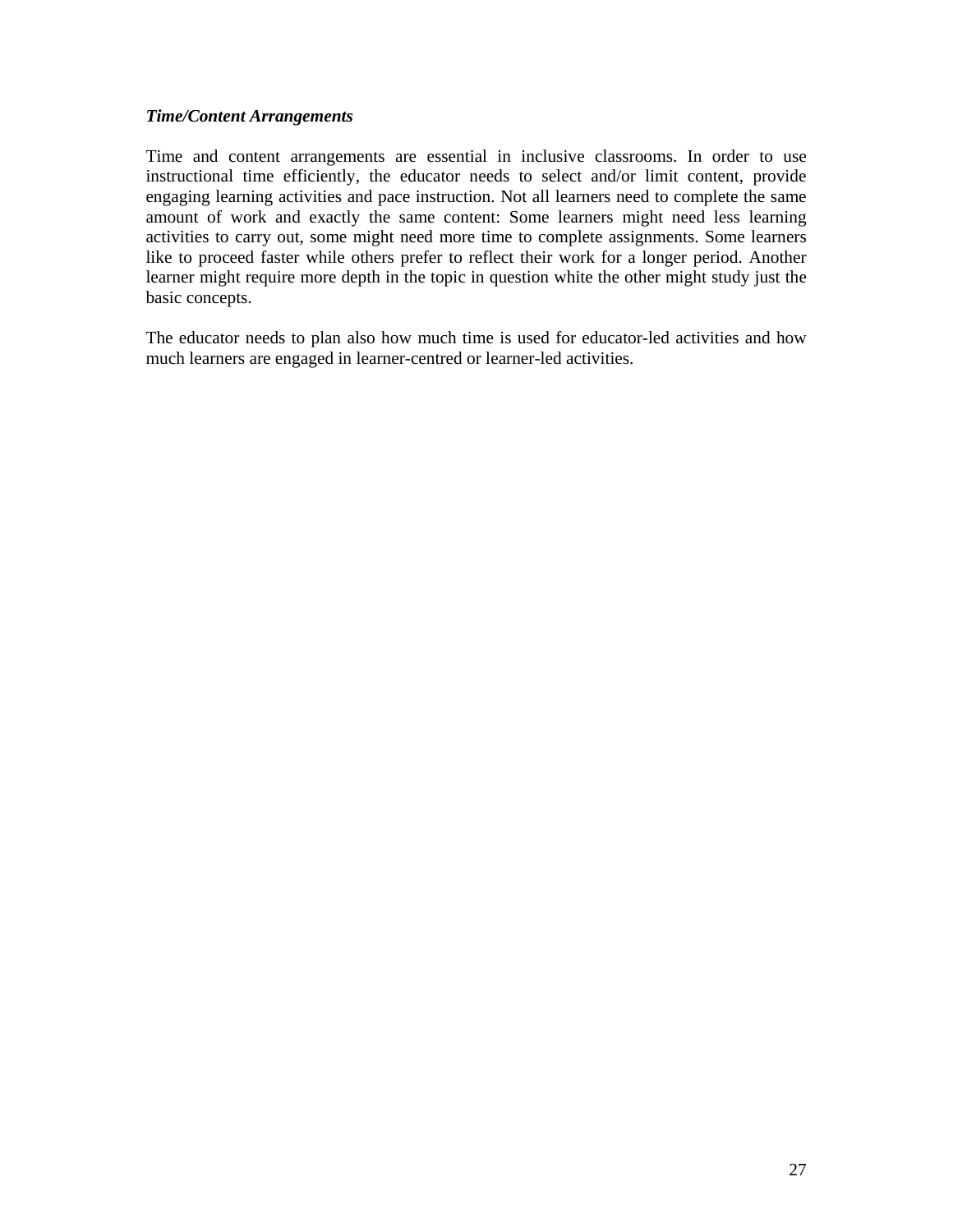# **Instructional strategies**

Curriculum can be made accessible to all learners by tailoring it to suit a range of learning styles, paces and interests.

- Skills development relates to areas whereby learners can gain new skills and/or practice, as well as to maintain, combine, refine, transfer or generalise existing skills. It might also involve reactivating skills that have been acquired previously.
- Curricular content can be chosen and paced to extend learners' access to new areas of experience, knowledge and/or understanding, based on their current strengths and learning needs. What is taught should also be flexible and relevant to the lived reality of the large majority of learners.
- Learning contexts support the learning process. Learners can be offered a variety of activities, resources and environments that are appropriate to their age, interests, strengths and prior achievements. Learning can also happen in a variety of activities outside the school through projects, work experience, volunteering, etc.
- Teaching approaches can be widened by accommodating learners' individual strengths and learning styles at different stages. Basic learning materials and equipment should be available, and teaching should be supported with appropriate aids;
- Shared learning is about providing opportunities for learners' participation in the learning process, e.g. in planning or assessment. Furthermore, assessment should take into account the content and level of content which learners have been exposed to, and should use alternative methods to accommodate learners' needs emanating from different barriers to learning and development;
- Language (medium of instruction) needs to be accessible to learners; and
- The participation and involvement of care givers and families are essential and needs to be valued.

(Dept. of Education, Draft Guidelines for the Implementation of Inclusive Education, 2002)

The following strategies are but some to put the broad principles in practice.

# *Multi-level activities*

Multi-level activities refer to learning activities that provide an opportunity for learners to work at their own level of experience through integrating assessment and instruction. The focus is always on a key knowledge, skill, attitude or value but the educator can use varied approaches, teaching and learning models and levels within a lesson. Multi-level activity can also be designed for a particular learner, based on his prior knowledge and experiences and then build on those.

To develop a multi-level activity, the educator needs to identify the purpose of the activity (learning outcome). Then she proceeds to plan a variety of tasks

- 1. At different levels of difficulty or complexity
- 2. With different numbers of steps
- 3. With different ways for students to learn the concept or skill
- 4. With a choice of 'products' that allow learners to show how they understand the concept.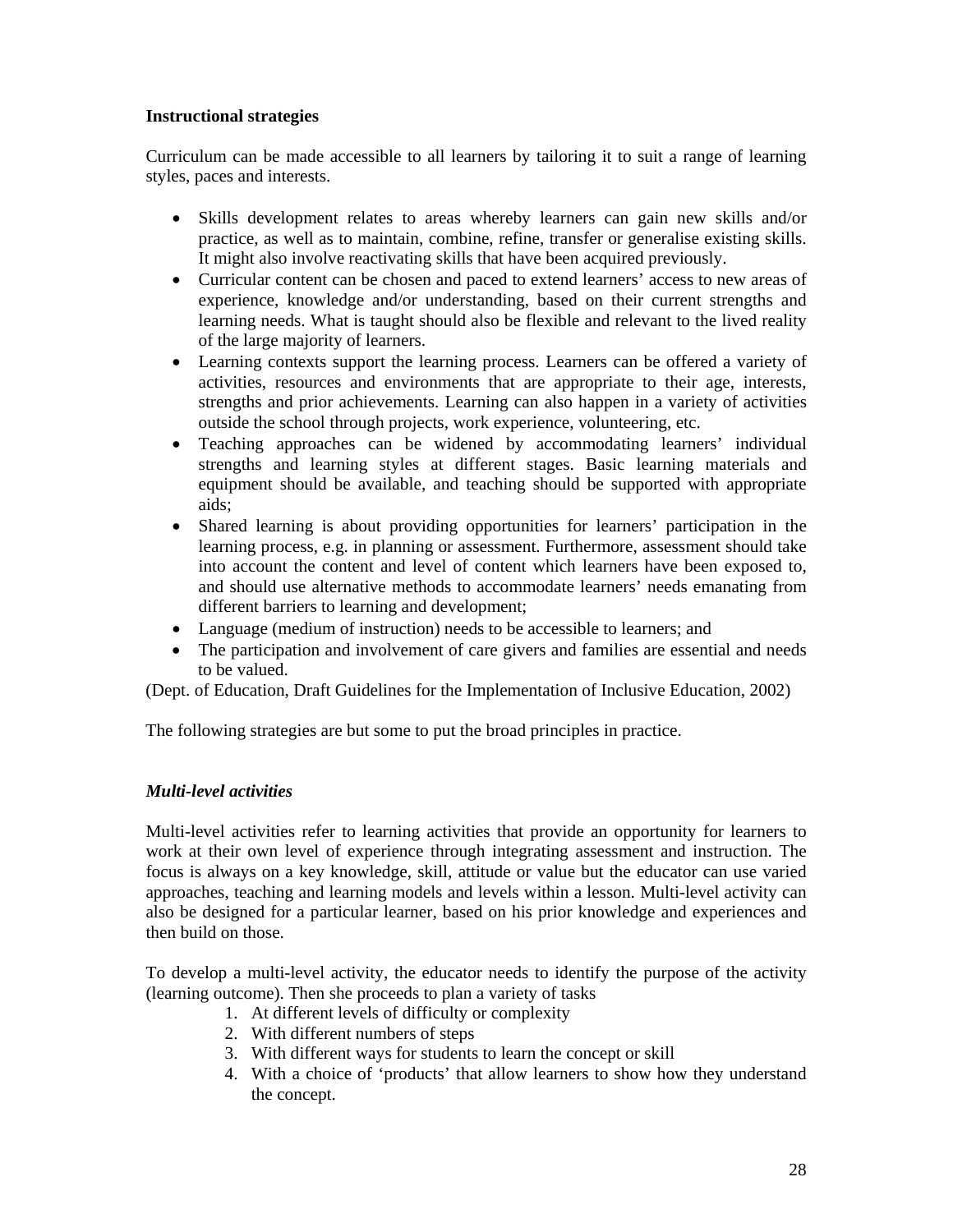Example 1: Multi-level activity – individual work, Grade 3

About 45 learners are seated in mixed ability groups. They are doing individually a reading exercise. Because the learners are at different levels of reading skills the educator has designed the following tasks:

- $\checkmark$  Flashcards with words: the learners have to use the words to write sentences where they use the given word. On the other side of the flashcard there is an example of a sentence where the word is being used if the learner has a difficulty in creating his/her own sentence.
- $\checkmark$  Readers: There are a number of readers available for learners. Learners read the books alone or together with a peer.
- $\checkmark$  Word lists: The educator has copied a sheet of paper for learners to practice sound / letter distinction (such as hat, bat, sat)
- $\checkmark$  Alphabet: Learners name alphabet.

Some 10 learners work with the flashcards, about 10 learners read the books, 15 learners go through the word lists and 10 learners are working with the alphabet. In each group, learners are working on different tasks. The educator goes around the groups, and follows that each learner is on task. She stops to listen and observe each learner, and gives some more attention to those learners who are working on the alphabet.

In the above example the educator designs activities to be carried out individually, according to learners' reading ability. Although the activities were intended to be individual, the educator allowed learners to work together in reading.

Example 2: Multilevel activity – group work, Grade 3

In a rural school, the educator divided her learners in groups. One group consisted of learners who could not read and write yet, the other groups were of mixed ability.

The educator explained to the other groups that they were supposed to come up with words with three different letter combinations in Zulu language. The letter combinations were written on the chalkboard and read aloud before starting the assignment. While the groups were working on this assignment, the educator was seated with the non-reading group supporting these learners in their basic reading skills.

After some time, the educator went around to see how the other groups had progressed and asked them now to use the words in full sentences. The groups continued their work and seemed to enjoy the exercise. The educator returned to the non-reading group and assigned different writing tasks for these learners. She made sure that learners understood the task. While this group was busy writing, the educator went around the other groups again, and helped learners with spelling and coming up with the sentences.

This example is about engaging all learners in one activity at their own level:

- by reading aloud the letter combinations, the educator gave a possibility to all learners to come up with words with the same sound although they might have had difficulties in spelling
- the activity was made more difficult by asking the learners to use the words in a sentence – again all learners had the possibility to come up with a sentence
- the good writers helped in the group by writing down the group members' contributions
- learners helped one another in spelling
- the educator helped learners with spelling and coming up with the sentences rather than just marking correct or incorrect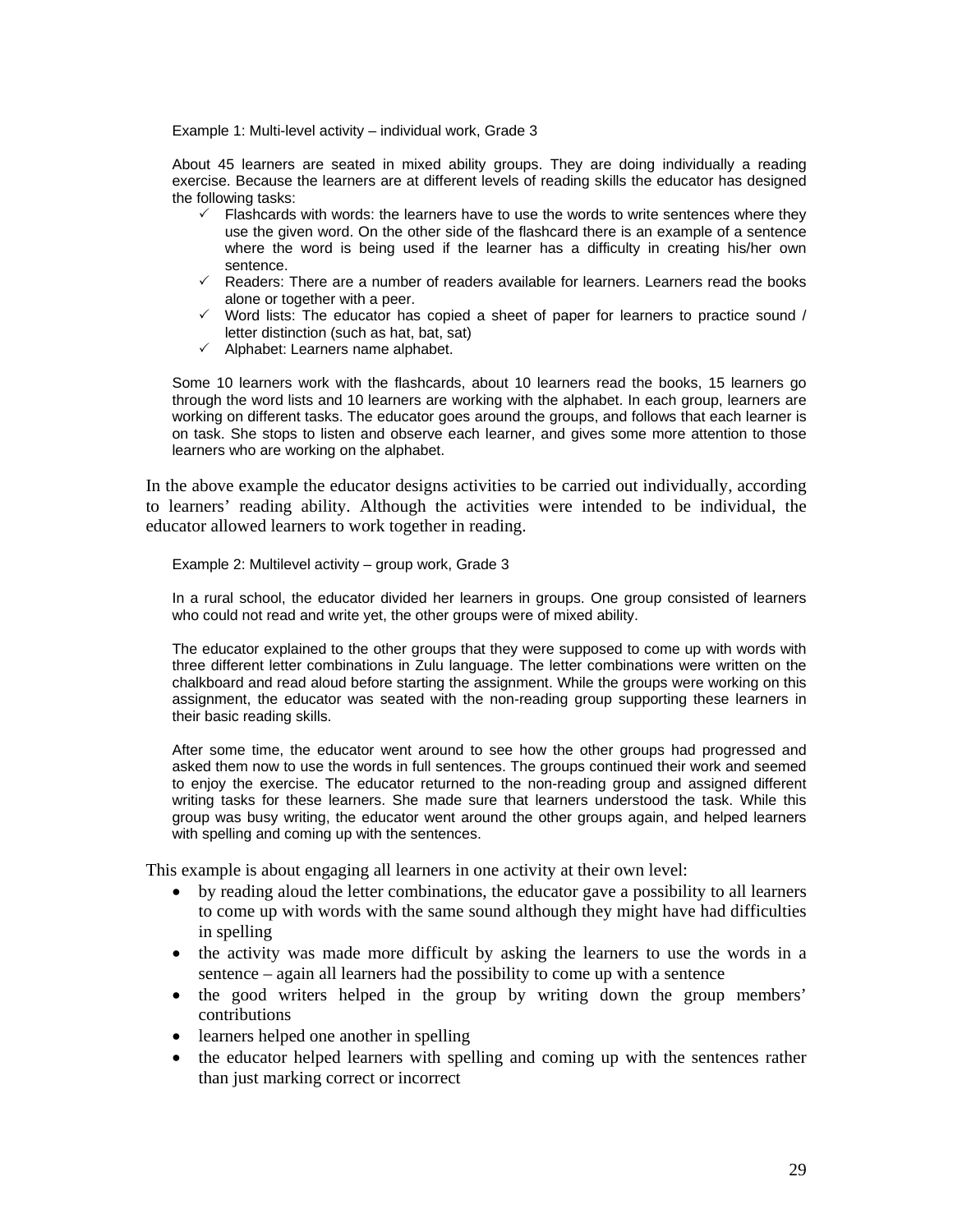• The educator worked with the 'non-reading' group (about 7 learners) – each of them was at a different level is their skills. She provided individual support and assigned individual tasks according to their level.

## *Varying the complexity of questions*

Varying the complexity of questions is a strategy whereby the educator varies the level of questions asked of individual learners, and based on each learners' characteristics. On any given topic, the educator can use e.g. Bloom's taxonomy on cognitive development to assist her to develop questions / tasks at different levels of difficulty. Although Bloom's taxonomy has been criticised of presenting cognitive development as a step-by-step process, it offers a useful tool for educators in showing the kinds of cognitive processes we need to engage in.

| Area          | <b>Definition</b>                                                     | <b>Examples of questions</b>                                                           |                                                                                                                                                                               |  |  |
|---------------|-----------------------------------------------------------------------|----------------------------------------------------------------------------------------|-------------------------------------------------------------------------------------------------------------------------------------------------------------------------------|--|--|
| Knowledge*    | Recalling<br>information                                              | What does 'recycling'<br>mean?                                                         | What<br>grammatical<br>elements make up a<br>sentence?                                                                                                                        |  |  |
| Comprehension | Understanding<br>information                                          | Explain 'recycling'<br>in<br>your own words.                                           | What<br>the<br>are<br>minimum<br>grammatical<br>elements required for<br>a full sentence?                                                                                     |  |  |
| Application   | Using<br>information                                                  | How<br>can<br>you<br>'recycle'?                                                        | Formulate<br>two<br>sentences: one with<br>minimum<br>the<br>grammatical<br>elements,<br>and<br>one<br>with<br>the<br>same<br>content but including<br>also other elements.   |  |  |
| Analysis      | Breaking down<br>information into<br>parts                            | Give<br>reasons<br>why<br>recycling is important<br>in South Africa.                   | What<br>the<br>are<br>οf<br>the<br>purposes<br>highlighted<br>grammatical<br>elements? A fat cat<br>mother<br>scared<br>my<br>while she was doing<br>the laundry.             |  |  |
| Synthesis     | Putting<br>information<br>together<br>to<br>form<br>new<br>a<br>whole | Design a programme<br>improving<br>on<br>recycling<br>school<br>at<br>and at home.     | Use a text of your<br>choice. Indicate in the<br>different<br>the<br>text<br>grammatical choices<br>made<br>to<br>express<br>time,<br>means,<br>consequence,<br>and<br>actor. |  |  |
| Evaluation    | Judging<br>the<br>value<br>of<br>the<br>information                   | Evaluate the benefits<br>of<br>the<br>recycling<br>programme at school<br>and at home. | Use different texts of<br>your choice. Discuss<br>grammatical<br>how<br>choices impact on the<br>style of the text.                                                           |  |  |

\* In Bloom's taxonomy, the term 'knowledge' refers to 'information acquisition'

The educator does not need to use all the levels in all lessons – but there should always be possibilities for several levels of cognitive skills. The next example combines some of the levels: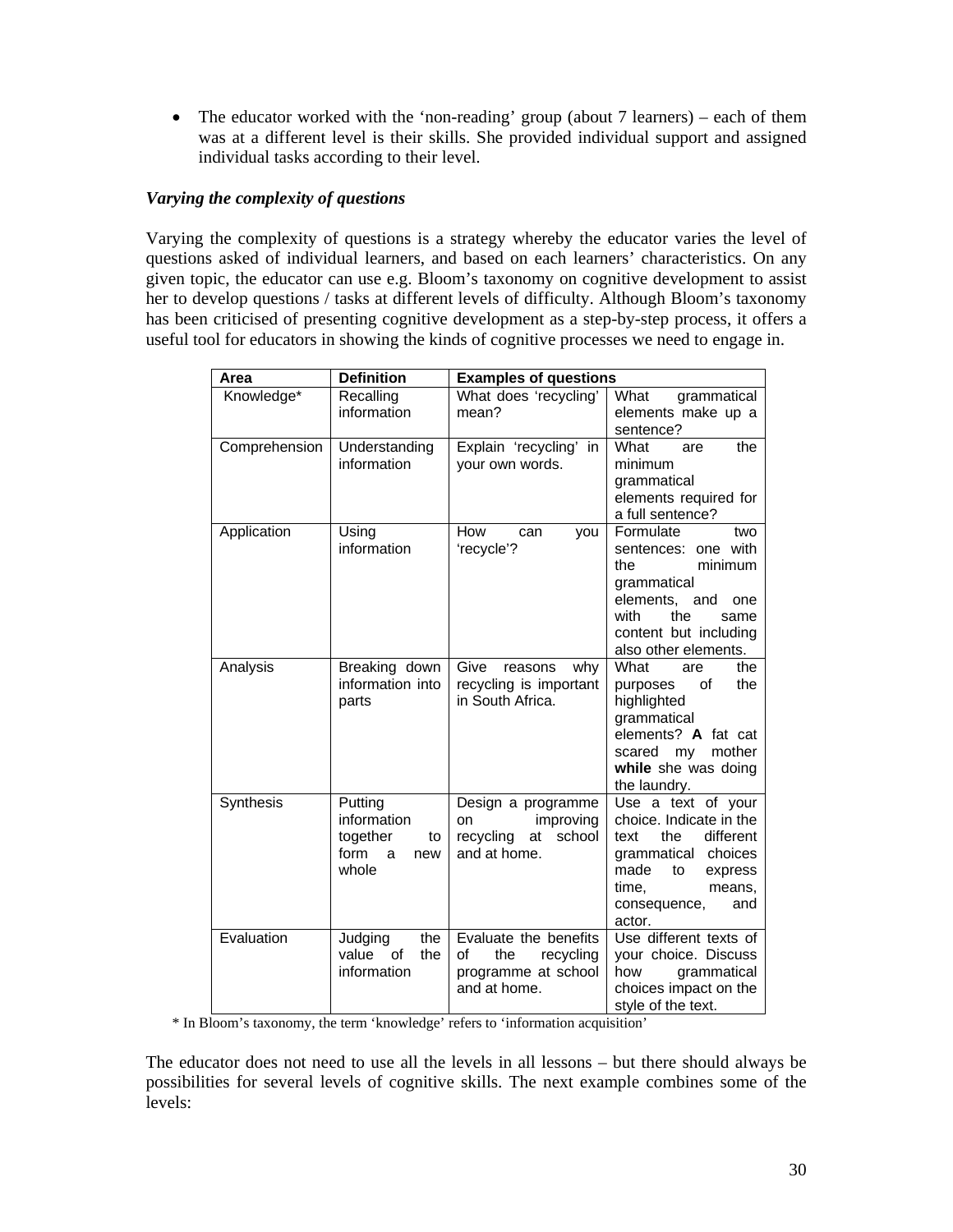The learners in the Grade 5 wanted to find out how many learners in each Grade travelled during the holiday. They took a survey and tallied the results shown in the table below:

| Grade | <b>Travelled</b>                          | <b>Numbers</b> |
|-------|-------------------------------------------|----------------|
|       | Щ ШІ                                      |                |
| ົ     | <del>IIII</del> IIII II                   |                |
| 3     | <b>HH HH HH HH III</b>                    |                |
|       | <del>tiil iill iill iill iill</del> iill  |                |
| 5     | <del>THI THI THI THI THI THI THI </del> I |                |
| ิล    |                                           |                |

'Knowledge' level activity: Mark the tally in numbers

'Comprehension / application' level activity: Explain the result in your own words to your peer.

'Analysis / synthesis ' level activity: Use the data to construct a graph on the grid below:

|           |   | Learners travelled |   |   |
|-----------|---|--------------------|---|---|
| learners  |   |                    |   |   |
|           |   |                    |   |   |
|           |   |                    |   |   |
| Number of |   |                    |   |   |
|           |   |                    |   |   |
|           | 2 | २                  | 5 | 6 |

'Evaluation' level activity: Write one or two sentences that tell what you have learnt from the graph.

Example adapted from Darling-Hammond & Falk (1997) Supporting Teaching and Learning for All Students: Policies for Authentic Assessment Systems.

Bloom's taxonomy could be also used to help developing various multi-level activities or 'learning games', such as quizzes. Quiz can be used for revision of a topic.

The educator prepares the quiz on flash cards or on sheets of paper with several questions at different levels of difficulty related to the topic which is being studied, e.g.:

|              | Topic: Food                           |  |  |  |
|--------------|---------------------------------------|--|--|--|
| Red          | Which food is healthier: potato or    |  |  |  |
|              | hamburger?                            |  |  |  |
| Yellow       | What makes hamburger not being        |  |  |  |
|              | so healthy?                           |  |  |  |
| Purple       | If you want to eat healthy food, what |  |  |  |
|              | kind of food you should eat?          |  |  |  |
| Green        | What happens to the healthiness of    |  |  |  |
|              | vegetables when they are cooked?      |  |  |  |
|              | Why?                                  |  |  |  |
| Blue         | How should you prepare your meals     |  |  |  |
|              | order to maximise<br>their<br>in      |  |  |  |
|              | healthiness.                          |  |  |  |
| <b>Black</b> | Evaluate the pros and cons for        |  |  |  |
|              | healthy food and junk food.           |  |  |  |

Each learner can participate in the quiz on his/her turn. S/he chooses her/his topic and colour (according to the presumed difficulty). The educator or a learner who is the 'quiz master' poses the question – the educator deems if the answer is adequate. If the learner cannot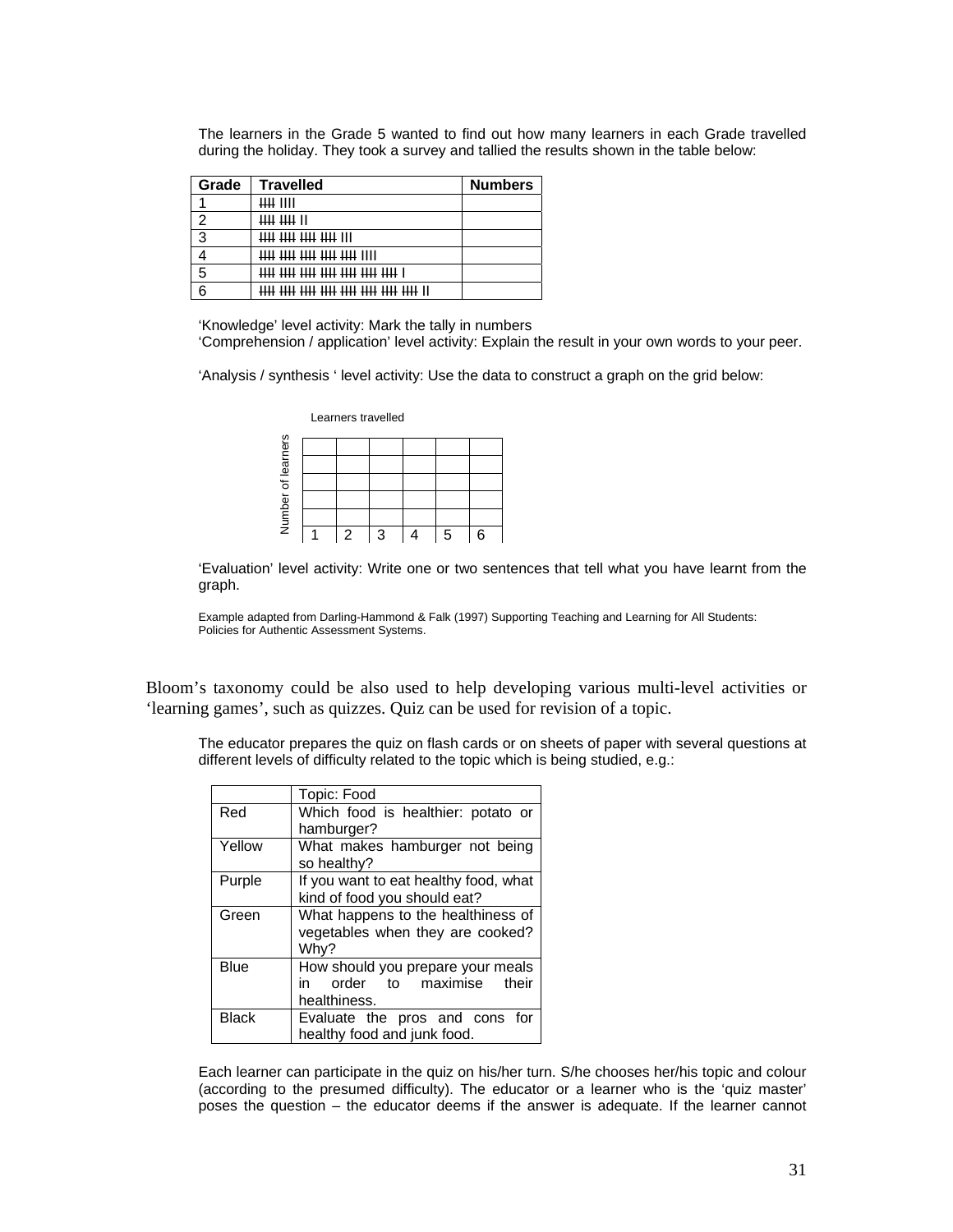answer the question posed s/he can choose whether s/he will take an easier question or whether s/he would pass. S/he can take an easier question for twice, then s/he must pass. If s/he passes the next learner in turn can only have one attempt to respond to the question at the original level chosen by the learner who passed. If s/he fails, s/he cannot choose an easier question but must proceed to his 'own' question by defining the topic and the colour. When a learner gets a correct answer, s/he marks the 'score' according to the colours, so that the questions can be then 'reused' – however, not at the same level than the previous respondents chose (in this way, each question can be 'reused' for six times). At the end, all scores in different colours are counted – the learners can agree before the quiz what is the criteria for 'winning' (scores in each colour, three scores in blue, etc.)

Again, a word of caution: The educator should not use the taxonomy to categorise or setting ceilings to learners. It should help educators to develop activities at different levels of difficulty for application, analysis or evaluation, for example.

#### *Multi-level learning centres* or *stations*

Learning centres or stations are organised areas in the classroom that provide materials providing a variety of tasks for learners to engage with. Often they are used to enrich or reinforce what has been learnt before. The activities can and should be modified to accommodate learner diversity by using, for example, the idea of multi-level instruction, varying the complexity of questions or multiple intelligences. Learning centres help learners to participate in activities that are aligned with their skills, prior knowledge, interests and needs. Different colours in tasks could indicate the level of difficulty and help learners to decide what are the activities they should engage with. Learning centres can be used for individual or small group tasks – learners proceed from one centre to the next either according to their individual pace or after completing a group assignment.

Learning centres can be arranged around different learning areas or around a topic in one learning area ('South African cultures' in AC).

Learning centres should have:

- $\checkmark$  easy-to-understand instructions so that learners can work independently
- $\checkmark$  all the materials needed to complete the assigned tasks
- $\checkmark$  work that is directly related to the learning objective
- $\checkmark$  a statement of the purpose of the task
- $\checkmark$  assessment criteria for the work being completed.

Before starting to work in the learning centres, instructions for each centre should be reviewed with the whole class. While learners work in the learning centres, the educator goes around the class and facilitates learning as necessary. This allows the educator to provide some individual support as well. Again, some learners might work in all centres while others could complete tasks only in selected centres, all depending on what individual learners are expected to learn.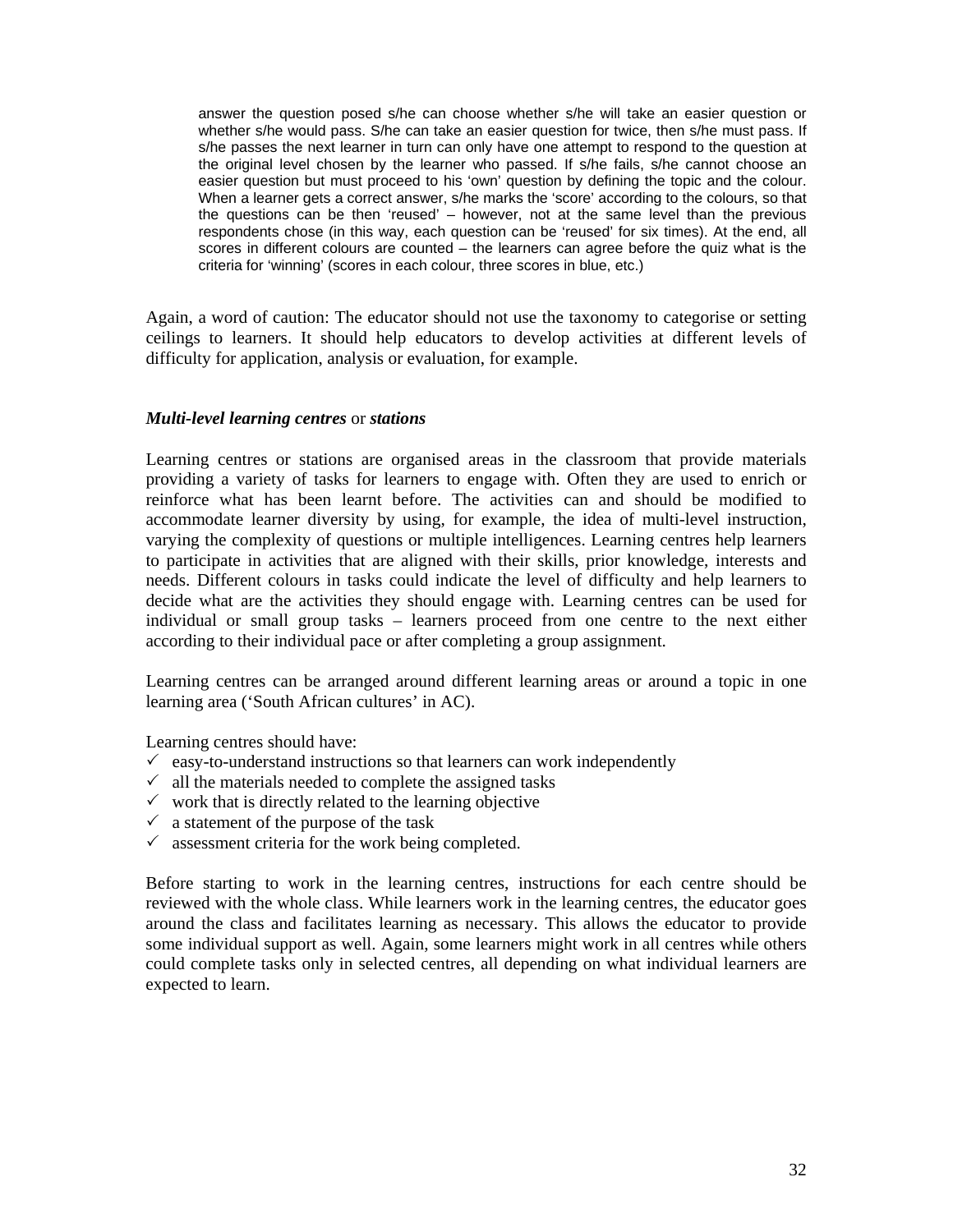The idea of multiple intelligence is used here in designing the following learning centre activities for Grade 2 and Grade 9:

Grade 2:

Outcome: The learner gets to know her/his body and values its uniqueness. Learners will understand that each person is unique.

| Learning Centre /<br>Learning area                        | <b>Activities</b>                                                                                                                                          | <b>Related intelligence</b>                               |  |
|-----------------------------------------------------------|------------------------------------------------------------------------------------------------------------------------------------------------------------|-----------------------------------------------------------|--|
| <b>Mathematics</b><br>and<br><b>Mathematical Literacy</b> | Counting the body parts<br>individually, counting the total<br>number of body parts in the<br>group / in the whole class                                   | Mathematical/logical<br>intelligence                      |  |
|                                                           | Measuring the size of the<br>classroom by using different<br>body parts, short or long<br>steps, jumping, crawling, etc.                                   | Kinesthetic intelligence,<br>mathematical intelligence    |  |
| Literacy<br>Language,<br>and<br>Culture                   | Naming the body parts by<br>writing                                                                                                                        | Linguistic intelligence                                   |  |
|                                                           | Talking about learners' family<br>in groups (customs, hobbies,<br>parents' jobs, etc.)                                                                     | Interpersonal<br>intelligence,<br>linguistic intelligence |  |
| Life Skills                                               | Drawing a one-to-one size<br>picture of oneself by lying on<br>a big sheet of paper - a peer<br>draws the outline and the<br>learner completes the picture | Visual<br>intelligence,<br>intrapersonal intelligence     |  |
|                                                           | Singing and dancing along<br>the 'body parts song'                                                                                                         | Musical intelligence                                      |  |

The periods after lunch break during three days would be dedicated for working in the learning centres. Learners would be divided in six heterogeneous groups, two groups working at the same time in one centre. Learners would move from one centre to another as a group. The singing and dancing activity would be done with the whole class after the completion of all the other activities as it is noisier than the other activities. The educator prepares instructions for the centres in writing (supported by drawings), as well as reporting cards for the results in MML. Each centre would be equipped with the necessary drawing, writing, cutting, etc. materials.

Grade 9 learning centres around 'recycling'

Outcome: Learners are more aware of the importance of recycling, they develop some business thinking and use their creativity.

The activities were planned and to be facilitated by the learning area educators who decided to arrange their work in such a way that rather than having periods, they would work in clusters of periods, each learning area educator working in the related learning centre. Learners from three different classes were to be working in learning centres, situated in different classes, in their own pace over a period of a month, two times a week, after the lunch break.

Before starting working on the learning centres, the learners go individually around the school and collect different kinds of garbage. They come back to their own class and discuss in groups about what they found and how that particular item could be recycled or reused. Then they proceed to the learning centres: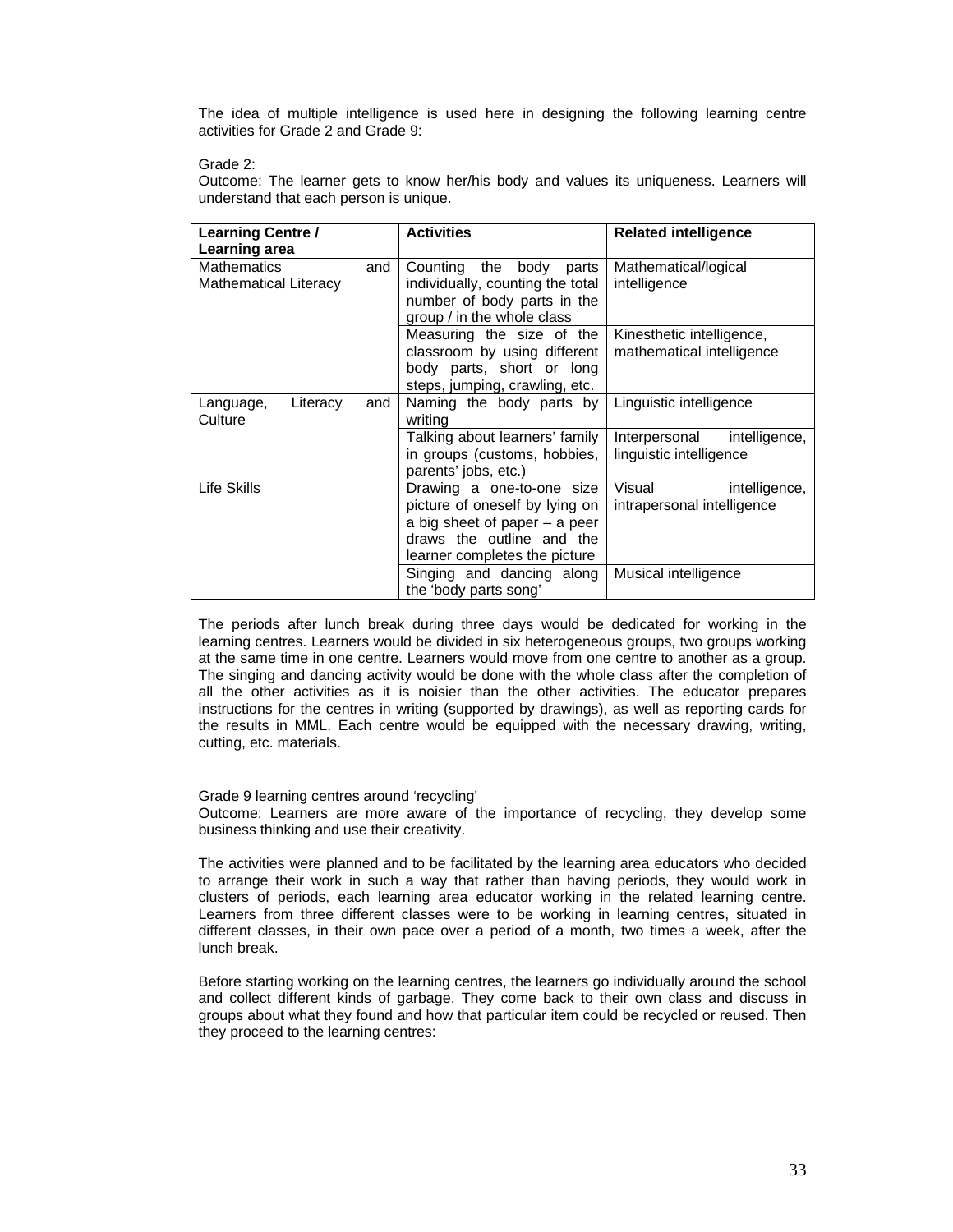| <b>Learning Centre</b>                                                 | <b>Activities</b>                                                                                                                                                                    | <b>Related intelligence</b>                                                                                                |
|------------------------------------------------------------------------|--------------------------------------------------------------------------------------------------------------------------------------------------------------------------------------|----------------------------------------------------------------------------------------------------------------------------|
| Technology                                                             | Examine the composition of<br>the material of your 'item'.<br>What has it been used for?<br>Write a report.                                                                          | Mathematical/logical<br>intelligence,<br>linguistic intelligence                                                           |
|                                                                        | Brainstorm with your<br>peer<br>new uses for your 'item'.<br>Record all your ideas, select<br>worked<br>to<br>be<br>on.<br>one<br>Motivate why you rejected /<br>accepted the ideas. | Mathematical/logical<br>intelligence,<br>Linguistic intelligence                                                           |
|                                                                        | Construct / modify / adapt /<br>build your 'item' for its new<br>use. Make a presentation of<br>the process you undertook.                                                           | Kinesthetic intelligence,<br>visual intelligence,<br>linguistic intelligence                                               |
| Natural<br>Mathematics,<br>Sciences, Language, Literacy<br>and Culture | Find out how<br>much the<br>school is producing garbage<br>over a year / month. What<br>type of garbage is it? What<br>could be recycled?                                            | Linguistic intelligence,<br>mathematical/logical<br>intelligence                                                           |
|                                                                        | Pair with your peer<br>and<br>design a recycling awareness<br>campaign at school. Prepare<br>an oral presentation for the<br>campaign to be shared with<br>your classmates.          | Interpersonal<br>intelligence,<br>linguistic intelligence,<br>Kinesthetic intelligence,<br>Visual intelligence             |
| Language,<br>Literacy<br>and<br>Culture, EMS                           | Come up with a business<br>for<br>idea<br>recycling<br>or<br>marketing your recycled item<br>you developed in technology<br>centre. Write your business<br>plan using the computer.  | Visual<br>intelligence,<br>intrapersonal intelligence,<br>Linguistic intelligence,<br>Mathematical/logical<br>intelligence |
|                                                                        | Design an imaginary web-site<br>for your business.                                                                                                                                   | Visual intelligence,<br>Linguistic intelligence<br>Spatial intelligence                                                    |

Some of the activities were to be adapted for learners who experience barriers to learning by providing alternative methods of reporting (learning centre 1 - instead of a written report, an oral report to the educator, etc.), or adapting the depth of the topic (learning centre 2 - e.g. identifying the type of garbage that the school is producing).

The advantage of learning centres is that they will 'liberate' the educator from the chalkboard to engage in activities with individual learners or with groups. As the centres have clear instructions for the work, as well as materials available, learners will be independent in their work. The disadvantage of the centre is that it requires a lot of preparation from the educator – and perhaps time adjustments in terms of duration of periods. In schools where there is a lack of reference materials, learning centres might be more challenging to arrange. However, it is not impossible, as our examples have shown.

### *Learning contracts*

A learning contract is an agreement between the learner and the educator to provide the learner with some choices about the tasks she engages with. Usually we educators 'assign' tasks for learners – contract is an agreement of an assignment to be carried out. Contracts often include some choices made by learners.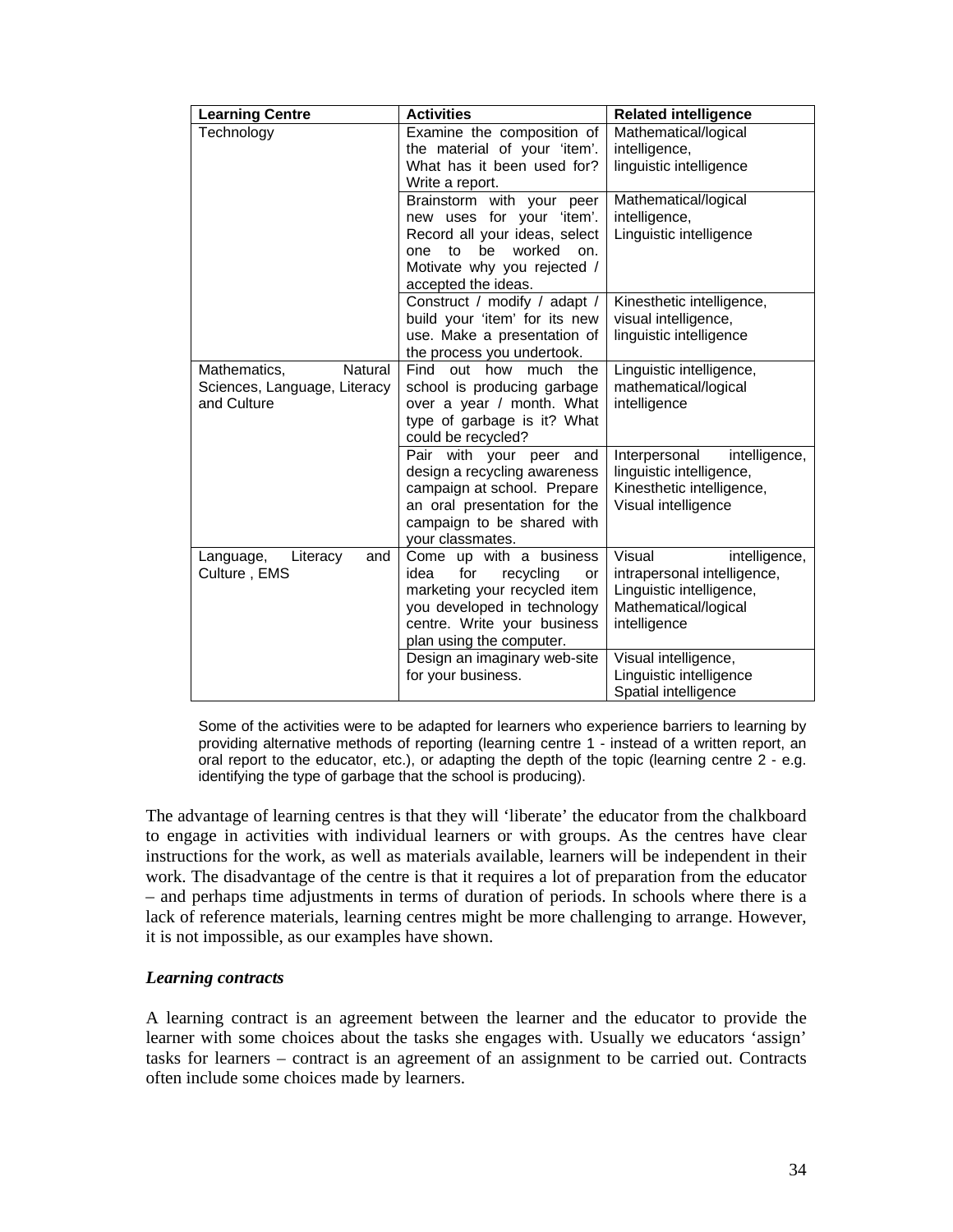The contract tasks can vary from simple to more complex and can be differentiated based on the learner's characteristics. Learning contract can include both skills and content components, and they work well in classrooms because all the tasks on the contract are aimed at achieving the same outcome but the tasks themselves are differentiated according to individual learner's needs. It is also a good way to promote learner's responsibility of his own learning. Learning contracts can be developed for weekly homework, or they can be used during certain periods of the week at school, e.g. by allocating two - three periods each day for working on the contract work.

The contract can be comprised of:

- 1. Skills
	- $\checkmark$  Based on the tasks to be completed
	- $\checkmark$  Developed and chosen based on learners experience and background
	- $\checkmark$  Are incorporated into activities that are appropriate for the learner and to be competed at her own pace.
- 2. Curriculum connections
	- $\checkmark$  Assignments based on background of experience, interests and/or learning profiles
	- $\checkmark$  Activities or 'product' that allow learner to show how he has created the meaning (reconstruct the information) of what he is supposed to study
	- $\checkmark$  Can be extension, enrichment and/or reinforcement of key concepts
- 3. Time component
	- $\checkmark$  Agreed between the educator and the learner so that both are accountable for the learner's work as it is completed
	- $\checkmark$  Deadlines set by the educator
	- $\checkmark$  Allows learner to select the order of completion of the tasks.
- 4. Contractual component
	- $\checkmark$  Choice: the educator agrees that the learner may choose the order to complete each task.
	- $\checkmark$  Responsibility: the educator is responsible for checking work as it is completed while the learner is responsible to complete work and use time correctly.
	- $\checkmark$  Criteria: the contract spells out what the learner is expected to do for each aspect of the contract
	- $\checkmark$  Consequences: Learner understands what will happen if he does not use his time responsibly or does not complete the work within the time limit.

There is not set format for a learning contract. It can be designed across learning areas or just for one learning area. It can be for short period of time or expand for a week or a month. It can be a chart, written assignment in learner's exercise book or instructions on the chalkboard.

#### **Example 1**: 'Chalkboard' contract for Grade 3

Educator has written the following tasks on the chalkboard:

By the end of the day:

- Read the story of Rita in the textbook. Write the story in your own words / Draw the events of the story.
- Revise your times tables. Choose at least 3 and ask your peer to check.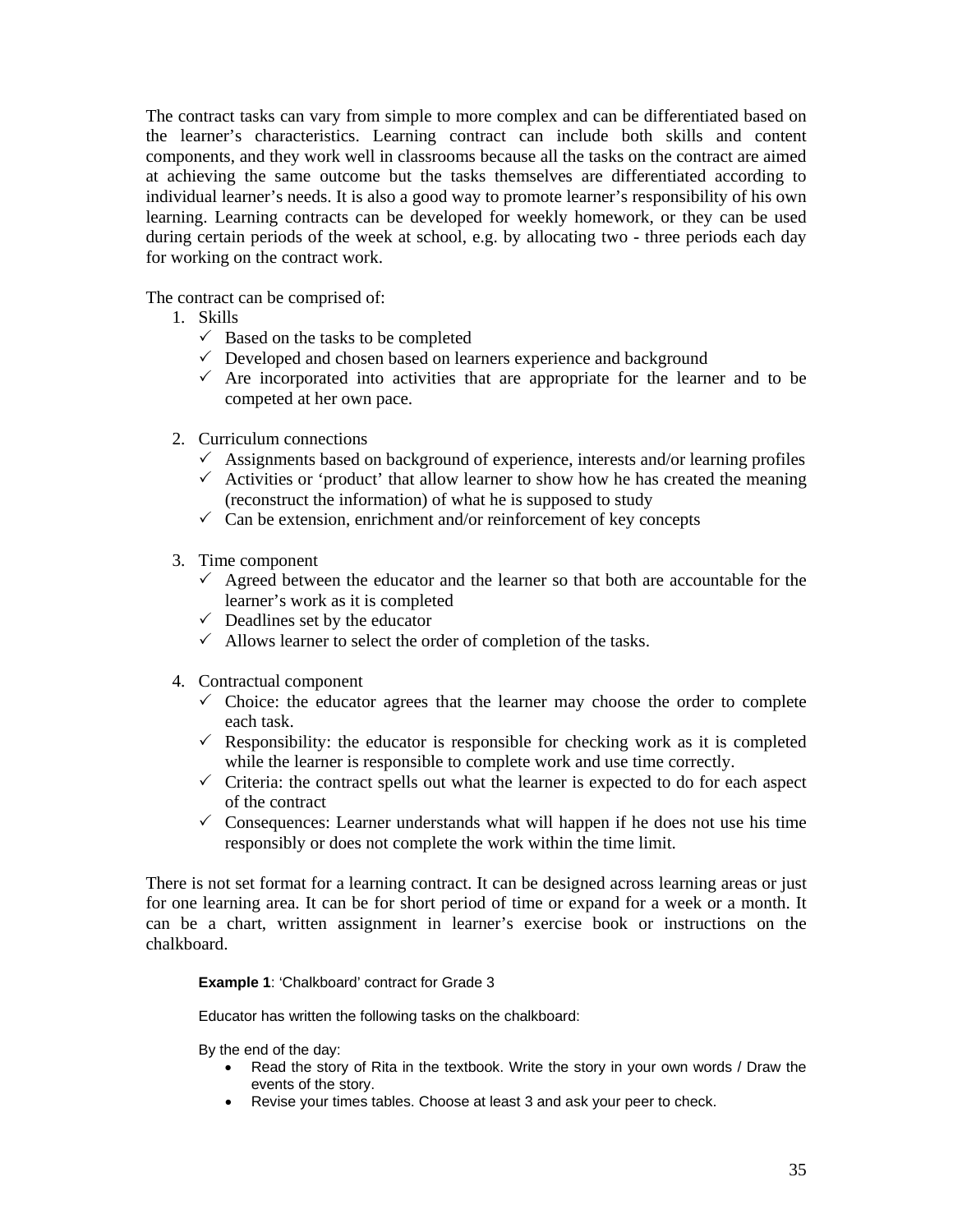• Give instructions for healthy food for Rita. You can write / make a poster / use playdough.

The educator asks learners to think and decide in which order they want to complete the tasks, and how they want to carry them out. After learners have reflected this, she goes around the class and asks learners to tell her what they have planned to do. They agree on the plan. She allocates five periods for the work – in each period learners work in different tasks.

If the learner has not completed the assigned tasks by the deadline, the educator discusses with him/her why this happened – whether it was poor planning of time or using time for messing around. Then they come up with some ideas how to improve on those aspects in future.

#### **Example 2**: Grade 7

The educator has designed a set of activities across three learning areas for the whole class. The sheet is copied to each learner and she marks with **X** the tasks that the individual learner is supposed to carry out. When the educator hands out the contracts, she asks learners to go through their individual tasks and see if the agree with those. She then goes around and discusses the tasks with the learners. Sometimes the choice of tasks is reviewed after the discussion, and some learners want to undertake more tasks than assigned. If learners do not complete their contract, they were not allowed to negotiate tasks in the next contract but they had to agree with the educator's proposal.

| Name:<br>____ |
|---------------|
|---------------|

Learning areas: LL, MMLS, A&C

'My community'

You are expected to carry out tasks marked with **X** before end November.

| Name of the community                                                                                                                                                                                                                           | Locations                                                                                                                                                                                                                                                                     | Past                                                                                                                                                                                                                       |  |  |  |
|-------------------------------------------------------------------------------------------------------------------------------------------------------------------------------------------------------------------------------------------------|-------------------------------------------------------------------------------------------------------------------------------------------------------------------------------------------------------------------------------------------------------------------------------|----------------------------------------------------------------------------------------------------------------------------------------------------------------------------------------------------------------------------|--|--|--|
| Interview your elders about the<br>name of the community. Make a<br>poster of your findings.                                                                                                                                                    | Draw a map of the community.<br>Indicate all important places.                                                                                                                                                                                                                | Find out about the history of the<br>community. Who lived in the<br>community first? How did it<br>change? What have been the<br>important events? Share your<br>information through a medium<br>of your choice.           |  |  |  |
| Ordinary day                                                                                                                                                                                                                                    | <b>Economics</b>                                                                                                                                                                                                                                                              | Culture                                                                                                                                                                                                                    |  |  |  |
| Select one person<br>the<br>in.<br>that<br>community<br><b>vou</b><br>will<br>interview about his/her<br>day.<br>Produce a poster / write a story<br>/ tape the interview                                                                       | Use materials from the district<br>office and try to investigate:<br>What is the main income of the<br>community? How many people<br>employed, how<br>are<br>many<br>unemployed? How much the<br>district spends in education and<br>health? Show your findings in<br>charts. | What are the customs of the<br>community? Choose one and<br>find more about it. You can<br>present your findings in posters,<br>writing, performing, etc.                                                                  |  |  |  |
| My ordinary day                                                                                                                                                                                                                                 | Important people                                                                                                                                                                                                                                                              | <b>Most beautiful place</b>                                                                                                                                                                                                |  |  |  |
| Describe one of your ordinary<br>days: What do you do? Why<br>you do what you do? What<br>makes your ordinary day a<br>special day? You can write /<br>draw / make a collage or come<br>with another<br>οf<br><b>up</b><br>way<br>presentation. | Who are the important people in<br>your community? Why are they<br>important? What do they do?<br>Make a presentation of one of<br>the important people in your<br>community.                                                                                                 | What is the most beautiful place<br>in your community? Draw or<br>paint a picture on a large sheet<br>of paper. You can also write<br>why you think this place is<br>beautiful and reflect on how it<br>makes you to feel. |  |  |  |

In this contract, the educator gives learners a number of possibilities for carrying out the tasks. There is also a strong thread of the idea of 'multiple intelligences' embedded in the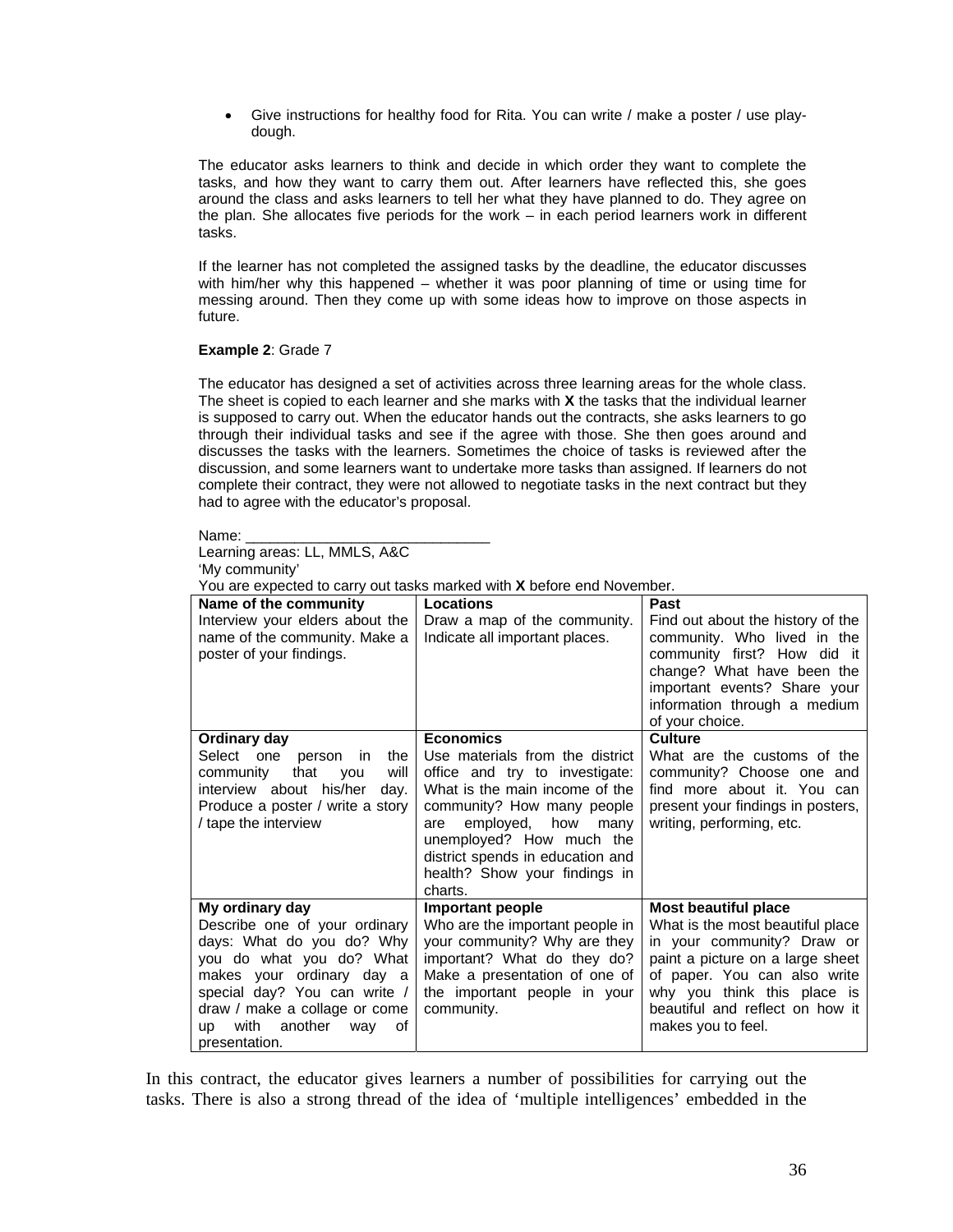contract. This kind of contract works well in big classes: the educator can even ask learners to choose a certain minimum amount of work and then verify with each learner that their choices are appropriate.

Learning contracts can be designed at different levels of difficulty – and learners can be asked to choose a certain minimum number of tasks. The educators responsibility is to verify that learners choose tasks that are challenging enough as well as to provide support for those learners who want to try out their chances with more difficult tasks.

The advantage of the learning contract, like learning centres, is that it liberates the educators from the chalkboard and facilitate learning. Learning contracts are highly motivational to learners as they feel that it is really their responsibility to fulfil the agreement. The educator's responsibility relates to facilitating the learning – helping learners to plan their work, set reasonable timelines and make sure that all the materials are available for the learners. The educator also needs to set aside time for the 'contract work', e.g. allocate some periods every day for learners to work on the contract tasks of their choice. Some educators find contracts rather stressful at the beginning as they feel that they take the 'control' out of their hands. When learners are kept responsible for their own learning, educators should not breathe on their neck all the time insisting that they are 'on the task' all the time – it should be the learner's choice how s/he uses the time for the task. At the beginning it might also take some time to get used to a situation where learners are working on different tasks during the same period but as the time goes on, this makes learning and teaching very exiting.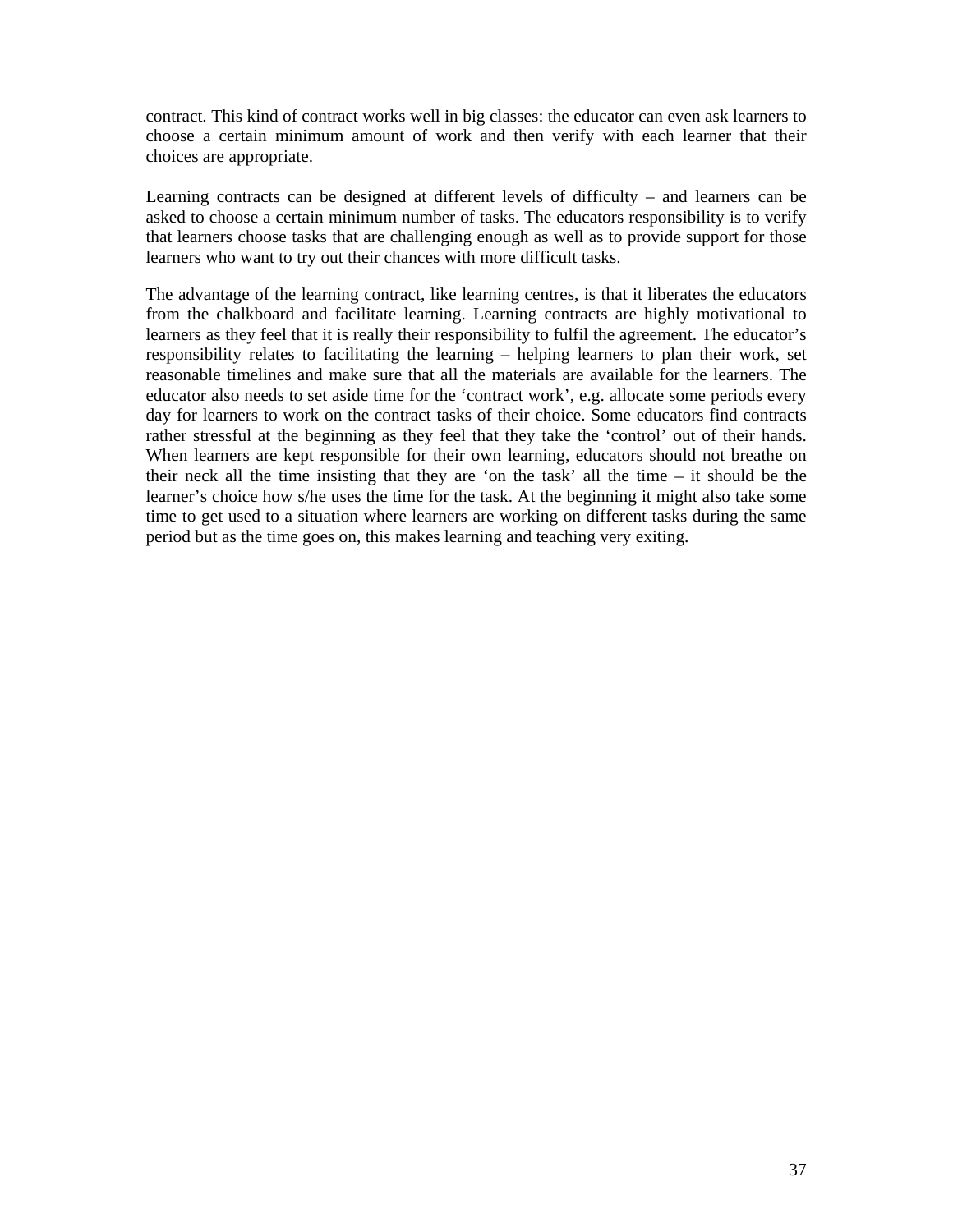#### **How learners show understanding of what they are learning or have learned?**

*Assessment that is responsive to the being who is coming into the classroom, the individual that each being represents, can't be a narrow, paper-and-pencil, limited way of looking at children. Watching is* the *important part for me in terms of assessment – I have to watch, I have to look carefully, I have to look constantly, I have to listen, and I have to always be making immediate decisions about what to do or not to do next… To me, assessment is constant and ongoing because my decisions aren't based on what is generally appropriate for the child. There is no "the child". There are these particular children, that particular child in my classroom, who, from the first day he or she walks in I begin to develop a sense of – and that takes lots and lots and lots of time. Assessment means coming to know children well and, based on that understanding, inviting them in.* 

Yvonne Smith, an African-American educator (in: Goodwin, 1997)

Assessment is an integral part of the teaching and learning process, and can be of different formats. It can be 'casual' like the educator's account reveals above, or it can be more formal continuous assessment as promoted in the Curriculum 2005. Whatever is the format of assessment, it is essential for us in order to provide curriculum access to all learners, according to their needs and potential. Assessment is NOT for picking up what learners do not know but it is for providing the framework for the activities in which learners can show their understanding of the knowledge they have reconstructed.

We need to assess learners to:

- $\checkmark$  Identify the needs of learners
- $\checkmark$  Plan learning and to decide where learning programme should start
- $\checkmark$  Track learner progress
- $\checkmark$  Diagnose the source of learning difficulty (refer to all possible barriers to learning).
- $\checkmark$  Help learners to improve their work
- $\checkmark$  Adjust focus and pace of teaching and learning
- $\checkmark$  Provide evidence of learners' level of performance / achievement
- $\checkmark$  Judge the effectiveness of the learning programmes
- $\checkmark$  Assess and reflect our own teaching.

(Department of Education (2002) Draft Guidelines for the Implementation of Inclusive Education.)

In planning for how a learner can demonstrate their understanding, the educator needs to identify the outcomes that the learner should achieve and consider the evidence of achievement that would demonstrate the extent to which the outcome has been achieved. This needs to be done already when the educator is planning the learning activity. The Revised National Curriculum Statement documents give a number of examples on how learners can show their understanding of the knowledge, skills, attitudes or values. Therefore, more hints for assessment tasks should be sought in these Guidelines.

How can I assess learning if the learner cannot write properly? The first thing to do is to keep in mind what is the outcome of the learning activity – what is it that the learner is supposed to achieve? Is it understanding, is a skill, is it an expression of creative thinking? For example, if the learner is to understand what 'recycling' involves, you have to think about what is the kind of activity through which s/he can show that s/he understands – if the learner cannot write, what else could s/he do in order to show her/his understanding? By making a poster, composing a song, producing a play?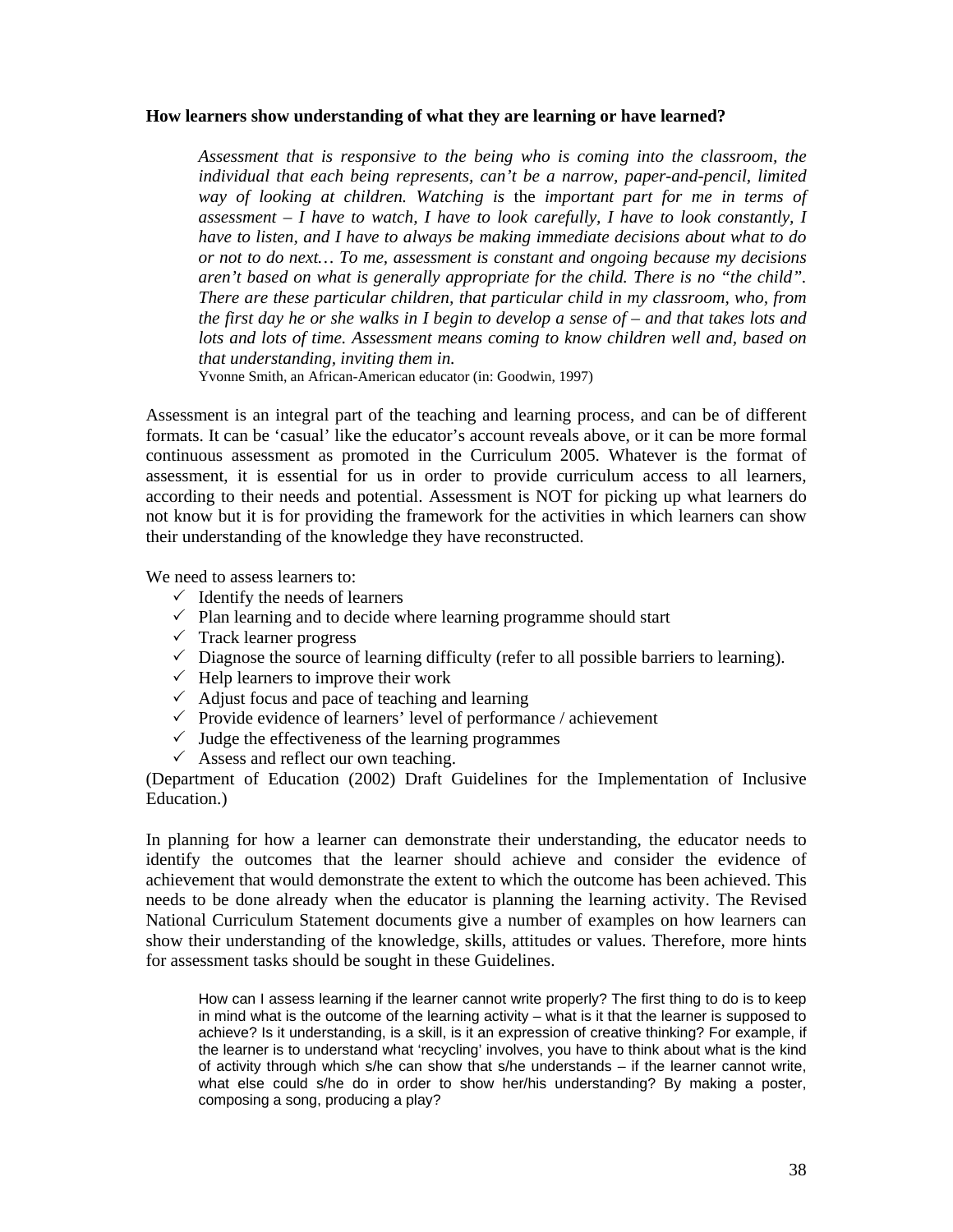When assessing the learner, the educator should keep in mind the following questions:

- What concept, skill, or knowledge am I trying to assess?
- What should my learners know?
- At what level should my learners be performing?
- What type of knowledge is being assessed: reasoning, memory, or process?
- Are all learners treated fairly, particularly those who experience barriers to learning?
- Are my assessment practices non-discriminatory?
- Are my assessment practices aimed at increasing learning and participation and minimising exclusion?
- Are my assessment approaches an attempt to minimise categorisation of learners?

(Department of Education (2002) Draft Guidelines for the Implementation of Inclusive Education.)

After reflecting these basic questions the educator can decide what would be the appropriate assessment strategy. The following table summaries some assessment strategies.

| <b>Method</b>         | <b>Description</b>                                                                                                                                                                                                                                                                                                                             | Advantage                                                                                                                                                                                                                            |  |  |
|-----------------------|------------------------------------------------------------------------------------------------------------------------------------------------------------------------------------------------------------------------------------------------------------------------------------------------------------------------------------------------|--------------------------------------------------------------------------------------------------------------------------------------------------------------------------------------------------------------------------------------|--|--|
| Self-assessment       | Learner is asked to assess her/himself<br>against the given outcomes, e.g. 'My<br>essay was good because' or 'In the<br>group work I contributed to the work in<br>the following ways"                                                                                                                                                         | Learner begins to recognise her/his<br>behaviour, factors that contribute to<br>the success or limitations of her/his<br>work. S/he is involved in the<br>assessment process, understands<br>it and is more likely to learn from it. |  |  |
| Peer assessment       | Learners give their own opinion of their<br>group's performance compared to the<br>outcomes they should have reached.<br>They can also assess the work /<br>behaviour / contribution of their peers in<br>the process.                                                                                                                         | are involved<br>Learners<br>in<br>the<br>assessment process and do not<br>feel threatened by it. They are more<br>likely to learn in this process.                                                                                   |  |  |
| Portfolio assessment  | These are files or folders of learner's<br>work that s/he has done over a period of<br>time. They can contain of various kinds<br>of work: 'best work', plans, drafts, self-<br>evaluation, as well as feedback from<br>peers and educators.<br>The kind of support the learner has<br>received should be also documented in<br>the portfolio. | <b>This</b><br>for<br>allows<br>continuous<br>assessment.<br>Learners<br>not<br>are<br>assessed<br>once-off<br>on<br>a<br>performance                                                                                                |  |  |
| <b>Tests</b>          | Tests are linked to specific outcomes<br>within the curriculum. They are usually<br>used to assess the development of skills<br>and knowledge.                                                                                                                                                                                                 | Criterion-referenced tests describe<br>learners' performance<br>and the<br>results can help in planning tasks<br>for individual learners.                                                                                            |  |  |
| Diagnostic assessment | information<br><b>Provides</b><br>learner<br>on<br>outcomes and will allow educator to<br>identify gaps in skills, knowledge or<br>understanding, as well as to provide<br>support for learners.                                                                                                                                               | Enables educator to obtain details<br>information by focusing on explicit<br>aspects of difficulties the learner is<br>experiencing.                                                                                                 |  |  |

Modified from RTF Teacher Development Course 2000

From these strategies, the educator can decide what would be the range of activities that could provide the best opportunity for the learner to show where s/he is in the learning.

|      | Learning Minimum of 5 forms of assessment                                           |
|------|-------------------------------------------------------------------------------------|
| Area | The task and its activities will have to be adapted to address barriers to learning |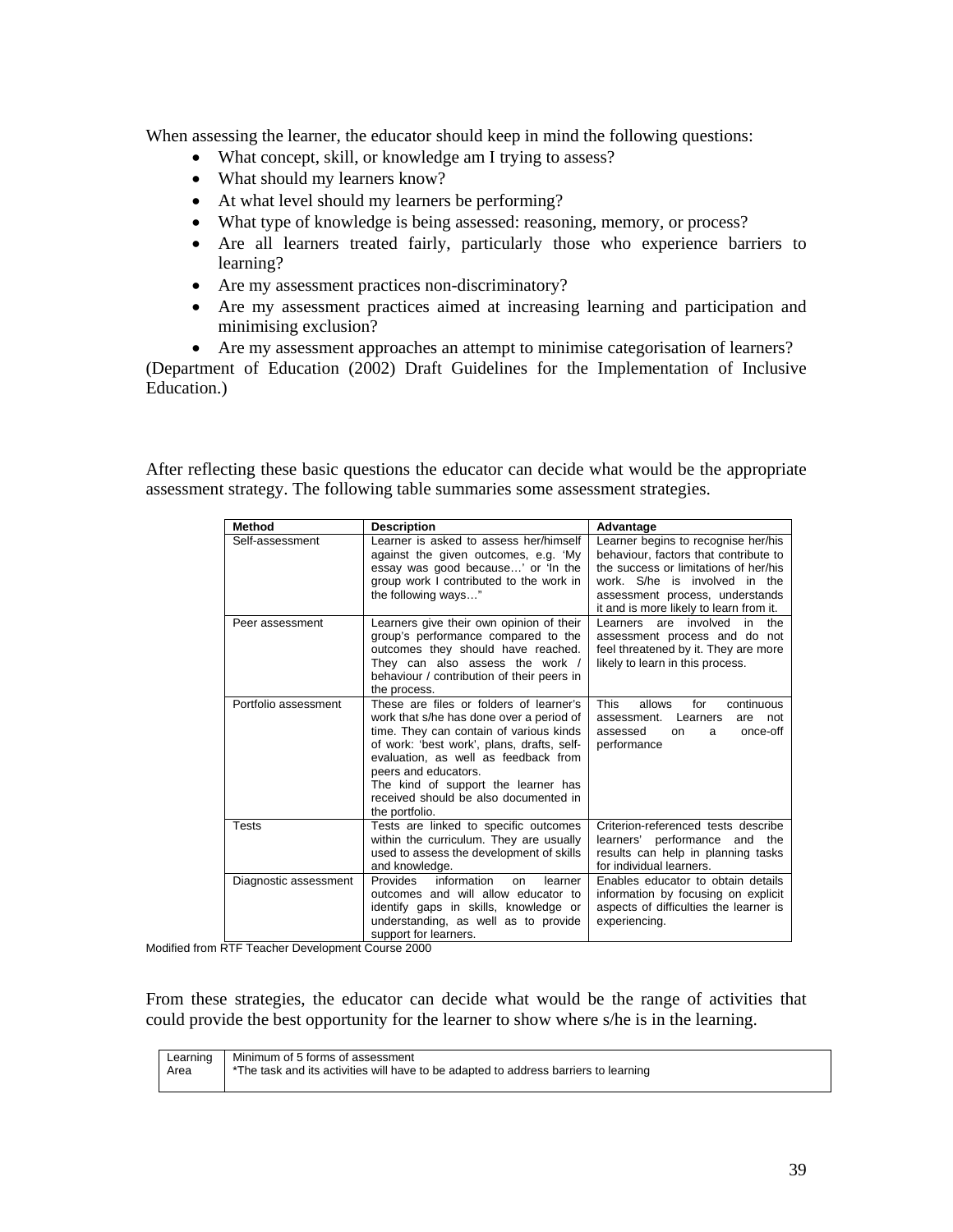| LO           | Projects                                       | Design<br>and<br>Making                                                          | Written task/ test                                        | Practical<br>demonstrations                                                               | Action research                                                                  |                        |
|--------------|------------------------------------------------|----------------------------------------------------------------------------------|-----------------------------------------------------------|-------------------------------------------------------------------------------------------|----------------------------------------------------------------------------------|------------------------|
| <b>EMS</b>   | Projects                                       | Tests                                                                            | Simulation                                                | Presentations                                                                             | Choice/<br>Electives                                                             |                        |
| <b>MLMLS</b> | Projects                                       | Tests/exams                                                                      | Assignments                                               | <b>Class</b><br>work/<br>Homework                                                         | Investigations                                                                   |                        |
| <b>HSS</b>   | Map<br>reading/<br>Analysis                    | Tests/                                                                           | Data Handling                                             | Research                                                                                  | Creative<br>response                                                             | Contextual<br>Analysis |
| <b>NS</b>    | Projects/<br>investigations                    | Assignments                                                                      | Tests/exams                                               | Presentations/Pe<br>rformances                                                            | <b>Translation task</b>                                                          |                        |
| <b>LLC</b>   | Creative writing                               | Functional<br>writing                                                            | Spoken<br>language                                        | Investigation                                                                             | Response to text                                                                 |                        |
| <b>TECH</b>  | Research                                       | Assignment                                                                       | Case studies                                              | Projects                                                                                  | Test/s                                                                           |                        |
| A&C          | Test/<br>Oral/<br>Questionnaires<br>and essays | Performances/<br>displays/<br>exhibitions/<br>field<br>trips<br>and<br>interview | Research tasks<br>Assignment<br>Projects<br>Investigation | Art<br>processes<br>products<br>and<br>different<br>using<br>art forms/ media/<br>methods | Observations/<br>journals/ scripts/<br>sketch<br>books<br>personal<br>narratives |                        |

Reproduced from Assessment Guidelines for Inclusion (2002)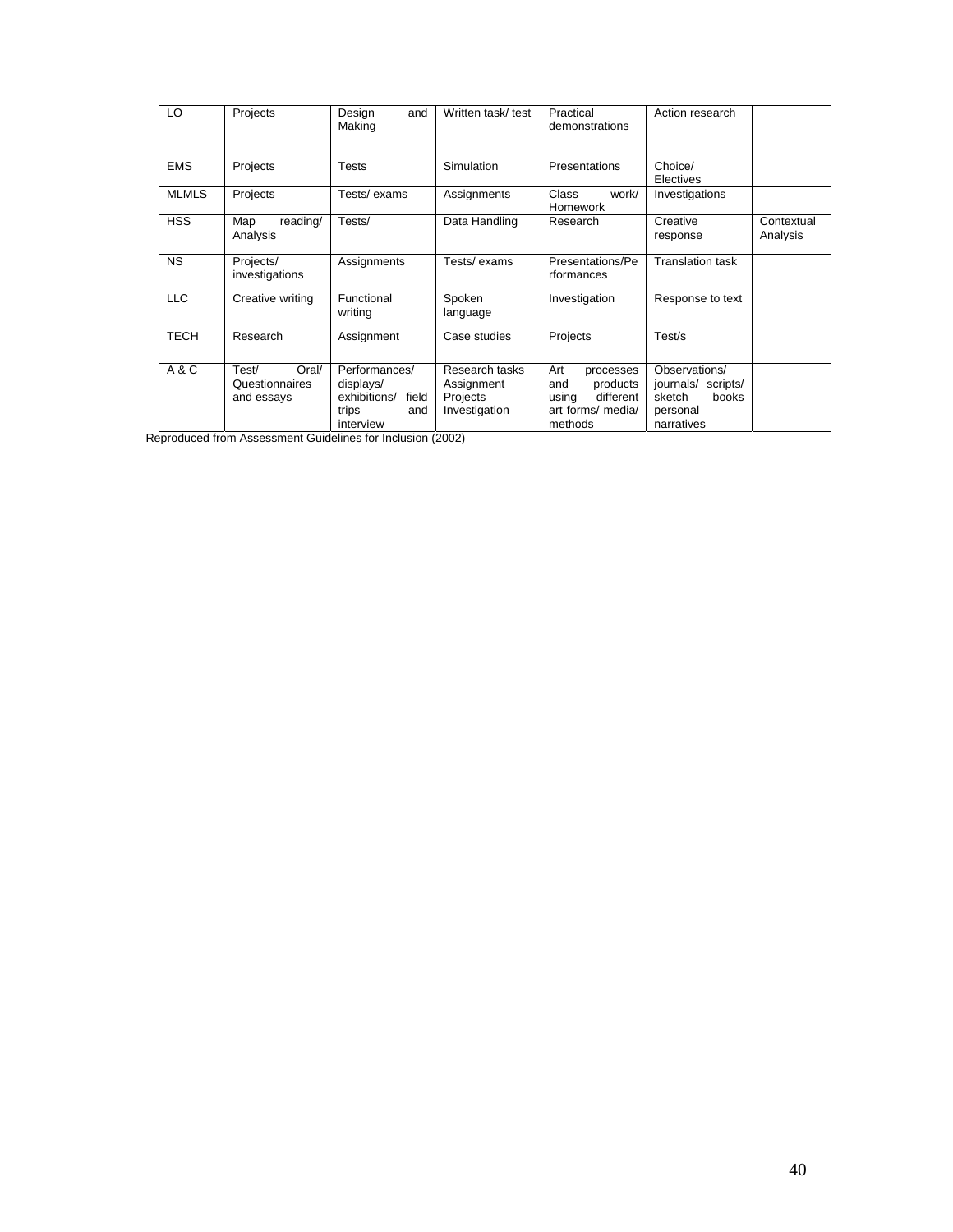## **How do I get started?**

The most difficult part of trying out new things is to get started – to take the first step. But unless you take the first step, nothing will change.

The first step can be very different: some educators like to take one step at the time; some prefer to take small steps and then reflect their experiences and some educators like to take it all at once. What your first step looks like depends on you – because we are all different, it is impossible to say which is the right way of doing things. We have different preferences and we have to find our own way of developing our teaching practices.

Here are some hints that you might find useful:

- Plan what you want to do and how do you want to do it. Maybe you want to plan a truly collaborative activity for one period and try that out first. Or maybe you want to try out the idea of giving learners a choice of activities during one period. Perhaps you want to structure your MML activity around the idea of multi-level instruction. Whatever you want to try out, put it into action, reflect your experiences of it and develop it further.
- Work with your colleague. Discuss your ideas together, plan something new together and do it together. It is usually not so frightening to try out something new when you are doing it together with your colleague. After implementing your plan, discuss it with your colleague – what was easy, what was difficult, what went alright, what did not work out?
- Ask for help this is not a sign of incompetence but a sign of your willingness to learn more. In some schools there are school-based support teams that help educators in their work. A school reported the following:

*The school-based support team involves different educators who study new areas and then pass their knowledge to other educators. The team reports that the biggest change in the school has been in attitudes – from the fear of unknown they are now busy learning new things and discussing challenges, and sharing their ideas. The school also welcomes educators from neighbouring schools to observe lessons and see what the school is doing.*

- Don't be afraid of making mistakes we all make mistakes and we learn from the mistakes.
- Don't be discouraged if something does not work out immediately. When you are learning a new skill, it takes some time to practice to become a part of your repertoire. If it doesn't work today, try it again next week.
- Learners need time to learn new ways of working. If learners have been used to learn according to certain routine for years, it takes time to learn to do things differently.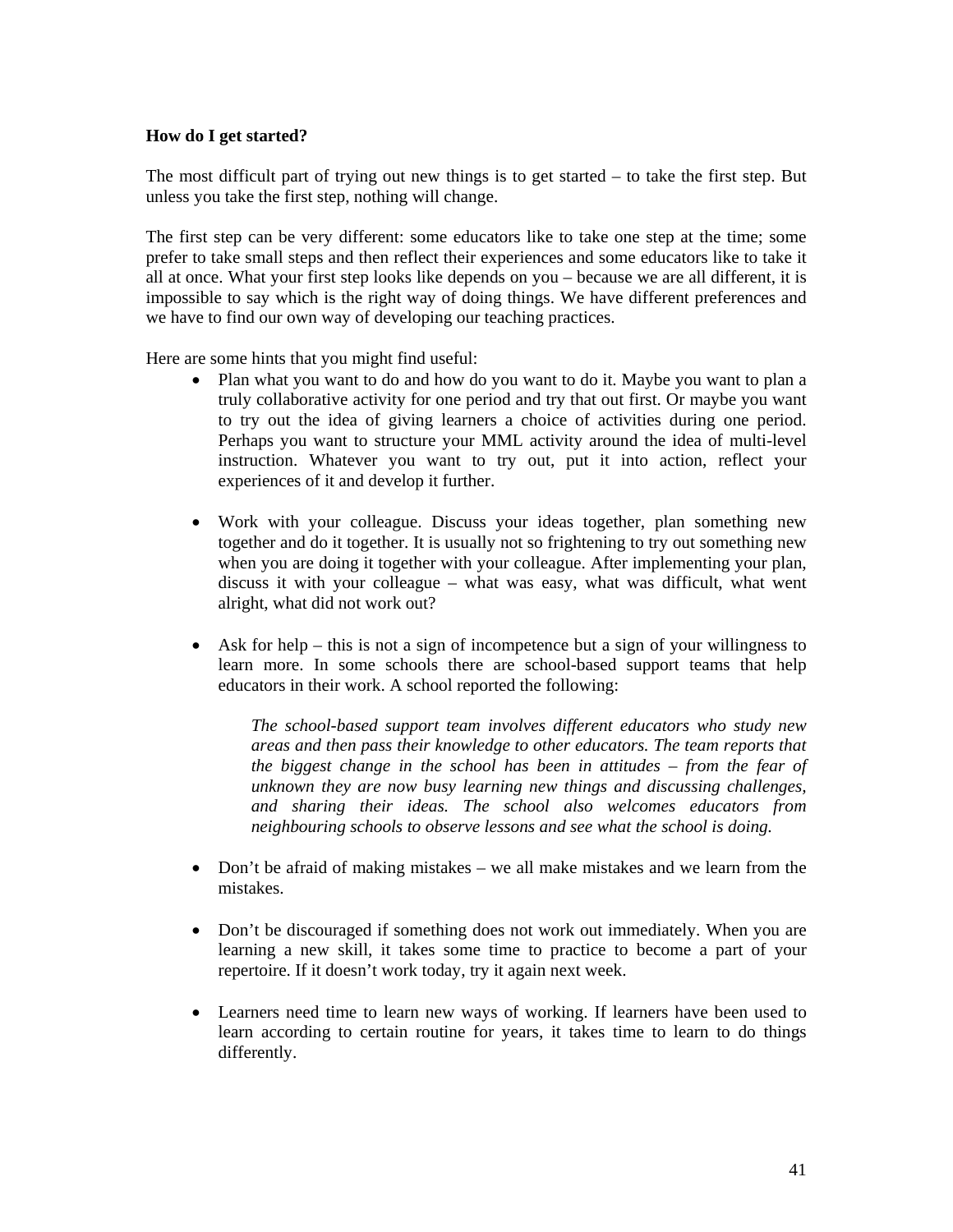- Ask feedback from learners what did they like about the new ways of doing things and what did they dislike? Most of the time learners seem to like things which are not 'the same things than every day' – use this as your encouragement.
- Think that teaching is about learning. No educator can have all the answers the more we teach and interact our learners, the more we can learn. The worst day of our lives would be the one when we stop learning.

*"We don't know all but we can be creative and solve our problems" said a deputy head of a school that has been involved in developing inclusive education.* 

- Celebrate the work that you are doing in your classroom. When you have carried out an interesting project with your learners, used a new strategy or managed to engage learners in a truly independent work, give a room for a celebration – whatever it is; dancing, singing; having soda and biscuits, etc.
- Appreciate the work you do. You are working with the future!

 *"We don't complain but see what we can do and keep on going."*  An educator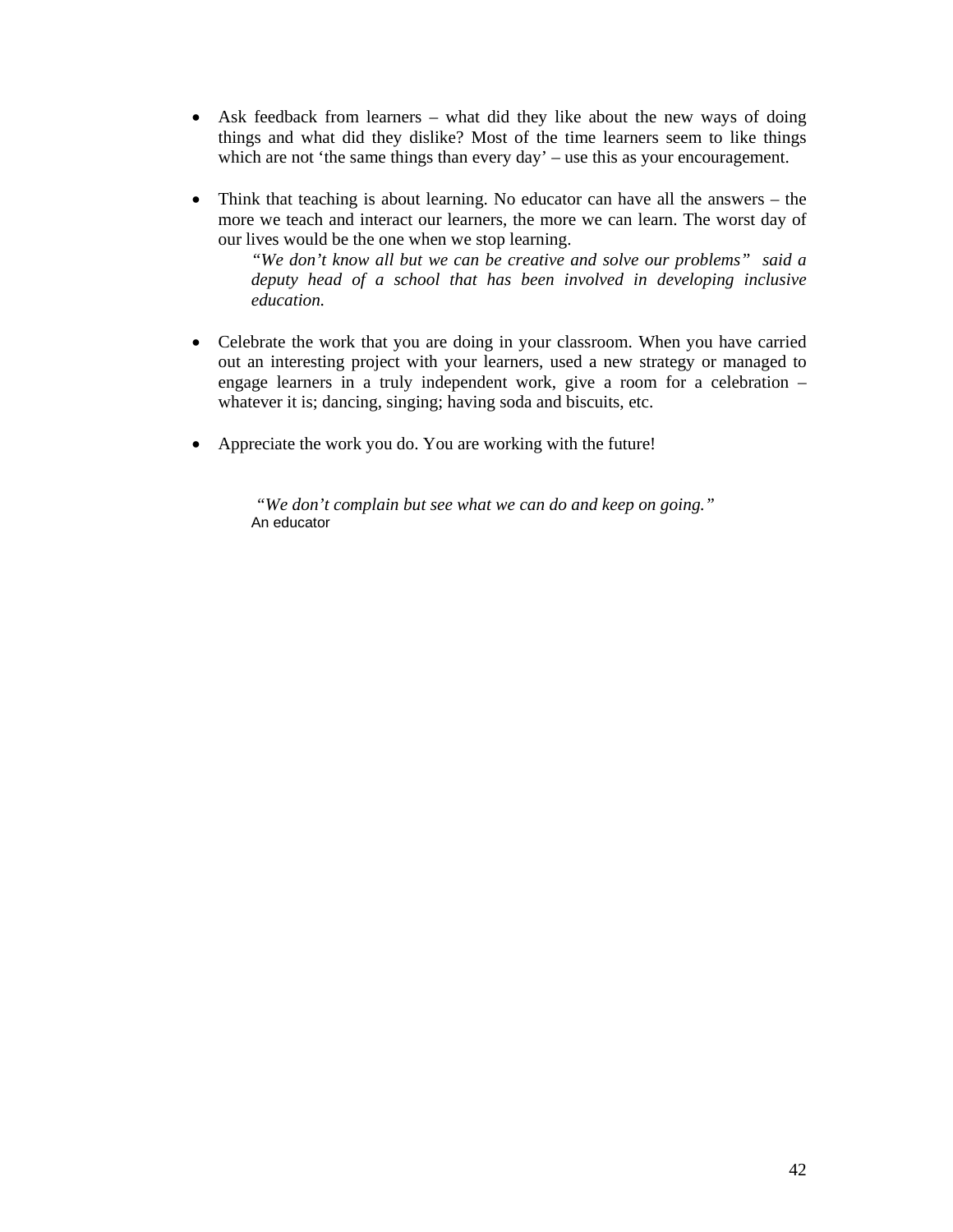## **References**

Booth, T., Ainscow, M., (2002) *Index for Inclusion. Developing Learning and Participation in Schools.* Revised. Centre for Studies on Inclusive Education: Bristol.

Booth, T. & Black-Hawkins, K. (2001) *Developing Learning and Participation in Countries of the South. The Role of an Index for Inclusion.* Workshop report. UNESCO: Paris.

Darling-Hammond & Falk (1997) Supporting Teaching and Learning for All Students: Policies for Authentic Assessment Systems. In: Goodwin, A.L. (1997) (Ed.) Assessment for Equity and Inclusion. Embracing All Our Children. Routledge: New York.

Department of Education (2001) *Foundation Phase Learning Programme Policy Guidelines. Strengthening Policy-in-Action.* Department of Education: Pretoria.

Department of Education (2002) *Curriculum 2005. Assessment Guidelines for Inclusion.* May 2002. Department of Education: Pretoria.

Department of Education (2002) *Draft Guidelines for the Implementation of Inclusive Education.* August 2002. Department of Education: Directorate Inclusive Education: Pretoria. Unpublished manuscript

Department of Education (2002) *Issues on gender in schools. An introduction for educators*. Department of Education: Pretoria.

Department of Education (2002) *Revised National Curriculum Statement Grades R – 9 (Schools) Policy. Overview.* Department of Education: Pretoria.

Department of Education (2002) *Towards an Assessment programme for the General Education and Training Band – Senior Phase. A Draft Training Manual.* Department of Education: Pretoria. Unpublished manuscript.

Goodwin, A.L. (1997) Assessment for Equity and Inclusion. Embracing All Our Children. Routledge: New York.

Muthukrishna, N. (2001) Transforming Professional Development Programmes into an Inclusive Education System. In: Savolainen, H., Kokkala, H. & Alasuutari, H. (2001) *Meeting Special and Diverse Educational Needs. Making Inclusive Education a Reality.* On the Internet: http://global.finland.fi/julkaisut/yleis/UM\_Meeting%20Special.pdf

Perner, D. & Edwards, N. (2002) *Teaching All Students Together through Curriculum Differentiation. We Can Make a Difference.* Unpublished draft manuscript.

Putnam, J. (2001) (Ed.) *Cooperative Learning and Strategies for Inclusion.* Second Edition. Paul H. Brookes Publishing Co: Baltimore.

Remedial Teaching Foundation (2000) *Teacher Development Course.* RTF, in partnership with SCOPE: Parkview.